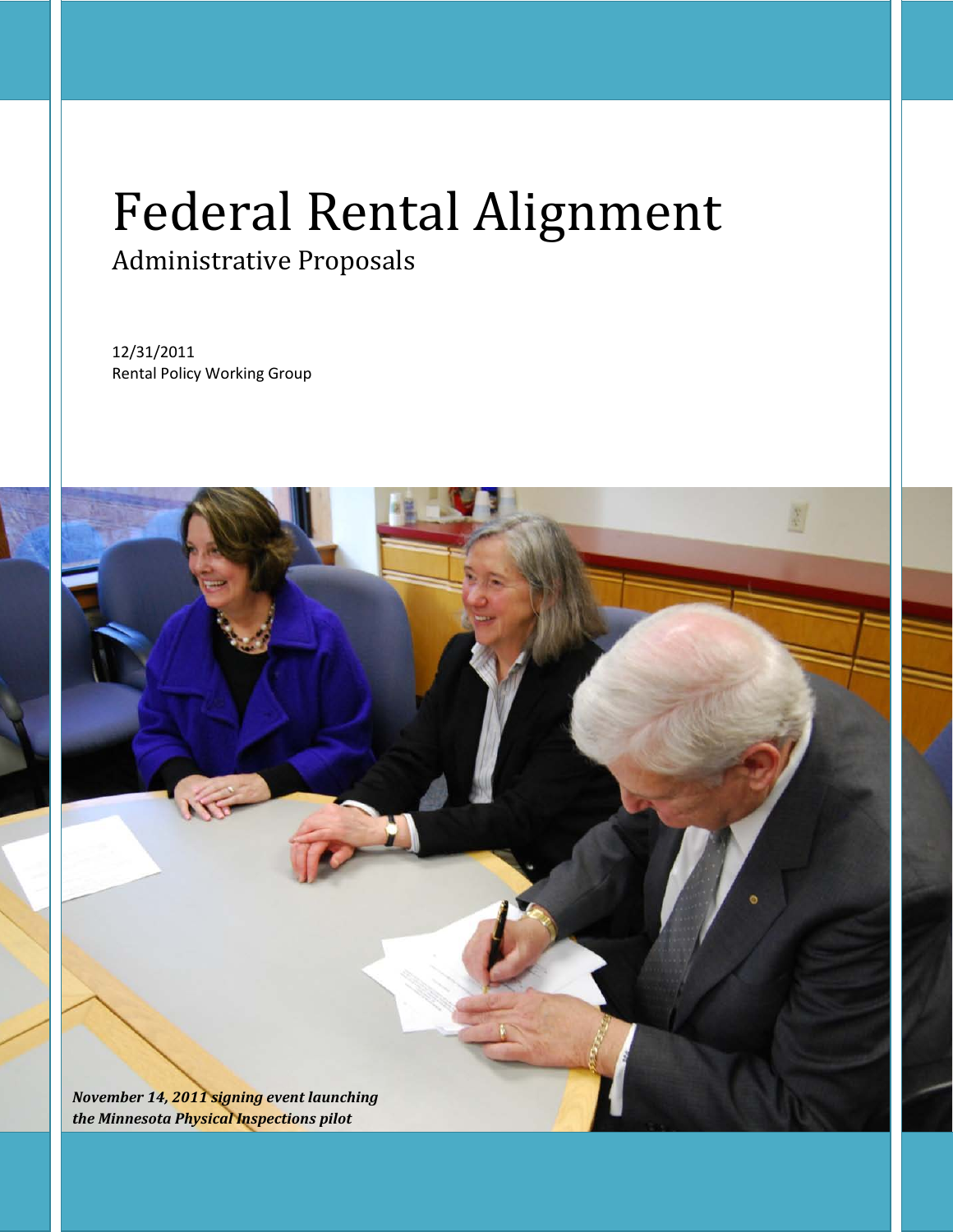This document is part of an ongoing effort to better align the operation of Federal rental policy across the Administration and is sponsored by the Rental Policy Working Group. The Rental Policy Working Group is composed of the White House Domestic Policy Council (DPC), National Economic Council (NEC), Office of Management and Budget (OMB), and the U.S. Departments of Housing and Urban Development (HUD), Agriculture (USDA), and the Treasury.

The specific areas of concern identified herein emerged from July 2010 and July 2011 stakeholder gatherings at the White House on inconsistent implementation of Federal rental policy.

During the preparation of this document, the Rental Policy Working Group Agency Alignment Leads were: Larry Anderson, Director of Multi-Family Housing Preservation and Direct Loans at USDA-Rural Development; Ben Metcalf, Senior Advisor at HUD's Office of Multifamily Housing Programs; and Michael Novey, Associate Tax Legislative Counsel in Treasury's Office of Tax Policy. With any questions, please contact Mike Steininger, Director of Multi-Family Housing Preservation and Direct Loans at USDA-Rural Development; Ben Metcalf, Senior Advisor at HUD's Office of Multifamily Housing Programs; or Michael Novey, Associate Tax Legislative Counsel in Treasury's Office of Tax Policy.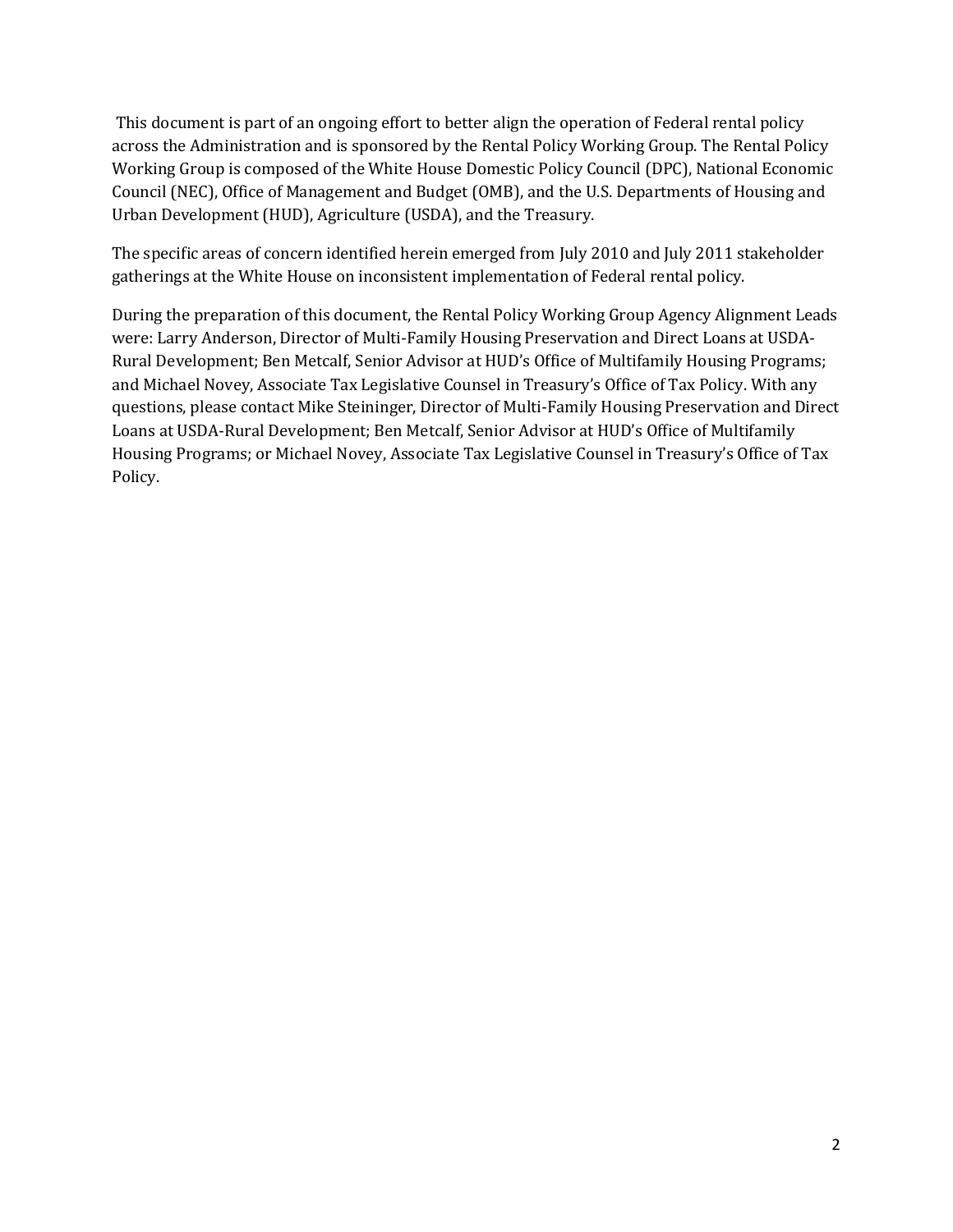# **Contents**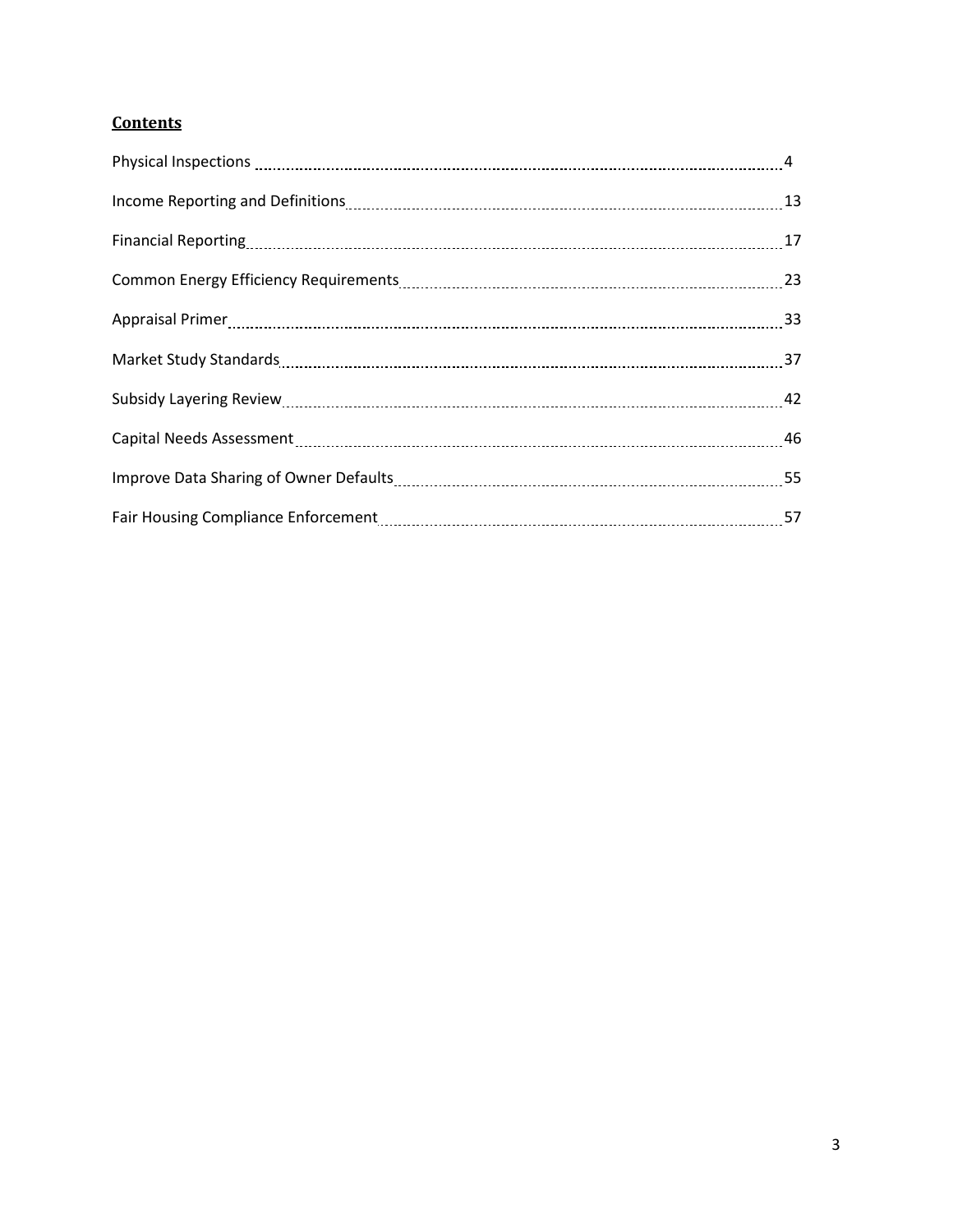# **Physical Inspections**

## **Lead Office: USDA-RD**

**Participating Offices:** USDA-RD, HUD-MF, HUD-PIH, HUD-CPD, HUD-OGC, Treasury-IRS

**Prepared by:** Stephanie White, USDA

## **Issue Statement:**

Today, a property that has multiple Federal funding sources may be subject to multiple physical inspections using multiple physical inspection standards. This proposal recommends that various Federal funding sources could reduce the frequency and number of inspections to no more than one Federallysponsored visit to each property per year. A property that has multiple Federal funding sources is the target of this initiative and is considered a 'Combined Funding property.' <sup>[1](#page-3-0)</sup>

## **Proposed Alignment:**

The solution to reducing the number of physical inspections required by Federal funding sources is to have one periodic and regularly-occurring Federal physical inspection acceptable to all Federal funding sources and the local and State agencies to which appropriate authority has been delegated. In order to achieve this alignment, the recommendation is to investigate a common physical condition inspection standard, a format of inspection results that can be utilized by each Federal funding source, an acceptable inspection frequency, and an acceptable sample size (number of units to be inspected). Achieving alignment in all these areas may not be possible for all programs, and alternatives are presented for consideration.

Although this alignment effort may be achievable in the global context, each department maintains different enforcement standards based on physical inspection findings, and enforcement standardization is not being proposed. Each agency still retains the ability to follow-up on any compliance issues with subsequent agency-specific inspections or actions, as permitted by loan or business agreements and Federal regulations.

Specific Actions to Effect Alignment: One periodically-scheduled physical inspection performed by one agency for the benefit of Federal agencies with a vested financial interest in that property will create efficiencies for the government, for property owners, and for residents of affordable housing whose apartments are subject to inspection. Alignment may be achieved by the following, which will be

<span id="page-3-0"></span> $1$  The entire universe of Combined Funding properties are those that combine any number of federally-sourced subsidy or tax credit programs, including LIHTC, USDA-RD programs and loan guarantees, as well as HUD programs like FHA insurance, CDBG, HOME, Choice Neighborhoods and PBRA (State and Federal level). Data related to a subset of this universe of properties (i.e., those properties for which the LIHTC is combined with any number of other Federal programs, including USDA-RD and HUD programs) is sourced from HUD-PD&R, at [http://lihtc.huduser.org.](http://lihtc.huduser.org/)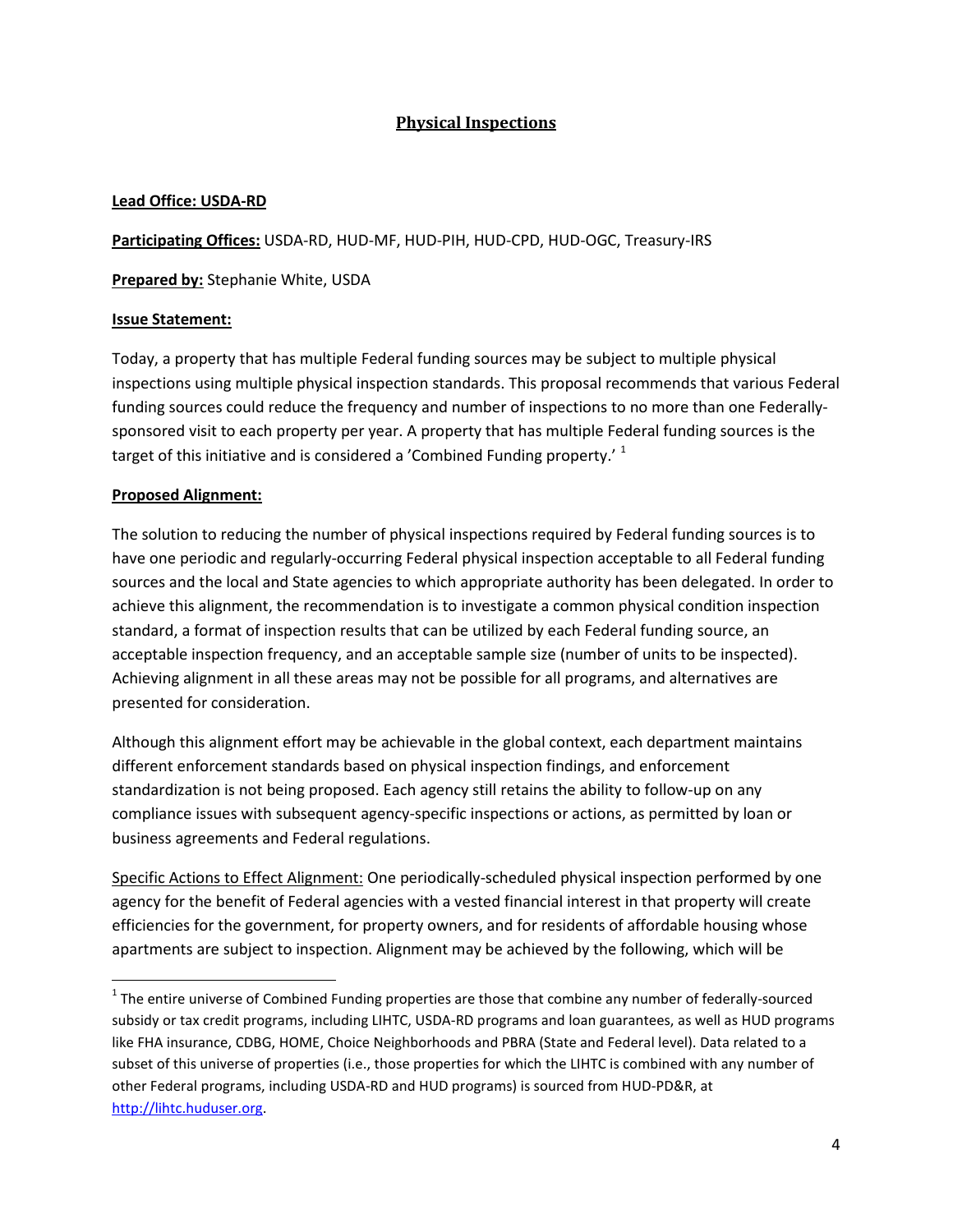pursued in sequential order. (Once the results from the pilot program are in hand, a decision will be made whether alignment in these ways for HFAs should be promulgated as recommended best practices or in some stronger fashion.)

- 1. Alignment of inspection standards:
	- a. Use of the Uniform Physical Condition Standards (UPCS) protocol as the common inspection standard for on-going physical inspections on aligned properties for the LIHTC, HOME, Rural Development, Public Housing, project-based Section 8, Section 202 and Section 811 and FHA-insured Multifamily programs; or
	- b. Use of the Uniform Physical Condition Standards (UPCS) or local code, whichever is more stringent, as the protocol and the common inspection standard for on-going physical inspections on all properties that have units supported by HOME funds. The Housing Choice Voucher Program (HCV) uses Housing Quality Standards which differ from UPCS and local code;
- 2. Use of a statistically valid sample size from all assisted units in a building on aligned properties;
- 3. An established inspection frequency of not less than every three years, providing for the flexibility that each participating Federal, State, or local agency may need to do more inspections depending on inspection findings (e.g., risk-based scheduling of subsequent inspections) and non-compliance issues. A review at least every three years ensures prudent but not intrusive oversight. During the pilot, properties will still be inspected as frequently as required by law.

Current Status: One area where Congress has already initiated the standardization effort is the Housing and Economic Recovery Act of 2008 (HERA). The Act states that if the Low Income Housing Tax Credit (LIHTC) allocating agency (HFA) is already performing periodic inspections on a multifamily property with an FHA-insured mortgage, no such inspections need be done by the mortgagee. However, HUD has not yet completed its rule-making process for implementing this provision.

In addition, there is already some alignment between programs that could be formalized by this standardization action:

- For example, HUD's Real Estate Assessment Center (REAC) which covers HUD-MF<sup>[2](#page-4-0)</sup> programs, and State housing finance agencies (HFAs) which perform physical inspections for the LIHTC program, do or can use UPCS as the basis for their inspections<sup>[3](#page-4-1)</sup>.
- USDA-RD accepts third-party inspections, so alignment with HUD and LIHTC programs is relatively straightforward.
- Under § 1.42-5(d)(3) of the Income Tax Regulations, a State HFA is not required to do a physical inspection of a LIHTC property if the building is financed by USDA-RD under the Section 515 program, USDA-RD inspects the building, and the State HFA and USDA-RD enter an agreement for USDA-RD to notify the State HFA of the inspection results.

<span id="page-4-0"></span> $2$  Multifamily properties with FHA-insured mortgages.

<span id="page-4-1"></span> $3$  HFAs may also use local health, safety, and building codes for the LIHTC program.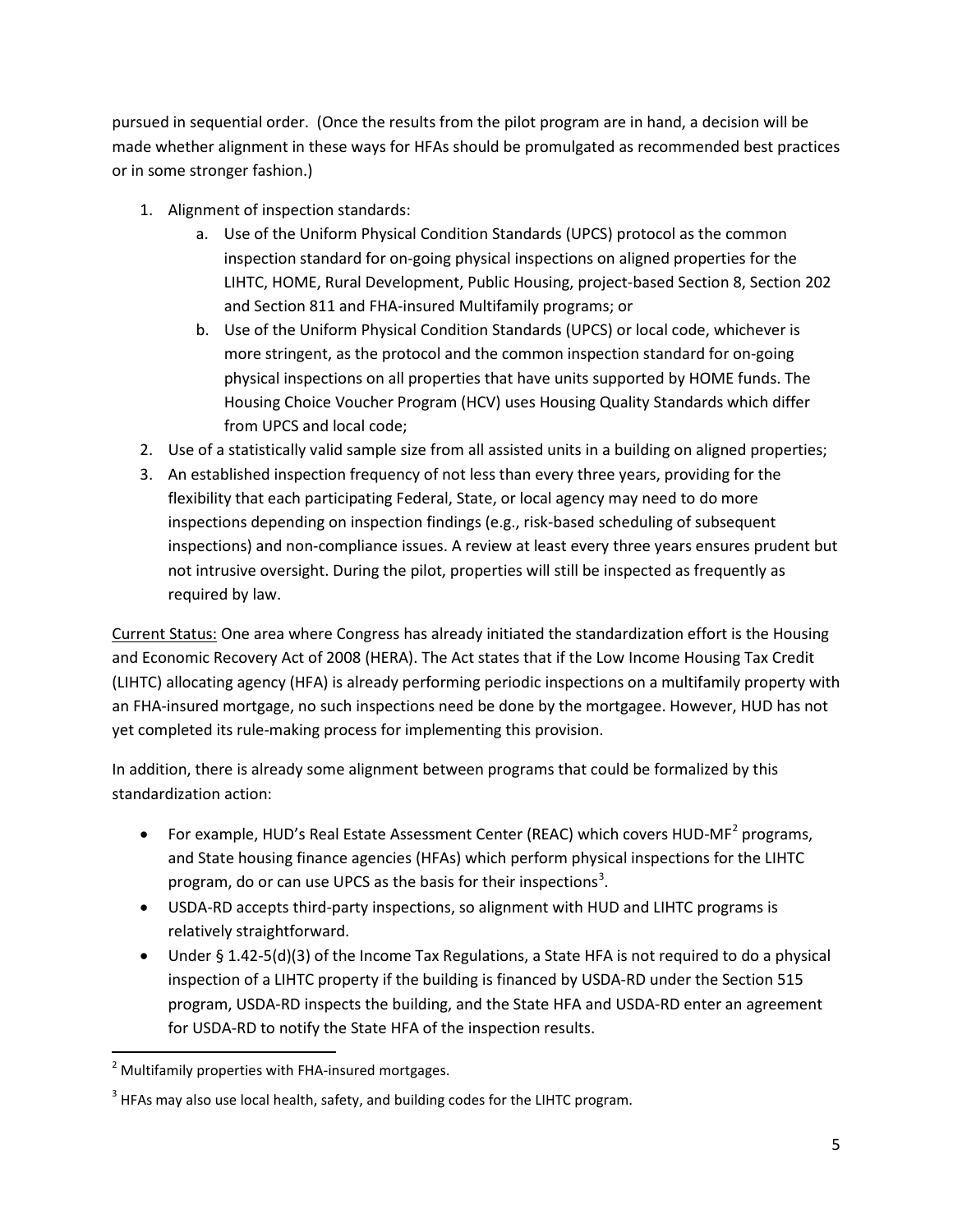• Under § 1.42-5(d)(4), a State HFA agency may delegate inspection to an Authorized Delegate, which may include HUD or a HUD-approved inspector. The utilization of UPCS as an accepted standard for such projects is logical since it forms the basis for most inspections now. However, utilizing UPCS raw data does pose a problem for HUD programs that score projects under the REAC system, which is discussed more fully below.

Future Alignment: This alignment effort covers a multitude of programs with varying standards, sample sizes, and frequency requirements. Some programs are project-based, meaning they cover all units in all buildings of a development; and some programs are unit-based and cover only some units in some buildings of a development. Due to the differing scales of programs, alignment across every program may not be possible. However, discussions with implementing agencies that already have alignment initiatives underway indicate that individual State partner groups should agree among themselves on the lead inspection agency for an aligned property type. For example, in a HUD-MF property with Low Income Housing Tax Credits, State partners may agree that HUD take the lead in inspections while in a Rural Development property with Low Income Housing Tax Credits, State partners may agree that RD take the inspection lead. This flexibility is important given today's economic climate and budgetary considerations. Agreement among the State partners is the key to a successful initiative. The following chart identifies the aligned property types to be included in the pilot and the protocol to be used:

| <b>Aligned Property Type</b>                                        | Protocol                                        |
|---------------------------------------------------------------------|-------------------------------------------------|
| HUD-MF/PIH properties                                               | HUD/UPCS-REAC                                   |
| Tax Credit properties                                               | HFAs (using local code)/UPCS                    |
| <b>Rural Development properties</b>                                 | USDA-RD                                         |
| HUD-MF/PIH + Tax Credit properties                                  | UPCS with uniform format                        |
| HUD-MF/PIH + USDA-RD                                                | <b>UPCS-REAC</b>                                |
| Tax Credit + USDA-RD                                                | <b>UPCS or USDA-RD</b>                          |
| HUD-MF/PIH + Tax Credit properties + USDA-RD                        | UPCS with uniform format                        |
| HOME + Tax Credit properties                                        |                                                 |
| HOME + USDA-RD                                                      | UPCS or local code, whichever is more stringent |
| HOME + HUD-MF/PIH +/or Tax Credit +/or<br><b>USDA-RD</b> properties | UPCS or local code, whichever is more stringent |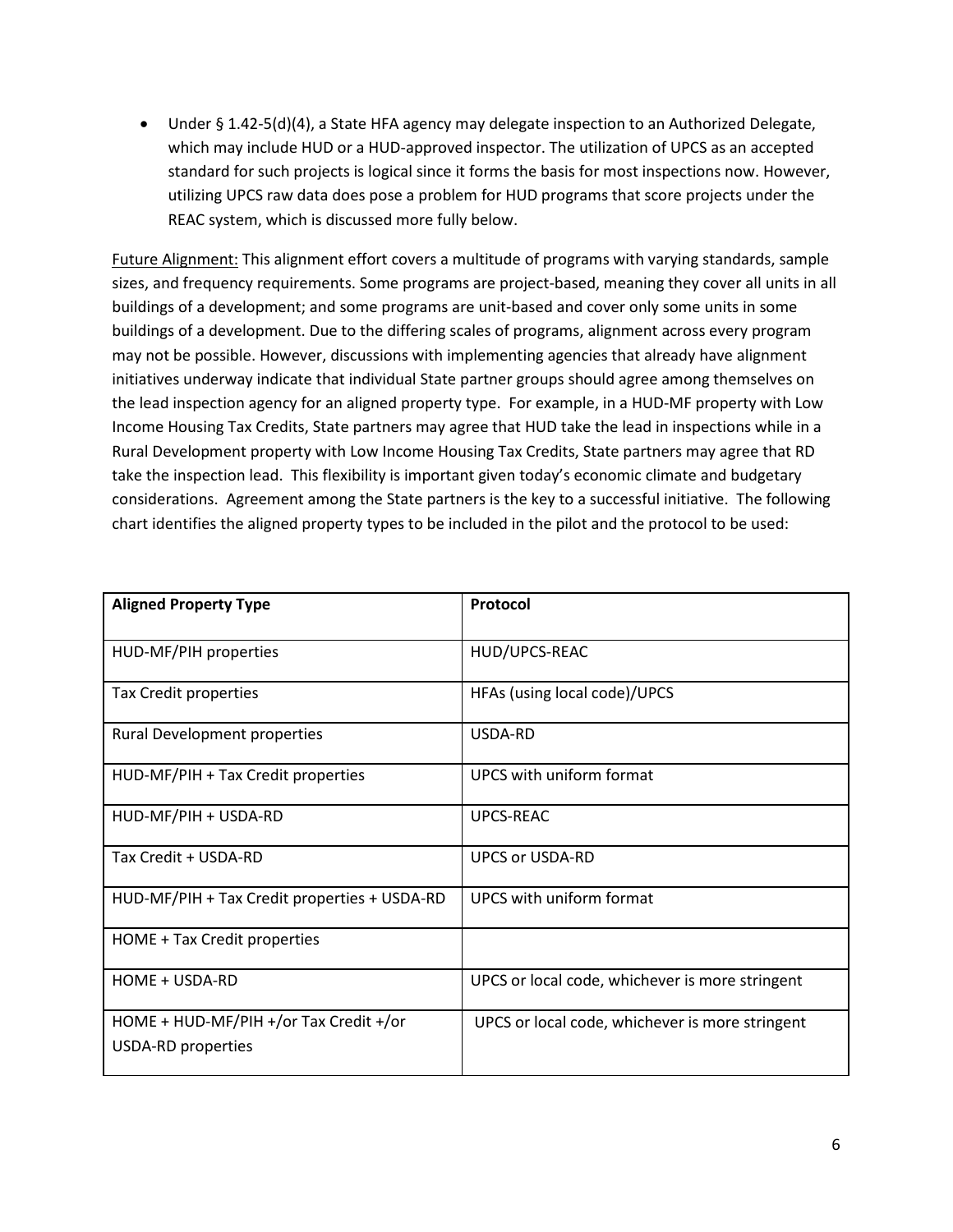Generally, agencies will follow their own inspection protocols on non-aligned properties. For example, Rural Development will continue utilizing its current physical inspection protocol on non-aligned properties with only RD financing. However, if an RD property should receive the benefit of LIHTC or a project-based Section 8 subsidy contract, the physical inspection protocol on that property would change to the common standard, with inspections conducted by either the State HFA or HUD, as USDA-RD lacks the financial resources to train and certify field staff in the UPCS standard. In addition, given the relative remote location of many USDA-RD properties, it may not be practical to find other certified UPCS inspectors. This would ensure that the 'one scheduled physical inspection' solution is maintained.

In order to establish MOUs that designate an agency to take the lead as the inspecting agency on an aligned property type, there would need to be clear and comprehensive guidance for the field staff of Federal agencies and for the State HFAs.

## Resource Estimate for Implementation:

Uniform Reporting Format: HUD's Public Housing, project-based Section 8-assisted housing, and Multifamily housing programs currently use a highly automated system to manage their inspections and processes, the Real Estate Assessment Center system (REAC). This system utilizes UPCS inspection standards at its base level, but also involves the interpretation of UPCS inspections into REAC-designated scores. This proposal will allow for options to be selected by the inspecting agency, yet due to the broad reach of UPCS and REAC, the Rental Policy Working Group suggests either of the following:

- 1. Use of the UPCS inspection standards by non-REAC inspectors that could be inputted into or "read" by HUD's REAC software system, so that the inspection results could be scored according to HUD's REAC protocol. The Team proposes adopting a common set of criteria that would ensure that all UPCS inspectors that inspect aligned properties are competent to perform the type of physical assessment required.
- 2. The REAC training and software protocols could be required of all UPCS inspections on Federally-assisted properties, i.e., whenever UPCS is used, it would be a REAC inspection. In order to support this adoption, HUD-REAC will make available training webcasts. This adaptation will enable the Rental Policy Working Group to test these alignments in the context of a pilot, where participation is voluntary.

Once the results from the pilot program are in hand, a decision will be made whether alignment in these ways for HFAs should be promulgated as recommended best practices or in some stronger fashion.

The Physical Inspection alignment proposal denotes that UPCS will be the common inspection standard, but does not require that the REAC system be used. This poses a challenge for HUD programs that utilize UPCS and other data to score a property under REAC. The uniform UPCS inspection format could be based on a paper inspection form or on an electronic (XML) form.

The costs associated with processing the inspection data and the costs of developing/modifying REAC's databases so that non-HUD related data can be managed separately would largely be upfront to HUD. HUD estimates that the development costs for this initiative are estimated at \$1,080,000 and could not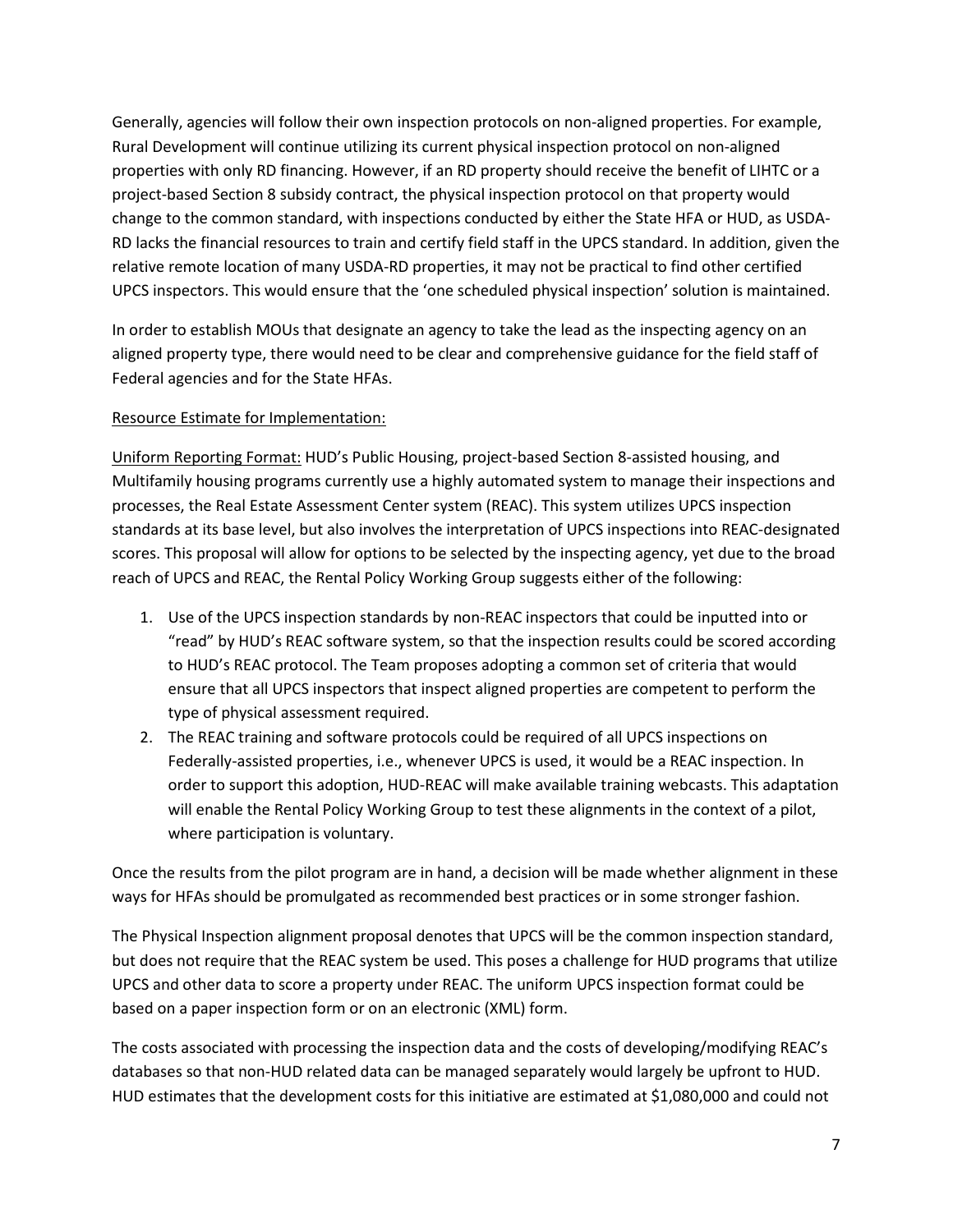be completed until April 2013 at the earliest. Costs for an "all-REAC" alternative would incur to both HUD and stakeholders who pay for inspections, such as HFAs. System modification is a lesser cost than development of another input or processing method, and involves a shorter timeframe. In summary, the money/time cost of these alternatives is:

- Modify software/systems to expand the universe \$120,000 / 18 months
- Create an alternative input/processing method \$1,080,000 / 24 months

Establishing a common set of quality assurance criteria for all UPCS inspectors as an alternative to a REAC certification would have a cost associated with it, for which a funding source or sources would need to be identified. If the certification criteria mirror generally accepted criteria in the industry, however, this premium would be de minimis.

The average cost of a REAC inspection in FY2010 was \$396 per inspection. For costing purposes below, that figure has been rounded to \$400 per inspection.

The LIHTC program is today's primary source of financing. For new or rehabilitated affordable housing units, the dollar-size of the LIHTC investment is several times that of other financing provided by HUD or USDA-Rural Development. Still, given today's economic climate and the need for HFAs to consider budgetary constraints as much as the Federal government, it makes sense for the partners to come to a mutual agreement on use of staff resources to conduct these inspections. As of 2007, the universe of properties with LIHTC and some combination of other Federal funding sources is detailed below. Based on this information, the three agency entities in each State would have performed 22,546 separate inspections on 10,485 properties.

| Number of Program Subsidies in<br>addition to LIHTC |            | <b>Total Inspections</b><br>x Subsidy | Low-Income |
|-----------------------------------------------------|------------|---------------------------------------|------------|
|                                                     | Properties | programs                              | Units      |
| Tax Credit Properties with No Subsidy               | 27,594     |                                       |            |
| 1 Other Subsidy Program                             | 9,177      | 18,354                                | 645,924    |
| 2 Other Subsidy Programs                            | 1,081      | 3,243                                 | 79,366     |
| 3 Other Subsidy Programs                            | 187        | 748                                   | 12,066     |
| 4 Other Subsidy Programs                            | 35         | 175                                   | 2,470      |
| 5 Other Subsidy Programs                            | 4          | 20                                    | 386        |
| 6 Other Subsidy Programs                            | 1          | 6                                     | 10         |
| TOTALS                                              | 10,485     | 22,546                                | 740,222    |

\* Other subsidy programs include only Tax-Exempt Bonds, HOME, CDBG, HOPE VI, USDA 515, Project-Based Rental Assistance (Federal and State), and FHA insurance. Excludes properties no longer monitored for program compliance. Chart includes only properties placed into service through 2007. For more information see[: http://lihtc.huduser.org/](http://lihtc.huduser.org/)

Inspectors (Training or Contractors): State partners may elect to use their own staff to conduct these inspections or use outside contractors. Some agencies will choose to train inspectors in the UPCS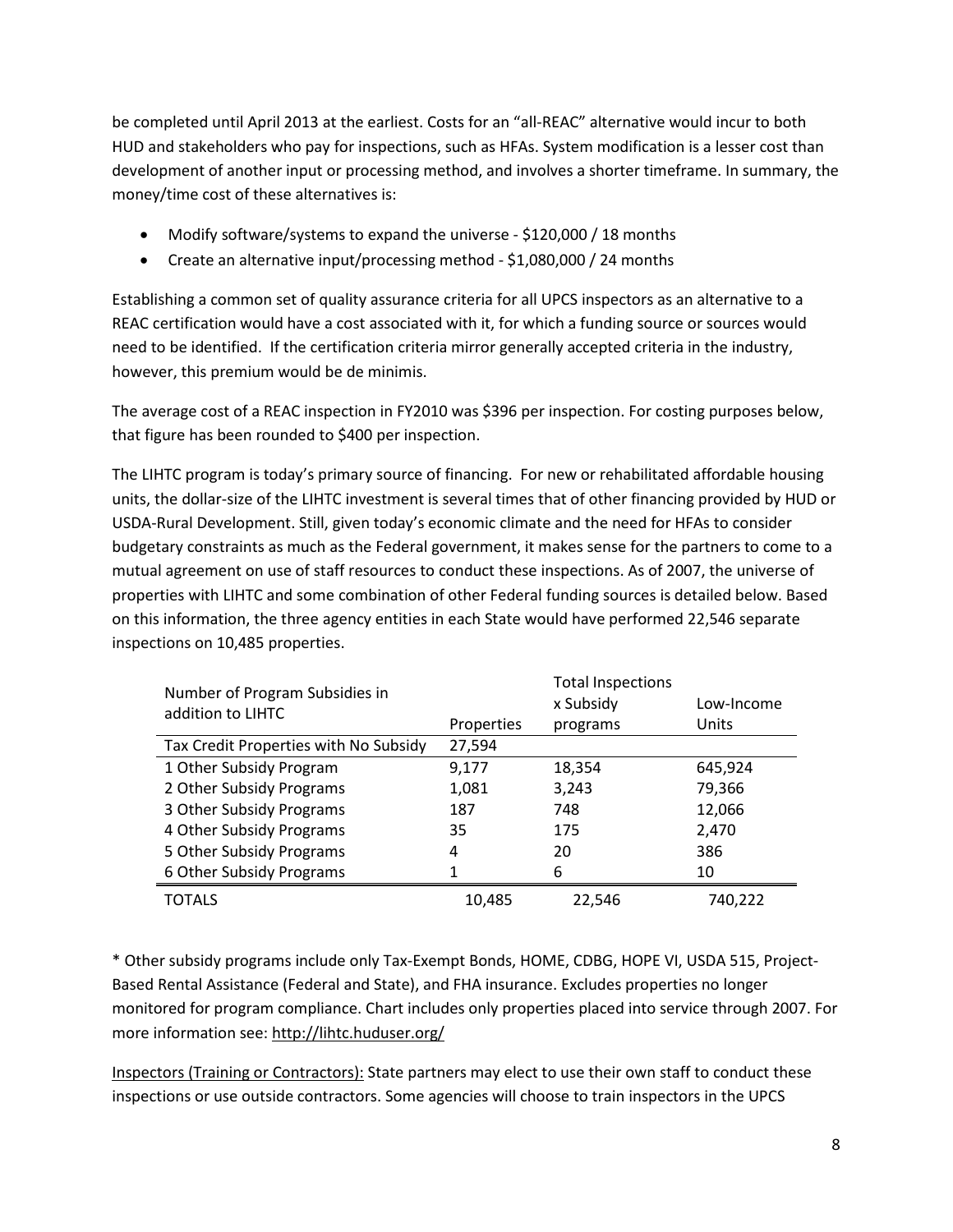standard. There is no cost for this training; however, at this time, the course is offered by HUD only in Washington, DC as a one week course with a certification exam. All expenses (travel, lodging, and per diem) are solely borne by the participant. An online version of the training is still being developed but will not be available until 2012. Separately, there is no charge for use of the REAC software. The cost to participating HFAs would likely include any premium paid for inspections by contractor inspectors who have completed REAC training and who have invested in REAC compatible computer hardware.

On-Going Dedicated Staff Resources: Each agency involved in this implementation – not just the three departments at the Federal level but also Participating Jurisdictions (PJs) and State HFAs – will need to dedicate staff resources to serve as an agency liaison to ensure implementation and continuation of this proposal. These responsibilities would entail problem resolution, ensuring inspections are conducted in a timely manner, and that inspection report data is shared among the agencies within a specified timeframe. Although not a full-time job, it will be a commitment on the part of each agency to maintain the flow of communication and be alert for potential reporting problems. Ideally, agencies should identify two people per agency who have responsibility for this effort. It is estimated that these liaison duties may constitute 8-16 hours per month for most agencies.

# **Estimated Cost Savings to Owners, Operators, Developers, Investors, and/or Lenders:**

Extrapolating from data compiled by PD&R, in 2007, an estimated 22,546 separate inspections took place on 10,485 properties with some combination of LIHTC and other Federal funding. Per industry estimates of the cost of a Federal physical inspection for their properties, at an estimated cost of foregone staff time of \$2000/inspection<sup>[4](#page-8-0)</sup>, costs for 22,546 duplicative inspections could total up to \$45 million per year, nationally. By conducting aligned inspections on just LIHTC combined funding properties, savings realized within one year would be up to approximately \$24 million.

Additionally, agencies may choose to further pursue a future reduction in the frequency of inspections. Over three years, there is an estimated duplicative inspection cost of \$135 million. If the proposal to perform one Federal inspection every three years on each Combined Funding property (at a cost of \$24 million for an estimated, current national universe of 10,485 properties, per year) proceeds, it may result in savings of approximately \$111 million over three years from the current non-aligned costs, and an additional \$48 million over three years from an aligned inspection schedule of one inspection per year. Although these savings will not necessarily be reflected in reduced rents, they will lower expenses at the multifamily property.

#### **Estimated Cost Savings for State, Local, and Federal Governments:**

Utilizing the proposed inspection protocol will result in cost savings at the government level generally by a reduction in the number of inspections. These savings will be realized in the reduction of staff time out of the office and savings in travel expenses.

<span id="page-8-0"></span> $4$  Estimates for cost of inspections based on assumptions made in the Housing Development Center study in Oregon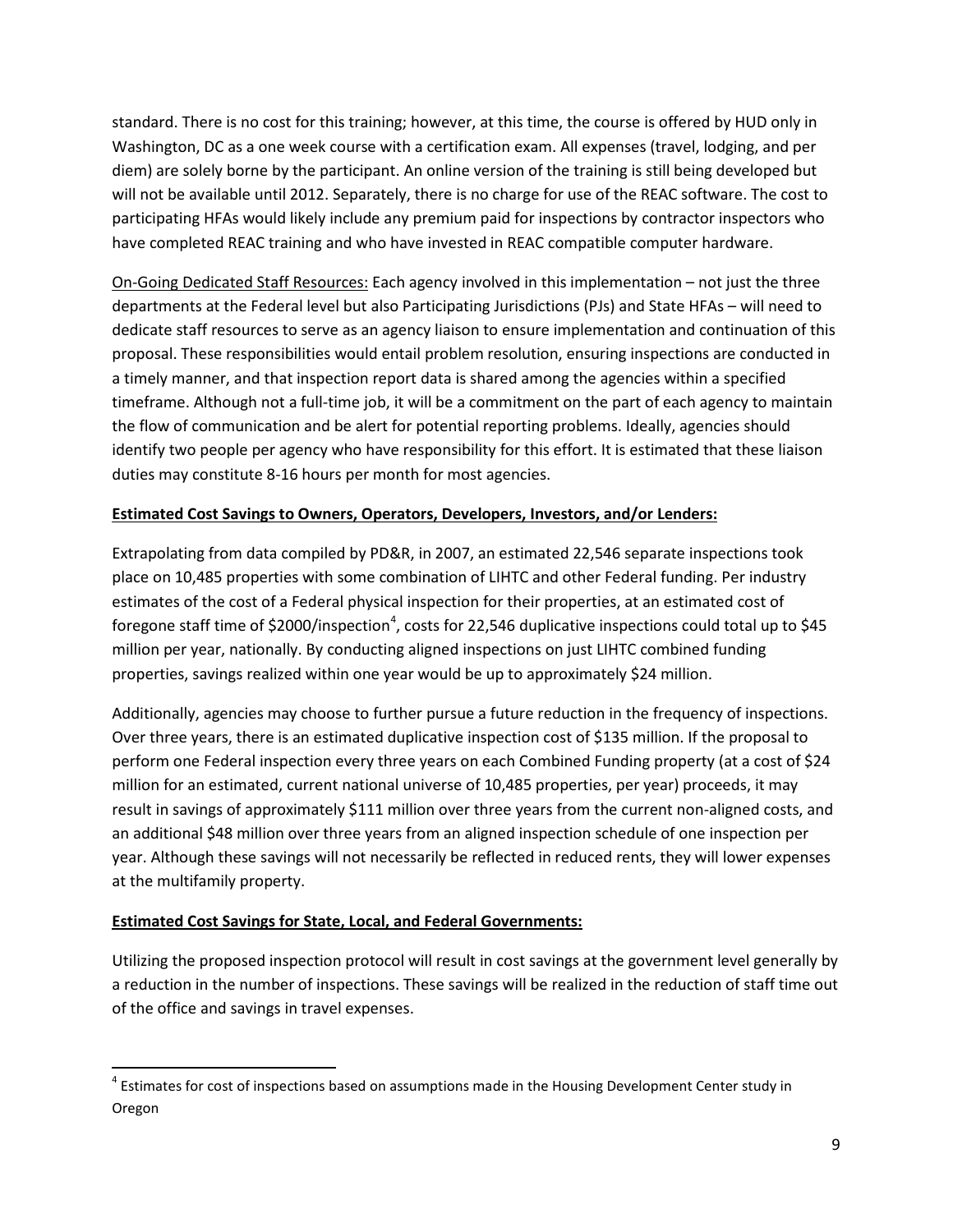Extrapolating from data compiled by PD&R, in 2007, an estimated 22,546 separate inspections took place on 10,485 properties with some combination of LIHTC and other Federal funding. Based on the estimated Federal cost of approximately \$400 per inspection, the cost of duplicative inspections required on properties with multiple Federal funding sources is approximately \$9 million per year. Alignment of these inspections so that one inspection is performed on each combined funding property per year would result in approximate savings of \$4.8 million in one year. Additionally, if agencies choose to further pursue a future reduction in the frequency of inspections to once every three years, savings realized at the end of a three year period would be approximately \$22.2 million from the current nonaligned costs and \$9.6 from an aligned inspection schedule of one inspection per year.

A percentage of these properties will require more frequent inspections to ensure that corrective action was taken by the owner or to follow-up on compliance issues. In order to estimate this percentage, the Team considered that seven percent of properties scored less than 60 on recent REAC inspections and required a follow-up inspection. Assuming a similar percentage of owners would require re-inspections of their properties, it is estimated that this would reduce savings to governments by \$293,600 per year.

## **Challenges to Effecting Proposed Alignment:**

Agreement from all HFAs: The LIHTC program has given substantial latitude to HFAs to carrying out the administration of the program. As such, implementation of the proposed standard protocol will require individual agreements with each HFA. In order to better understand the complexities that overall implementation may face, the Team is undertaking a pilot program with several HFAs to determine obstacles or complications in implementation of alignment.

Development of a Model Memorandum of Understanding: There are several versions of Memoranda of Understanding (MOU) that are currently in use among various agencies in several States, including the full-scale alignment of USDA-RD and State HFAs. The Team proposes development of a standard model that can be used with all States, HUD, and USDA-RD. Such an MOU would provide details on specific performance (format, sharing, timeliness, re-inspections, agency actions as a result of inspection findings) and remedies if data is not shared timely.

HOME Involvement: Additionally, when funding combined-funding rental projects with HOME dollars, HUD-CPD encourages HOME PJs to determine whether it can voluntarily align with the property inspection standards and (frequency) schedules for the project with other funders. In determining the feasibility of a voluntary alignment, the PJ must consider whether its ongoing property standard and maintenance requirements for HOME units meet or exceed the requirements of other funders, and remain cognizant of its obligation to repay HOME funds invested in noncompliant properties that cannot be remedied.

Privacy Issues: The Team suggests that it may be necessary to obtain a release from property owners to share the property data among agencies. The Team believes Federal agencies' general counsel(s) should make a determination whether this is needed.

Regulatory Challenges: The Team found two potential regulation challenges: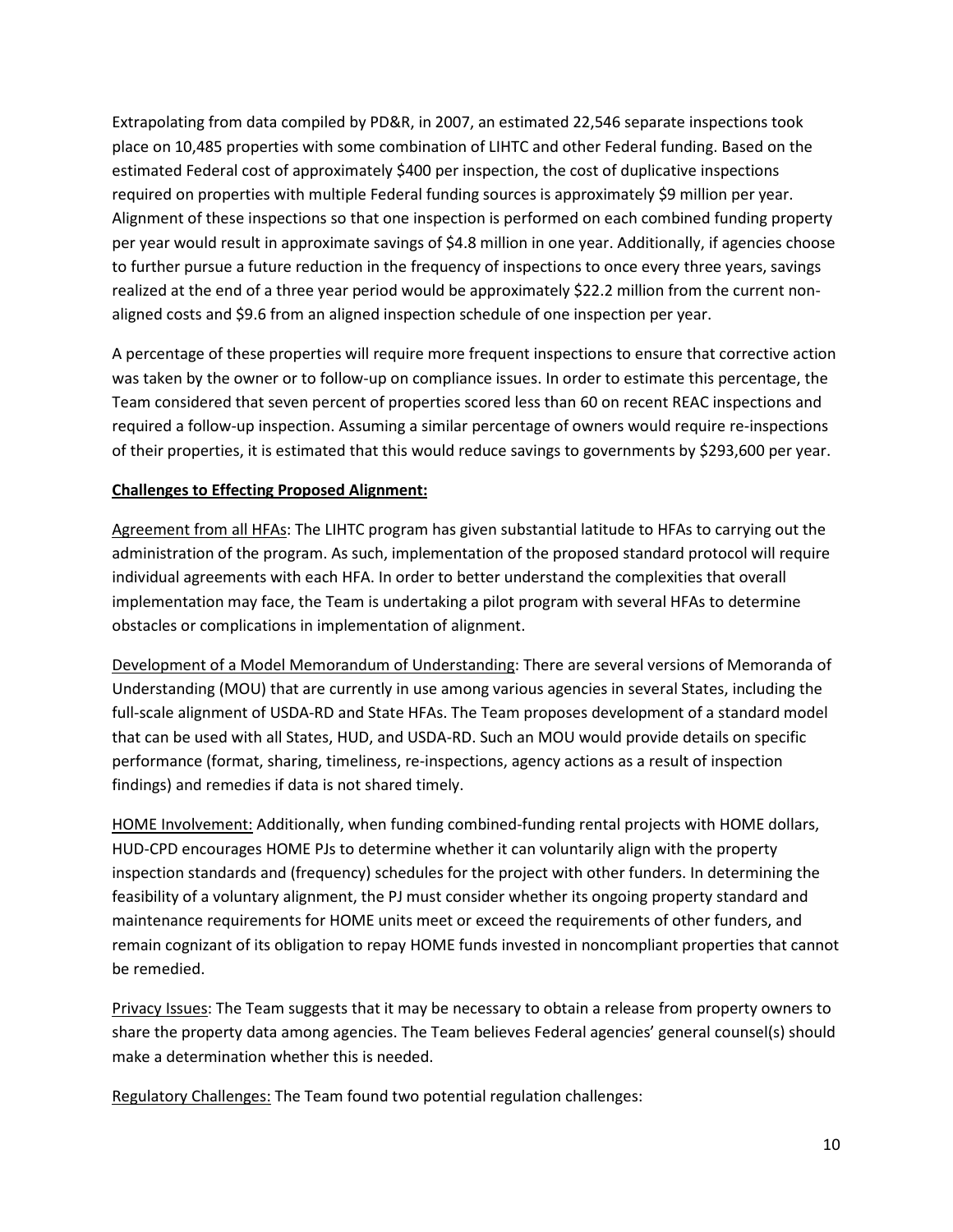- The need for waivers of some current regulations for properties participating in the pilot and
- A regulatory challenge in selecting a representative sample of assisted units for inspection from properties that have multiple sources of Federal assistance supporting different units in a project.

The Team has identified waivers and stipulations that can be included as part of the MOU among State partners. The waivers from Treasury would be for inspection frequency, decoupling file review and physical inspection of units, and use of a statistical sample of the universe of units rather than a 20% sample. HUD stipulations would be limited to a procedure change for REAC to include vacant units in the sample selection, regardless of the vacancy rate. Vacant units are generally only included if the property's vacancy rate is 15% or greater. HUD's HOME Program would provide a process for pilot participants to apply for waivers on inspection frequency and sample size, contingent on their meeting the requirements to be granted such a waiver.

Not all units would be inspected and only a statistical sample would be employed. However, all units would be in the universe from which the sample is drawn. For vacant units selected as part of a LIHTC/HUD-MF inspection, score impacts will be manually adjusted so the owner is not negatively affected in any REAC score by the inclusion of vacant units.

Rural Development accepts third-party inspections on a regular basis and no needed waivers were identified. As the Team progresses through the pilot phase, if there are other actions taken as a result of using the proposed protocol, the State partners have agreed that the property will be held harmless by the funding agencies while the pilot is active. Most of these issues cannot be determined at this time, but would become evident as the process and pilots evolve.

Cost Challenges: Cost and timing challenges were outlined above under Resource Estimate for Implementation.

Procedural Challenges: In addition to the regulatory challenges described above, there may be a procedural challenge in selecting a representative sample of assisted units for inspection from properties that combine Federal funding sources that require differing processes for obtaining statistically valid samples. The Team recommends that a valid statistical sample of all units be used as the basis for selecting units for inspection. The Team believes consistent data sharing with the lead agency for the project's inspections will be required (in the MOUs and in practice) in order to ensure that a valid sample of each program's units are inspected.

#### **Schedule for Alignment Implementation:**

The Federal agencies have created a model MOU among State HFAs, HUD, and USDA to agree that State partners will determine the most appropriate partner to conduct physical inspections based on aligned property type and how inspection data information will be shared. The model MOU is to be shared with States selected for participation in the pilot. States will adapt the model MOU to develop an agreement that fits the circumstances of their particular State-level pilot.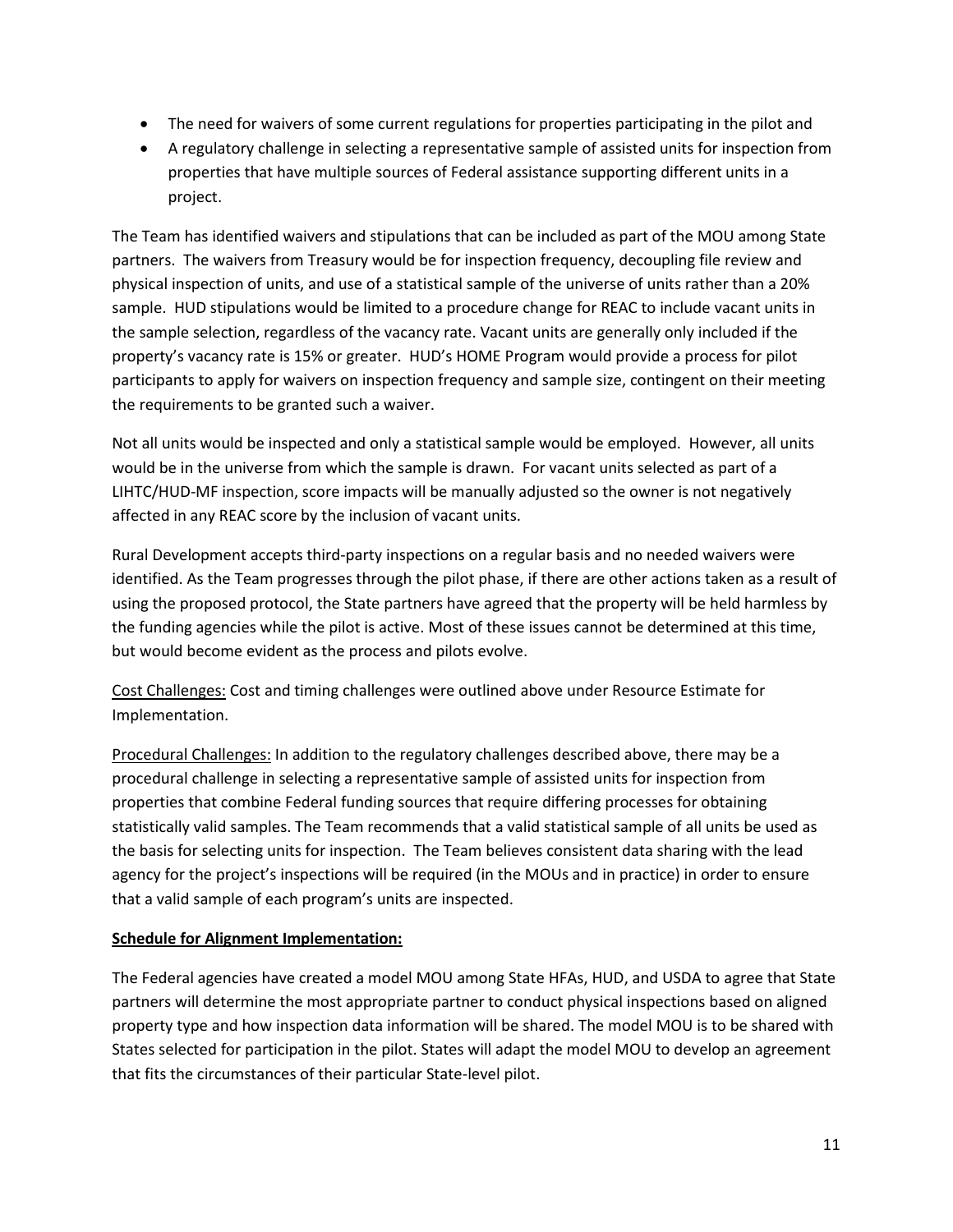During the time that the State-level MOUs are being developed, individual program guidance for participating agencies can be developed, which is generally limited to administrative changes. These could be accomplished according to each Department's regulatory schedule and should cover the period of time during which the pilot is active.

As the MOUs and individual agency guidance are finalized, the signing of the agreements at the Statelevel will mark the launch of the pilot program which will determine the viability of the proposal and identify implementation obstacles. Team members and points of contact at HFAs, HUD, and USDA-RD should adopt a short-term agreement on pilot program parameters. The Team proposes a model agreement to be used by all pilot States. The model would be similar to agreements already in place in some States among participating entities. The signing of the first MOU took place in early November, 2011 with additional signings expected to follow shortly thereafter. For inspections, the pilot should cover a twelve month period to accommodate physical inspection schedules which are generally weather-impacted. Reporting on pilot progress would take place at three-month intervals. During the pilot period, the agencies' regulatory changes could be completed. Following the end of the six-month reporting period, the Team expects a three-month period in which program guidance would be drafted for consideration by all field staff for HFAs, HUD, and USDA. Finalization of the guidance would come at the end of the pilot period.

Once the MOU among Federal agencies and participating HFAs has been signed, several programs can begin alignment implementation immediately:

- HUD-MF/PIH + USDA-RD
- LIHTC + USDA-RD
- HOME + LIHTC properties

On a longer-term implementation schedule, the following programs can be more properly aligned over a period of time:

- HOME + HUD-MF/PIH
- HUD-MF/PIH + LIHTC properties
- HUD-MF/PIH + LIHTC properties require approximately 24 months to be aligned on one format for UPCS inspection that can be used by all programs; however, implementation can begin during the pilot period to test the pilot parameters.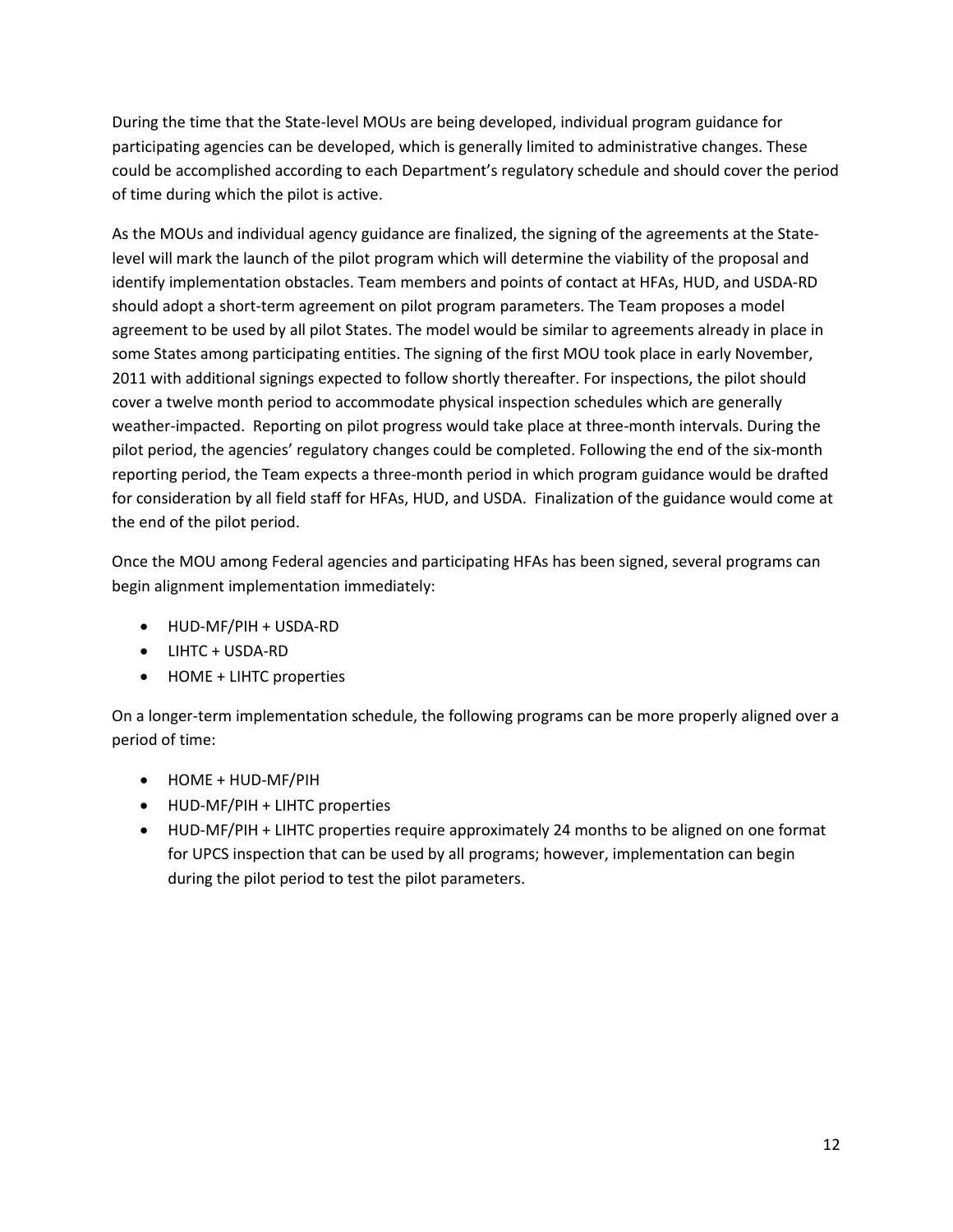# **Income Reporting and Definitions**

## **Lead Office: Treasury-IRS**

**Participating Offices:** Treasury-IRS, USDA-RD, HUD-MF, HUD-PIH, HUD-CPD

**Prepared by:** Michael Novey, Treasury-IRS

## **Issue Statement:**

Various Federal programs to support affordable housing have slightly differing requirements for income certifications and require property managers to submit information on different forms. This may lead to inconsistencies in determinations of income and rents. In addition, property managers and owners sometimes submit income information through different processes. This may lead to inconsistencies and/or add to owners' or governmental agencies' administrative burden.

## Evaluation of Program Differences**:**

- 1. In general, sections 42(g) and 142(d) of the Internal Revenue Code (Code) require income determinations for purposes of the Low Income Housing Tax Credit (LIHTC) to follow the determinations in HUD's Section 8 program.<sup>[5](#page-12-0)</sup> That is, both programs use identical definitions for amounts that are included in—or excluded from—gross income. There is, however, one significant difference, which concerns basic military housing allowances in certain locations.<sup>[6](#page-12-1)</sup>
- 2. Even when various programs employ the same theoretical definitions of income, the income amounts actually determined may vary because of differential access to relevant data. HUD programs may use HUD's Enterprise Income Verification system (EIV) for access to data from the Department of Health and Human Services' (HHS) data base of new hires. USDA and IRS, however, are statutorily prevented from using this information.<sup>[7](#page-12-2)</sup>

<span id="page-12-0"></span> $5$  Section 142(d)(2)(B) provides in relevant part, "The income of individuals and area median gross income shall be determined by the Secretary [of the Treasury or the Secretary's delegate] in a manner consistent with the determinations of lower income families and area median gross income under section 8 of the United States Housing Act of 1937 … ."

<span id="page-12-1"></span> $^6$ Under section 142(d)(2)(B)(ii) of the Code, for determinations made before January 1, 2012, certain basic military housing allowances are not taken into account in determining a tenant's income. This exclusion does not apply for purposes of programs under Section 8 of the Housing Act.

A further statutory difference relates not to ascertaining a tenant's income but to determinations of area median gross income for property located in certain rural areas. *See* section 42(i)(8) of the Code.

<span id="page-12-2"></span> $<sup>7</sup>$  Legislation would be needed for the IRS and USDA to have access to information from the new-hires data base.</sup> By reducing differential availability of relevant data, this access would reduce the extent to which different Federal programs using the same definition of income nevertheless reach different conclusions about the income of the same tenant.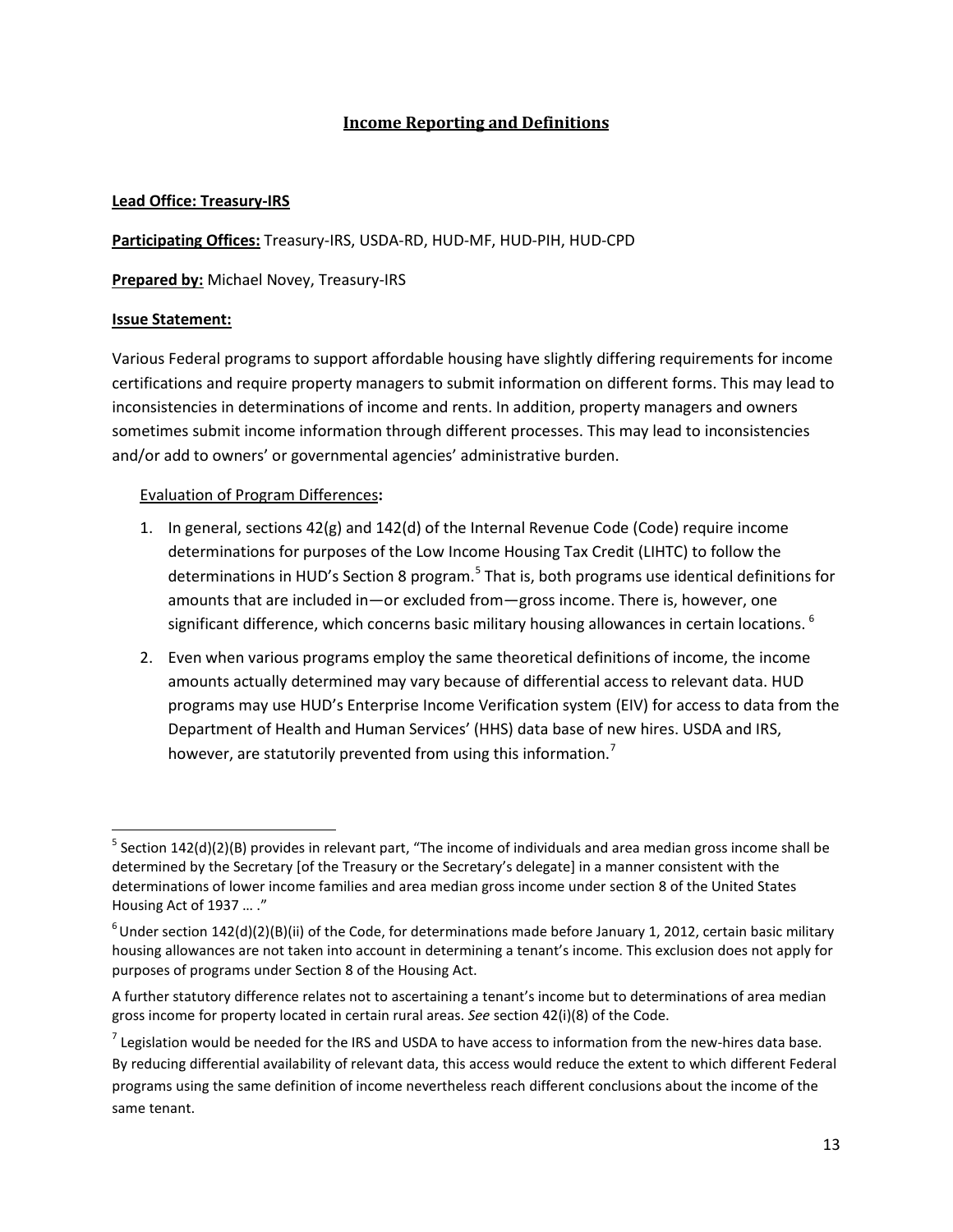- 3. In addition, even if different programs have the same definitions of income and access to the same information, there may be variations in the ways that the programs use those definitions. In particular<sup>[8](#page-13-0)</sup>—
	- **Program differences concerning annual recertification may sometimes lead to multiple** recertifications in the same calendar year. Individuals who are HUD or RD compliant may have been living in a building for several years at a time when the building owner receives LIHTC support for rehabilitation. The LIHTC program provides 'grandfathering' for tenants whose circumstances have improved since their initial LIHTC qualification, but the Code does not extend grandfathering to the tenants' status under other Federal affordablehousing programs. Thus, even though assessment of the tenants' current income is the same as that used for HUD or USDA-RD purposes, the practical consequences may differ drastically. By not recognizing HUD and USDA-RD 'grandfathering,' the LIHTC program treats units that these tenants occupy as not being low-income units.<sup>[9](#page-13-1)</sup>
	- **Exen programs that directly or indirectly use HUD data regarding Area Median Income may** make their own annual data updates applicable with effective dates that differ from HUD's and from each other's. Also, under USDA procedures, median income for an area does not decrease, even if new HUD data show such a reduction.
- 4. Developers operating in multiple States encounter a number of significant annoyances that impose additional costs. The LIHTC program sets general substantive and procedural requirements with which State HFAs have to comply, but many of the implementing details are left to the States' discretion and may not be consistently interpreted. Some stakeholders believe that this flexibility is one of the strengths of the LIHTC program. Others, however, contend that the absence of cohesive, specific, mandatory Federal guidance means that multi-State developers incur extra costs for, among other items, software and staff training. Following are key examples of these differences:
	- **Some States compute amounts of income to the nearest penny, while others round to the** nearest dollar. HUD-MF, HUD-PIH, and USDA-RD follow the latter practice. (Some believe

<span id="page-13-0"></span> $8$  There is also a programmatic difference between Federal programs that do recertifications to check for compliance and those that use income for setting subsidy levels. For example, Section 8 of the Housing Act provides for monthly rent supplements. In order for these supplements to be adjusted for short-term variations in the tenant's economic circumstances, more-frequent-than-annual adjustments to income may be required, based on "interim" certifications. Adjustments of this sort would have no role to play under section 42. Because this difference responds to basic differences between the programs, alignment as to timing would be inappropriate.

<span id="page-13-1"></span><sup>&</sup>lt;sup>9</sup> Preliminary inquiry suggests that legislation may be needed in order for the LIHTC program to "grandfather" preexisting tenants who qualify under a HUD or USDA-RD program but who are over-income (or otherwise not qualified) at the beginning of LIHTC rehabilitation. Any such grandfathering based on status under a non-LIHTC program could be specifically focused on the terms and timing of the HUD or USDA-RD qualification. Alignment of this sort, however, is unlikely to extend beyond the continuing tenants that would have been qualified for LIHTC at the time that they first qualified for some other Federal affordable-housing program.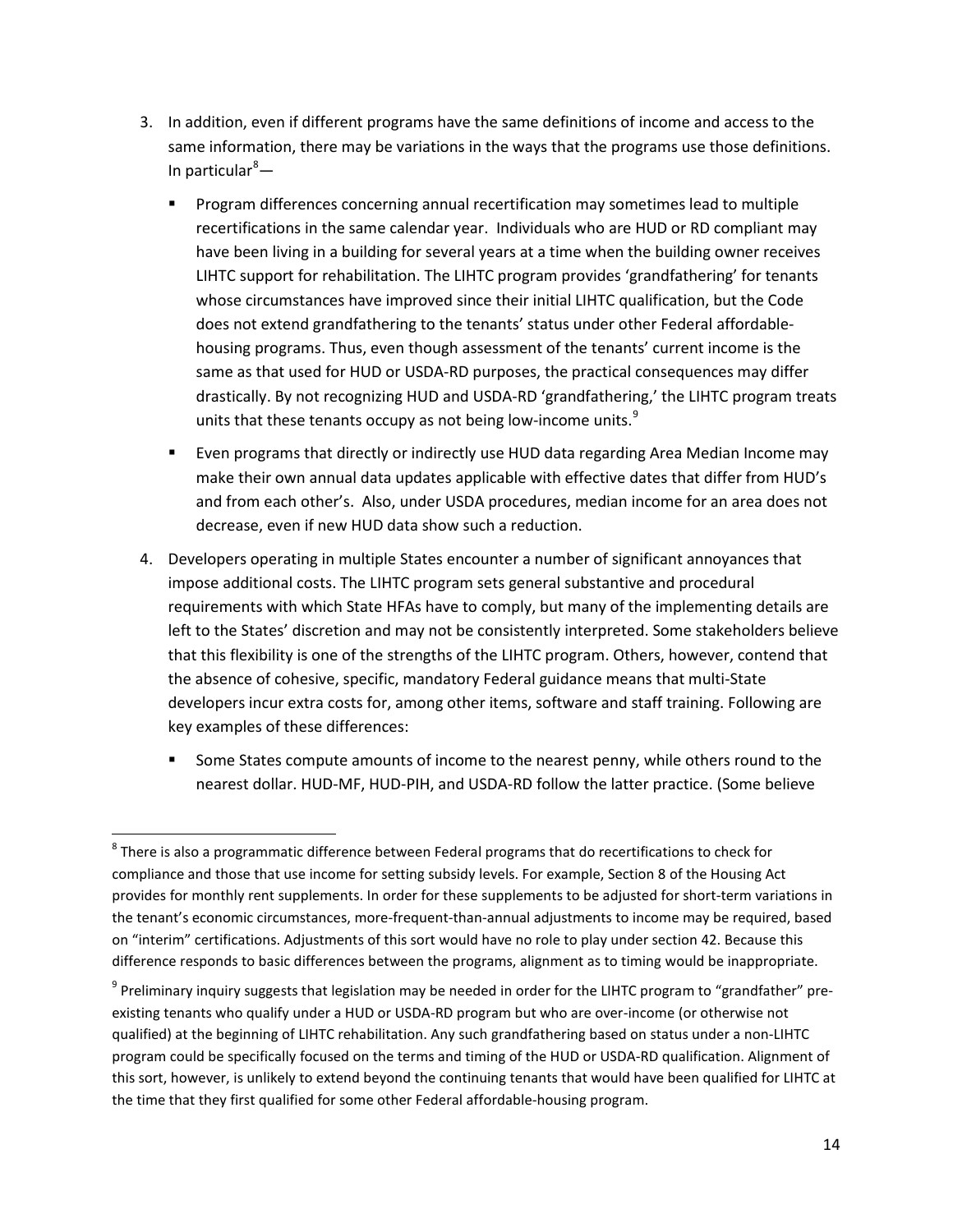that greater precision is appropriate for LIHTC computations, which produce a binary result (eligible vs. ineligible), than for computations that determine a monthly subsidy.)

- **U** Varying relation codes are used to communicate to the owner's software the role that an individual may play in a (potential) resident family. This variation seems to be only partially due to the fact that only HUD can access HHS new-hires data.
- For LIHTC purposes, owners are required only to retain sufficient documentation to show that a tenant is qualified. As a result, States vary in the volume of data (for example, underlying worksheets of components of a reported total) for which they require reporting. HUD, with its EIV access, requires full detail of income and assets.
- **For purposes of the LIHTC requirements, States vary in some of the details of income** computation (e.g., whether to include a portion of the earned income of a family member that turns 18 during the coming year). This may be due to HFA confusion about how this circumstance is treated for HUD Section 8 purposes.

# **Proposed Alignment:**

- 1. Recertification requirements will be addressed with an eye to ending the problems caused when multiple sources of Federal benefits trigger multiple recertification events in a single year.
- 2. Differences in Member Relation Codes across funding programs will be reduced or eliminated, and the team will support the development of common Tenant Income Certification (TIC) forms (such as those under development by the National Council of State Housing Agencies) in order to align varying definitions of income. Stakeholders have been vigorous and unanimous in stressing that the most important alignment improvement related to income determination would be the development of a common TIC form. Complete alignment of forms, however, may not be possible for programs whose access to HHS data is unequal.
- 3. IRS will determine whether State-to-State variability can be reduced consistent with a statute that promotes flexibility for the States. Areas that merit particular attention are rounding to the penny vs. the dollar and diverse treatment of individuals within a household who reach the age of majority. HUD has already provided guidance on these topics.

#### Specific Actions to Effect Alignment:

1. Interim certification alignment

The promotion of a single annual recertification can occur to the extent that flexibility in program recertification requirements allows owners to sync and coordinate their recertifications to satisfy the requirements of all programs at once.

• Under existing program rules, a shared recertification date can be set to accommodate the least flexible of the programs that apply to the household, provided that the shared date does not cause the time between recertifications for any program to exceed one year. If some circumstance requires a Federal program to perform a new-qualification certification,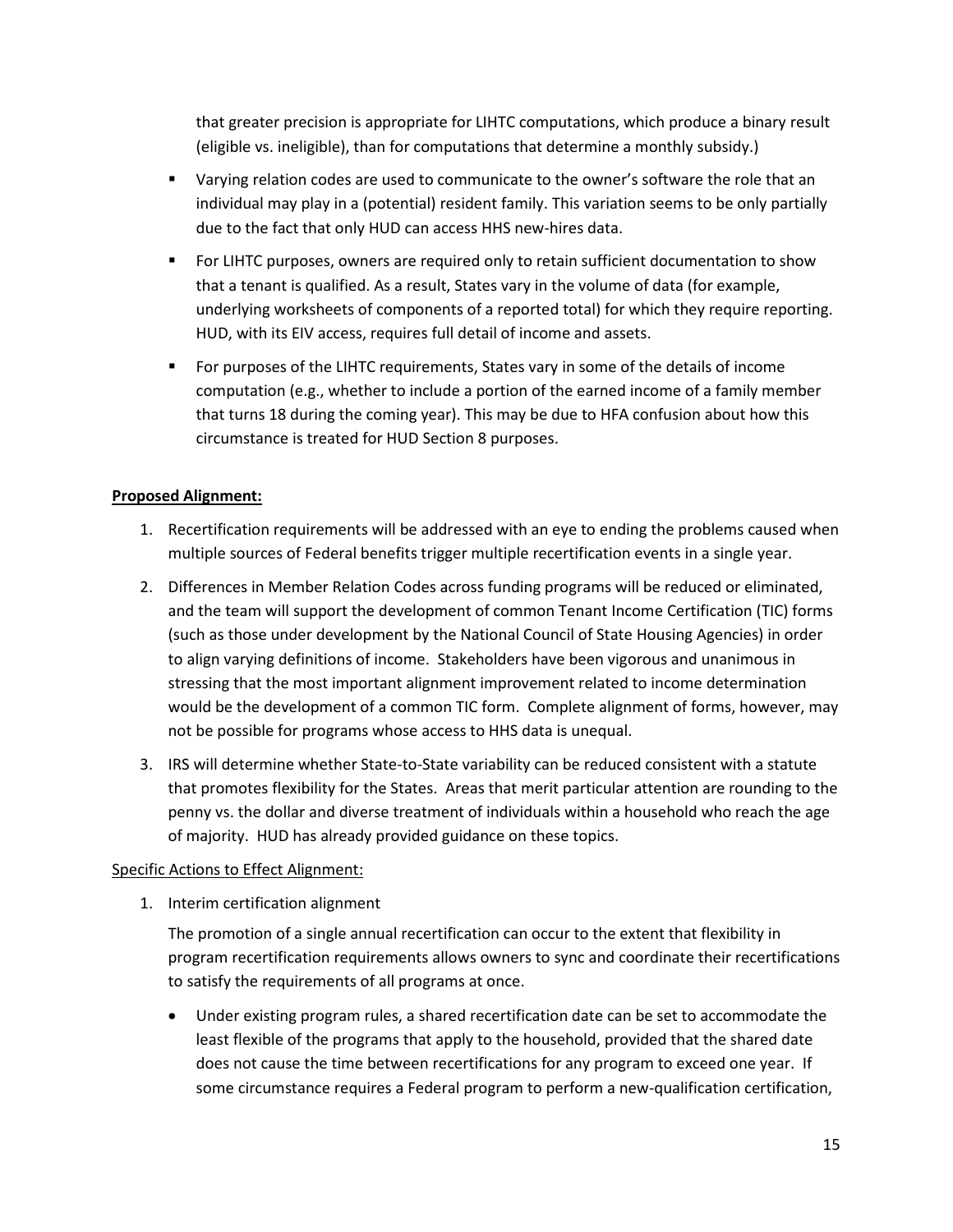the owner/agent may achieve synchronization of recertification dates either by accelerating the recertifications for that tenant under other programs or by accelerating the next recertification under that program to match the others. Mass recertification dates might be permitted for all programs.

- 2. Further alignment will be achieved through reduced variability in Member Relation Codes. The development of a single Tenant Income Certification (TIC) form would be an important component of aligning relation codes across USDA, HUD-PIH, and HUD-MF and can be achieved preliminarily through the support of a "model" TIC that promotes such alignment. NCHSA has already begun the process of updating their existing "model" TIC that State HFAs would adopt and that could be used by non-LIHTC Federal programs. The team will support their work as necessary to achieve greater alignment in the forms used by HFAs for recertification that will meet the needs of all agencies while still maintaining the discretion and input of the State HFAs in the process through their involvement with NCHSA.
- 3. State-to-State variability

Much of the State-to-State variability seen in tenant income certification can be addressed through more intensive education and outreach for States regarding the rules for addressing unique tenant circumstances, such as what happens when a member of the household turns 18 or the extent to which rounding to the nearest dollar is acceptable.

#### **Challenges to Effecting Proposed Alignment:**

**Some Federal efforts to increase alignment among the various States may require more** resources than can be justified by an outcome that would still tolerate substantial State-to-State variation.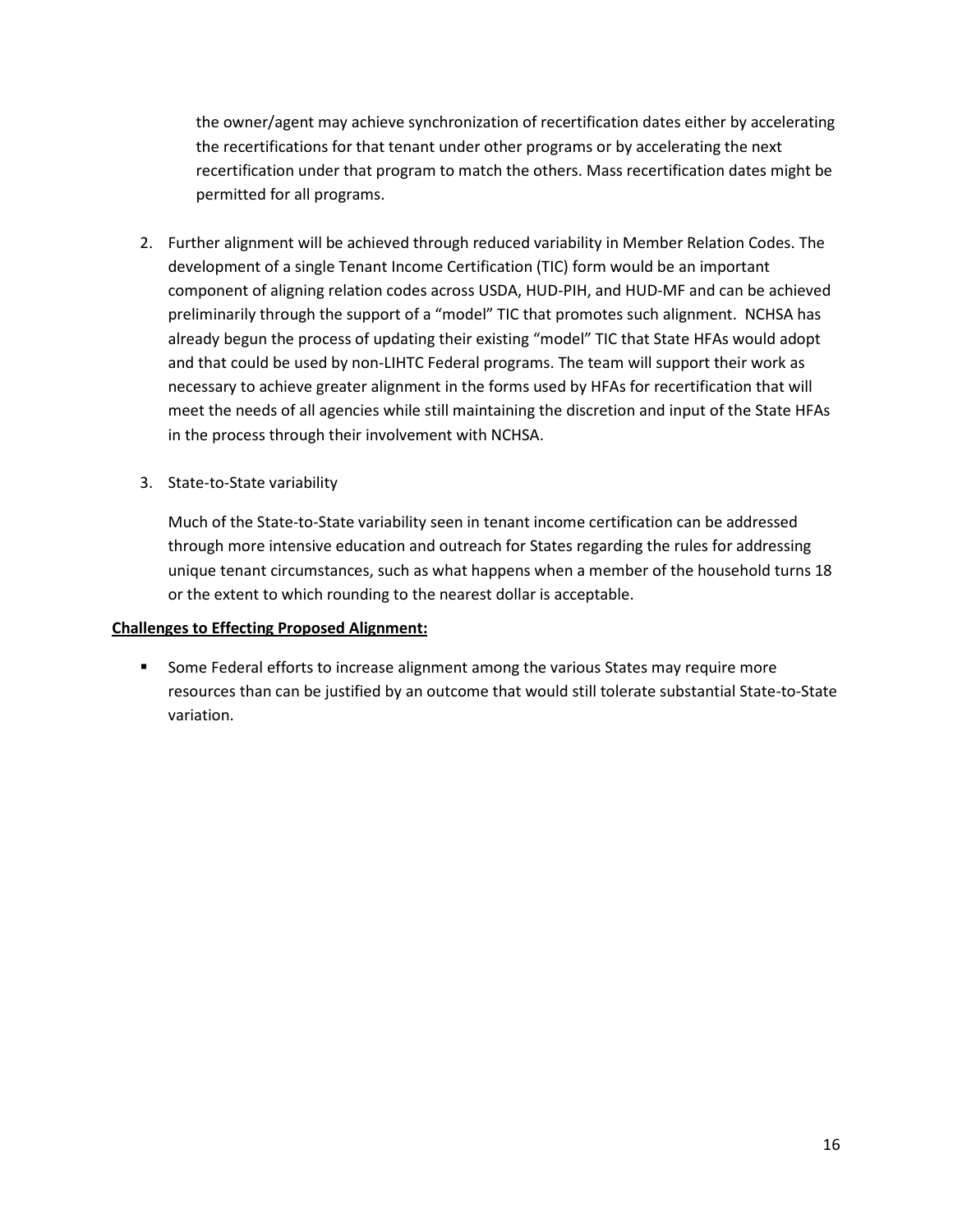# **Financial Reporting**

## **Lead Office: USDA-RD (Short term alignment), HUD-MF (Long term alignment)**

### **Participating Offices:** HUD-MF, USDA-RD, Treasury-IRS, HUD-PIH, HUD-CPD

**Prepared by:** Megan Thibos, HUD-PIH, updated by Victoria Laws, HUD-MF, Scott Loveday, HUD-REAC, and Diane Larson, USDA-RD

#### **Issue Statement:**

Properties with funding from different Federal programs may have to submit duplicative financial statements and have multiple audits prepared according to different audit standards. Owners with large portfolios, including high-capacity mission-driven owners, also incur significant and unnecessary staff and infrastructure costs when properties across their portfolio are required to file financial reports in different formats and submit audits according to different guidelines.

#### **Proposed Alignment:**

#### 1. **USDA-RD & HUD-MULTIFAMILY ALIGNMENT ON JOINTLY SUBSIDIZED PROPERTIES**

Approximately 1,200 properties representing 28,000 units are jointly subsidized by USDA and HUD-MF, and are currently subject to duplicative and overlapping financial reporting requirements. These properties were constructed using USDA Section 515 (of the Housing Act of 1949) financing, but the ongoing project-based rental assistance subsidy is provided by HUD-MF in the form of a Housing Assistance Payment (HAP). The Team proposes to align the majority of conflicting and/or overlapping requirements for this select group of properties through specific actions taken by USDA-RD and HUD-MF to modify requirements or exempt these properties from certain requirements.

#### 2. **MULTI-PROGRAM STANDARDIZATION OF FINANCIAL REPORTING REQUIREMENTS**

Currently, HUD-MF, USDA-RD, and the State HFAs that administer Treasury's Low Income Housing Tax Credit (LIHTC) program all require owners to submit financial statements using some type of agency-specified chart of accounts (or specific line items).<sup>[10](#page-16-0)</sup> Each funding agency

<span id="page-16-0"></span> $10$  The decision was made to exclude HUD-PIH from alignment implementation because (1) public housing is operated and regulated significantly differently from other types of federally-subsidized housing, (2) the universe of entities that operate both public housing and other types of Federally-subsidized housing is comparatively small, (3) those entities that do operate both public housing and other types of Federally-subsidized housing do so in a very 'siloed' fashion, and (4) stakeholders did not express significant complaints over lack of harmonization between public housing and other programs. The decision was made to exclude HUD-CPD from alignment implementation because HUD-CPD does not require submission of financial statements under its HOME program, and stakeholders had few complaints about harmonization between HOME and other programs, reporting that the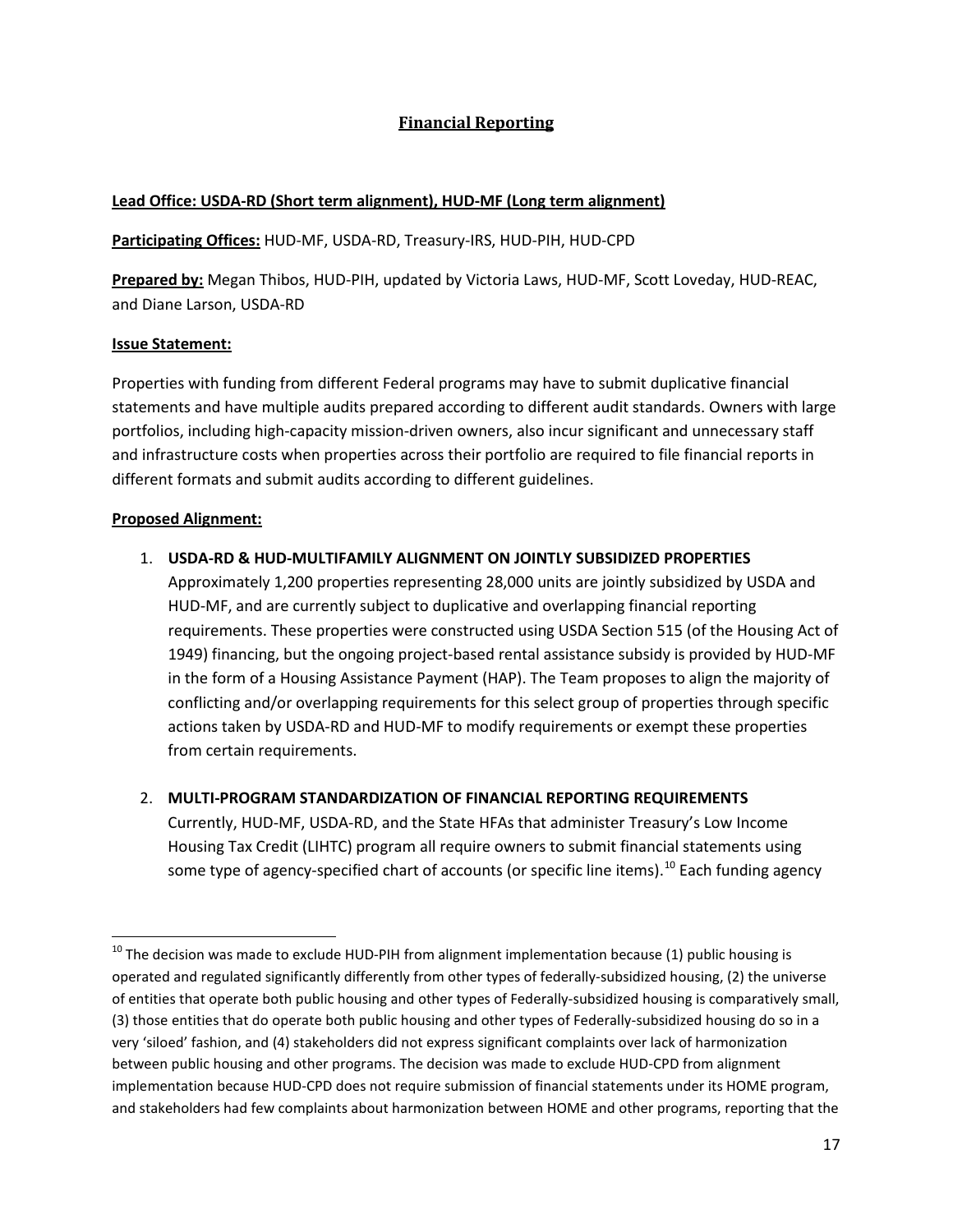also requires many (although not all) owners to obtain an audit of their financial statements that has been prepared according to agency-specified audit guidelines. The Team proposes to (a) create a unified chart of accounts acceptable to both HUD-MF and USDA-RD; (b) create a unified set of audit guidelines acceptable to both HUD-MF and USDA-RD; and (c) actively encourage State HFAs to adopt the new Federal standards for chart of accounts and audit guidelines. This proposal is significantly more ambitious and will require more time and resources than Proposal 1; however, it is believed to be accomplishable and would produce significant cost savings to owners.

#### Specific Actions to Effect Alignment:

ı

#### 1. **USDA-RD & HUD-MULTIFAMILY ALIGNMENT ON JOINTLY SUBSIDIZED PROPERTIES**

- a. *Align eligibility for exemption from audited financial statements requirement*  HUD-MF will pursue an exemption threshold for audited financial statements to align with USDA-RD. This will benefit not only the owners of jointly subsidized properties that fall under the threshold for audited financial statements, and properties constructed using USDA Section 515, but also owners that manage portfolios with different properties subsidized by the two agencies. This policy change will actually produce alignment on this specific issue across the entire HUD-MF and USDA-RD portfolio, not just the jointly subsidized properties. In the short term, for exempted properties and subject to the approval of HUD's Office of Housing, HUD will agree to accept hard copies of the USDA required financial reports (RD Form 3560-7 and RD Form 3560-10, including the AUP requirements for 16-23 unit properties).
- b. *USDA defers to HUD-MF on audit guidelines*

For jointly subsidized properties that receive HUD audits, USDA will accept the HUD audits and relinquishes the USDA "Agreed Upon Procedure" (AUP) requirement and RD Form 3560-10. However, for jointly subsidized properties that are not yet required by HUD to submit audited financial statements, USDA will still require them. USDA currently requires AUP – a specific set of criteria a CPA must investigate and opine on – for all properties with 16 or more units.  $^{11}$  $^{11}$  $^{11}$  For these properties, the AUP serves as a "light" audit. For properties with 24 or more units, which are required to submit fully audited financial statements, the AUP is required as a supplement to standard audit

local jurisdictions that administer the HOME program are primarily concerned with financial reporting during construction rather than ongoing financial reporting.

<span id="page-17-0"></span> $11$  Non profit or local government-owned properties receiving more than \$500,000 in combined Federal assistance must submit an audit to OMB in compliance with the Single Audit Act, OMB circular A133. Those properties are exempt from USDA's AUP requirement, and instead submit a copy of their OMB A-133 audit plus the HUD Uniform Chart of Accounts as a supplement to HUD, and a copy of the OMB A-133 audit to USDA-RD. This policy would remain unchanged under Proposal 1.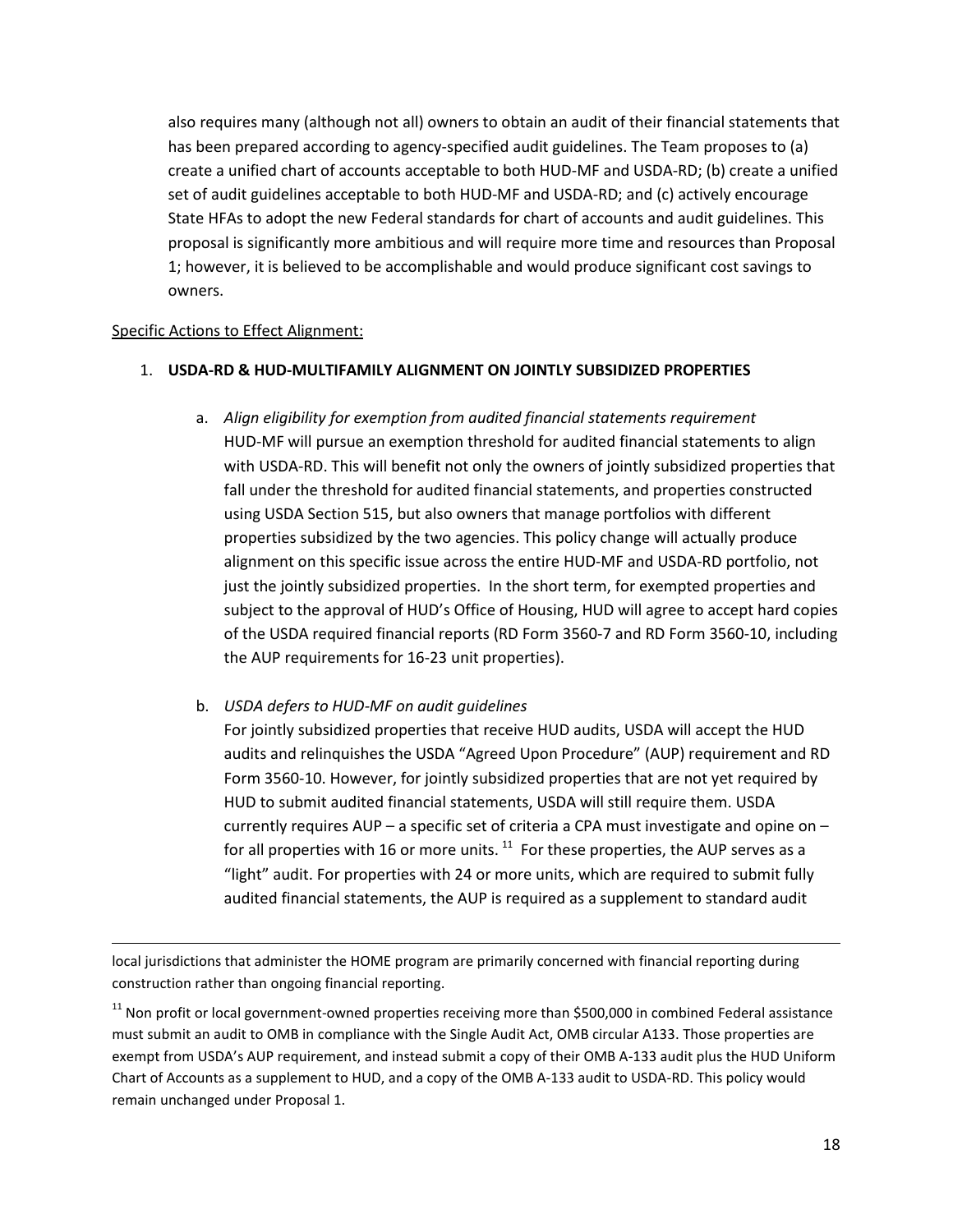procedures. In light of the fact that HUD-MF is providing the ongoing rental assistance/operating subsidy on these properties, USDA-RD will consider an exemption for jointly subsidized properties from their AUP requirement and from most USDAspecified audit requirements. In this case, USDA-RD would agree to accept a copy of the HUD-specified audited financials, in hard copy directly from the borrower if necessary.

#### c. *Financial statement format requirements*

USDA properties will use the HUD FASS MF system "as is", instead of paper or other USDA systems, to electronically submit their financial statement data. The data can be audited or unaudited depending on the size of the entity or the risk they pose to HUD. Analysis shows that the variations between HUD and USDA are minor and that the HUD FASS MF system can capture nearly all of the USDA financial data, can do it electronically, and can provide automated compliance edits. However, in order to implement this recommendation, the following information technology limitations would need to be overcome: 1) HUD needs to determine how to open access to its system to allow data entry by USDA program recipients; and 2) HUD needs to develop a method to allow USDA to receive the results of data collection and compliance edits.

#### 2. **MULTI-PROGRAM STANDARDIZATION OF FINANCIAL REPORTING REQUIREMENTS**

To address remaining duplication in financial reporting, the team proposes to create crossagency standardization on both (a) the format of financial statements (also known as chart of accounts or supplemental schedules) and (b) the audit guidelines governing the preparation of audited financial statements (for those properties that must submit audited financials). (See Appendix 1 for a summary of program requirements.)

Although HFAs are a significant source of conflicting requirements and owner frustration, the team recommends concentrating on producing a Federal standard acceptable to both HUD-MF and USDA-RD, with consultation from key HFAs and/or the National Council of State Housing Agencies (NCSHA) to ensure that the Federal standard has a good chance of being adopted by HFAs. Similarly, it would be ideal if the Federal standards for financial statement format and audit guidelines were also acceptable to major investors, lenders, and syndicators so that properties would only have to submit *one* audit. The interagency working groups established under this Proposal should also consult with key members of these industries early on in the process to assess whether these private sector partners would be amenable to accepting this Federal standard, and what key features the Federal standard would need to include in order to facilitate adoption by the private sector.

Subject to a detailed assessment of the cost, method, and timeframe for proceeding relative to existing resources, HUD and USDA would implement the following changes to the FASS MF system that benefit both agencies: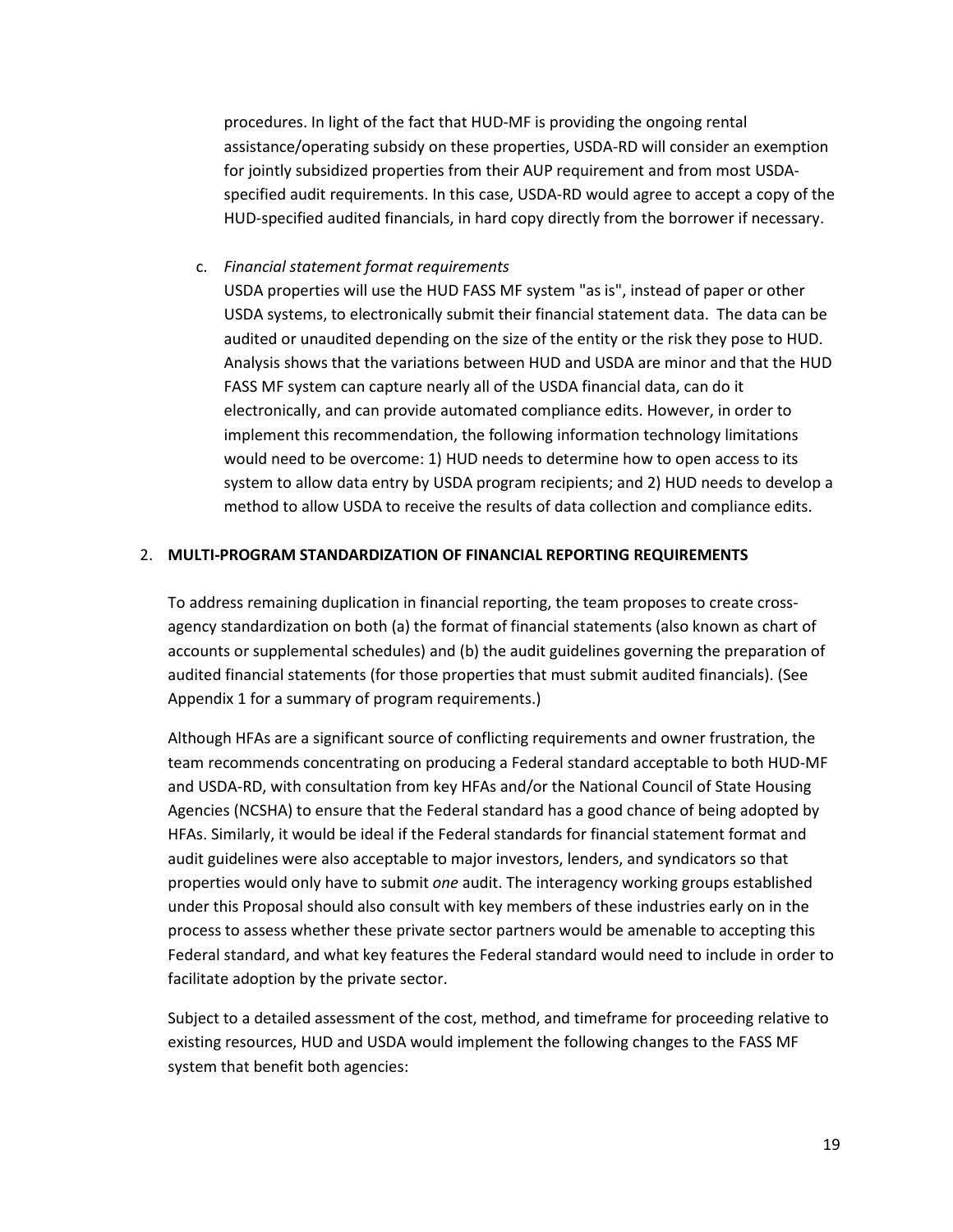- a. USDA-RD currently collects budget information simultaneously with financial information which allows the agency to be better informed in regards to the financial management of the property. Recognizing the advantages of this practice, HUD will modify its system to collect budget information (for those projects required to submit budgets) simultaneously with financial information like USDA does now.
- b. HUD will exempt properties which have small HUD investment from audits to match USDA's practice. This does not mean that small properties will be exempt from financial reporting. All owners will submit financial statements on their properties; they will only be exempt from audits on those statements.

## Resource Estimate for Implementation:

## 1. **USDA-RD & HUD-MULTIFAMILY ALIGNMENT ON JOINTLY SUBSIDIZED PROPERTIES**

No additional resources should be necessary. The program staff from USDA and HUD-MF should be able to implement the policy changes in the course of their regular duties. Co-project leads (one from HUD-MF, one from USDA) should be appointed to keep each other up to date on their respective agency's project and coordinate public release of information.

#### 2. **MULTI-PROGRAM STANDARDIZATION OF FINANCIAL REPORTING REQUIREMENTS**

This proposal will require significant staff time and a modest amount of travel funding to bring the relevant stakeholders together for in-person meetings. Each working group (financial statement formats, audit guidelines) will require a facilitator or project lead. In order to produce results quickly, that project lead should be given temporary relief from his/her regular duties to focus on the project full-time or nearly full-time. Other working group members should be given partial relief of their regular duties so as to give the project the deep and focused attention it will require.

The proposal would require IT funding to make the necessary adjustments to the databases. The IT staff in HUD-REAC estimates that making the required changes to its outdated database could cost in the vicinity of \$400,000 to \$500,000. The IT staff at USDA-RD has suggested that depending on how extensive the changes are, the cost could be as little as \$200,000 or as much as \$800,000.

#### **Estimated Cost Savings for Owners, Operators, Developers, Investors, and/or Lenders:**

#### 1. **USDA-RD & HUD-MULTIFAMILY ALIGNMENT ON JOINTLY SUBSIDIZED PROPERTIES**

The owners of approximately 1,100 jointly subsidized projects with 16 units or more should save approximately \$3,000 each from not having to do the USDA audit and/or AUP. This would amount to around \$3.3 million per year. Approximately 300 projects with 23 units or less could save as much as \$10,000 each, or as much as \$3 million total, from not having to complete a HUD audit. Total savings from the two parts of the proposal could total as much as \$6.3 million per year.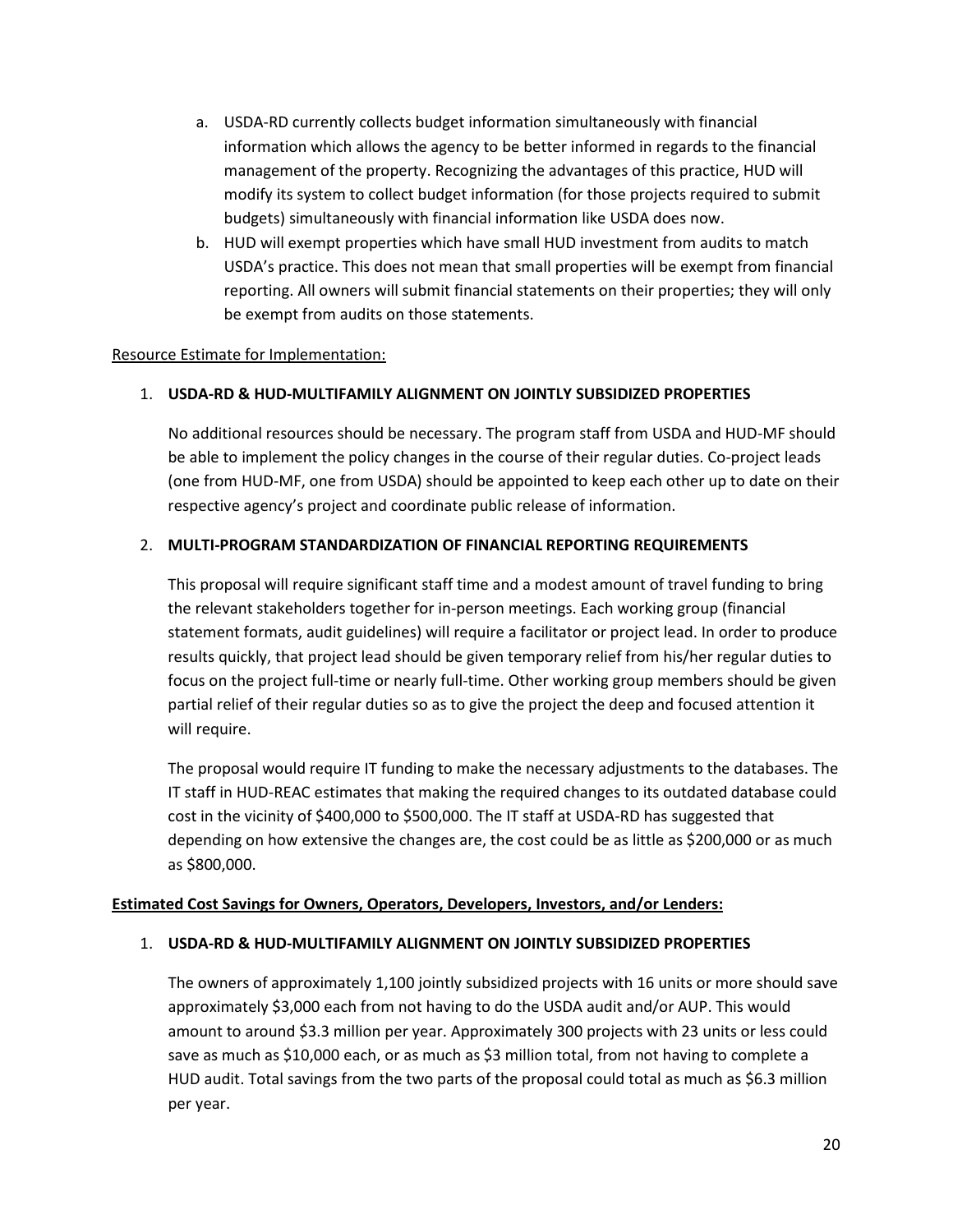## 2. **MULTI-PROGRAM STANDARDIZATION OF FINANCIAL REPORTING REQUIREMENTS**

With HFA participation, standardization of audit guides could save approximately 4,800 properties as much as \$3,000 each, or as much as \$14.5 million per year.

Stakeholders suggest that, particularly for high-capacity owners, the dollar savings in staff costs of standardization on both audit guides and financial statement submission formats could exceed the dollar savings on audit costs.

#### **Estimated Cost Savings for State, Local, and Federal Government:**

#### 1. **USDA-RD & HUD-MULTIFAMILY ALIGNMENT ON JOINTLY SUBSIDIZED PROPERTIES**

Savings from this alignment primarily accrue to owners.

#### 2. **MULTI-PROGRAM STANDARDIZATION OF FINANCIAL REPORTING REQUIREMENTS**

Savings to the Federal government from standardization will be somewhat difficult to pinpoint, but there may be staff efficiencies and administration efficiencies when separate entities of the Federal government act in tandem. As HFAs sign up, the savings to them could be considerable as they will not need to expend staff resources on maintaining their own standards.

#### Schedule for Alignment Implementation:

#### 1. **USDA-RD & HUD-MULTIFAMILY ALIGNMENT ON JOINTLY SUBSIDIZED PROPERTIES**

| <b>Action</b>                                                           | Timing (Start - End)                    |
|-------------------------------------------------------------------------|-----------------------------------------|
| Decision to proceed                                                     | September 2011                          |
| MOU executed with USDA exempting HUD-<br>subsidized properties from AUP | October 2011 - January 2012             |
| Policy issued changing audit exemption<br>threshold                     | January 2012                            |
| Implementation of new audit guidelines                                  | January 2012 - March 2012               |
| Implementation of new financial submission                              | Will depend on completion of Electronic |
| formats                                                                 | <b>Systems Alignment</b>                |

#### 2. **MULTI-PROGRAM STANDARDIZATION OF FINANCIAL REPORTING REQUIREMENTS**

| <b>Action</b>                               | Timing (Start – End)                    |
|---------------------------------------------|-----------------------------------------|
| Decision to proceed                         | September 2011                          |
| Convening of financial statement format and | November 2011 - December 2011           |
| audit guideline work groups                 |                                         |
| Approval of prototypes created by work      | January 2012                            |
| groups                                      |                                         |
| Implementation of new audit guidelines      | February 2012 - April 2012              |
| Implementation of new financial submission  | Will depend on completion of Electronic |
| formats                                     | <b>Systems Alignment</b>                |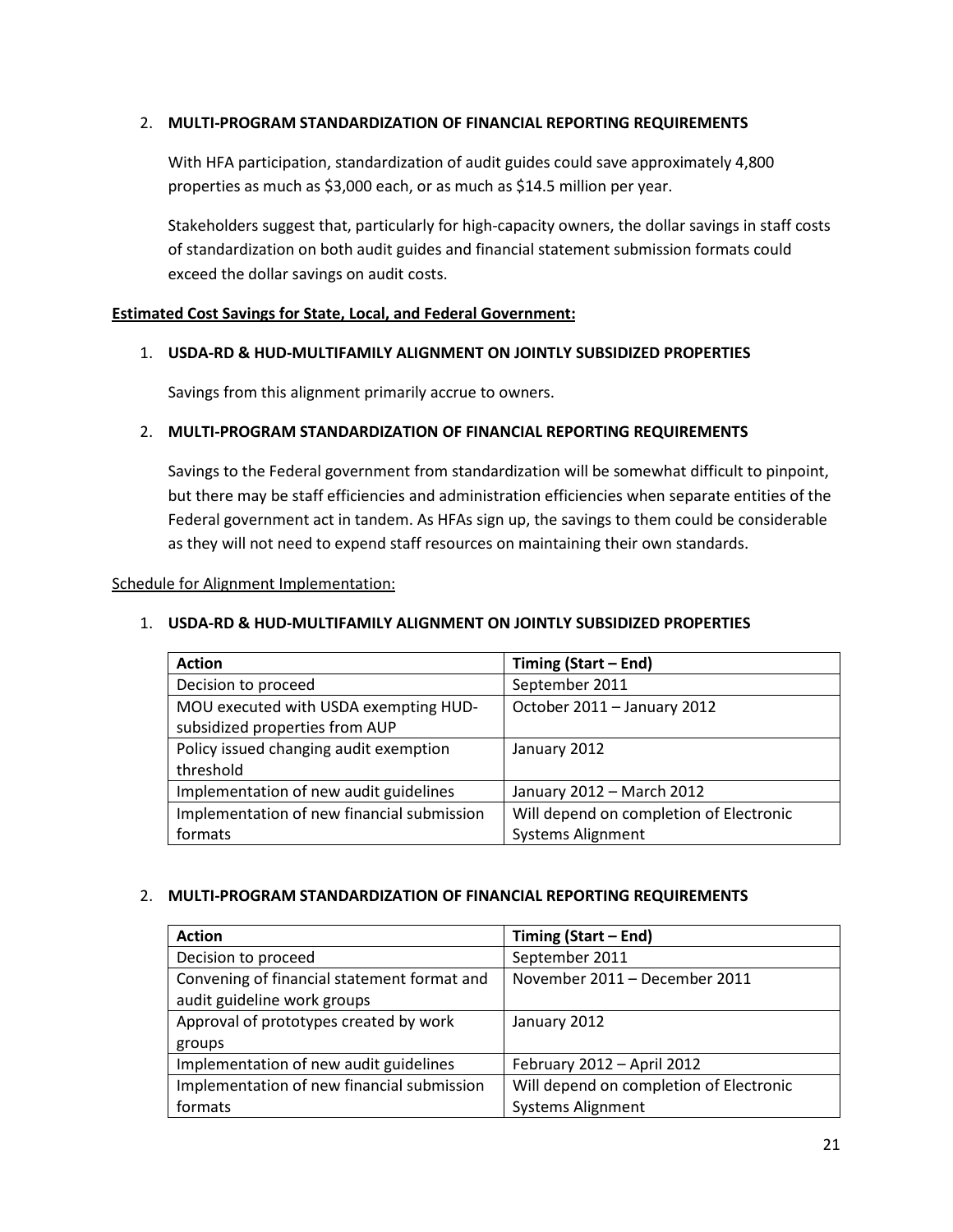## **Challenges to Effecting Proposed Alignment:**

### 1. **USDA-RD & HUD-MULTIFAMILY ALIGNMENT ON JOINTLY SUBSIDIZED PROPERTIES**

- a. The USDA OIG will need to opine on the proposal to exempt jointly subsidized properties from the AUP and USDA-specific audit procedures.
- b. HUD OIG will also be consulted on the corresponding exemption threshold to be adopted in alignment with USDA-RD.

# 2. **MULTI-PROGRAM STANDARDIZATION OF FINANCIAL REPORTING REQUIREMENTS**

- a. Each program has invested time and effort in developing its requirements and may be reluctant to relinquish them.
- b. While standardization between HUD-MF and USDA-RD will be beneficial to owners, to achieve the full potential of this effort the Team must coordinate with HFAs. However, negotiating with all 50+ HFAs as full stakeholders from the beginning would be challenging. Thus, the Team must proceed with HUD-MF and USDA-RD standardization in such a manner as to encourage the eventual adoption of our standard by the HFAs, through pilot implementation and working with industry groups such as NCSHA.
- c. Syndicators and lenders may already be imposing financial reporting or auditing requirements. The working groups need to determine how to take these requirements into consideration.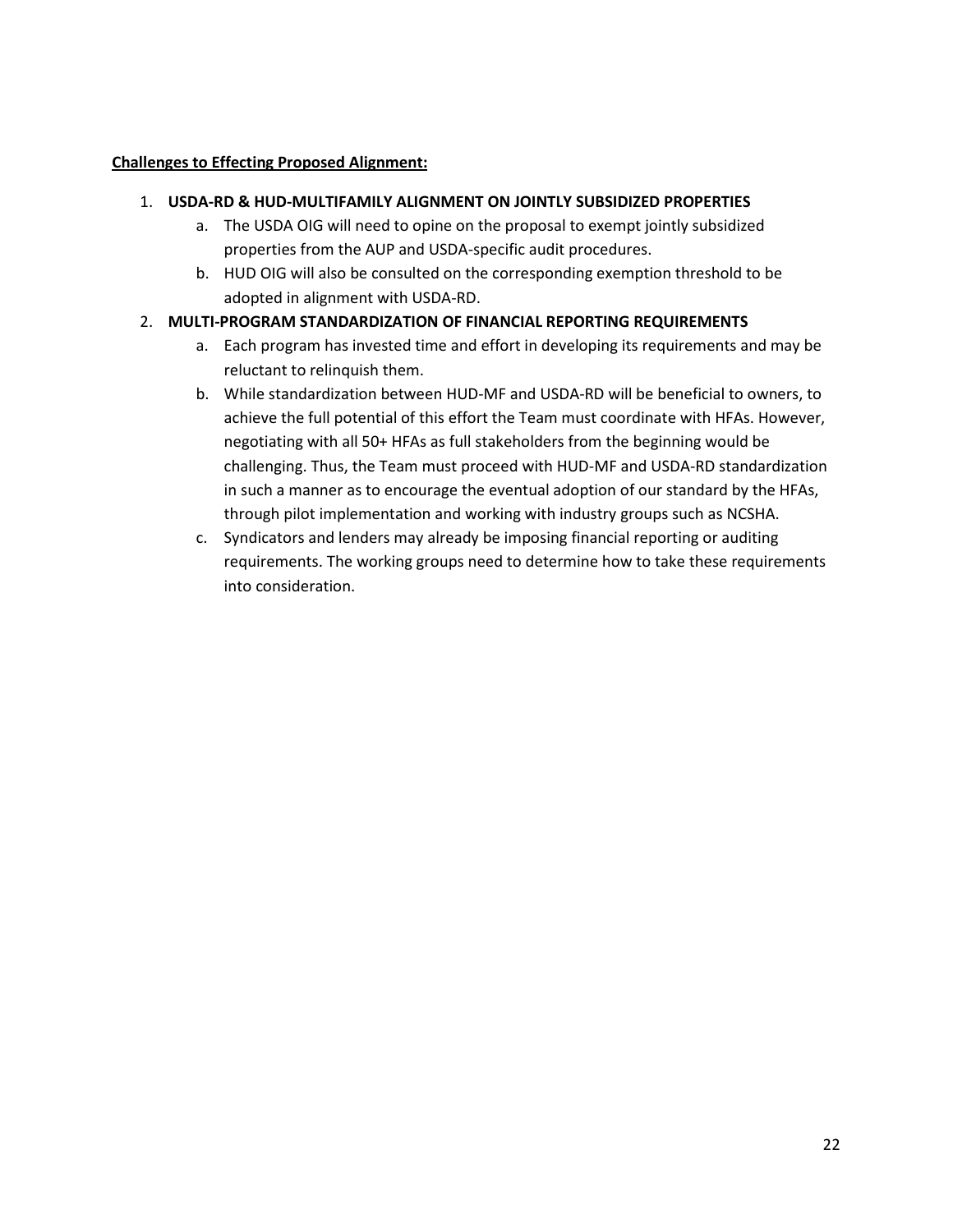# **Common Energy Efficiency Requirements**

## **Lead Office: HUD**

**Participating Offices:** DOE, Treasury-IRS, USDA-RD, EPA, HUD-OSHC, HUD-MFH, HUD-CPD, HUD-PIH

**Prepared by:** Stockton Williams, DOE and Rachel Kirby, HUD-OSHC, Updated by Michael Freedberg, HUD-OSHC

## **Issue Statement**

Today, the Federal programs that help produce and preserve rental housing vary widely in terms of their energy efficiency requirements. While some variety is appropriate, given that the Federal government provides various forms and levels of assistance to properties along a continuum of physical and financial condition, there is an opportunity to achieve greater alignment and in the process maximize the potential for energy savings in rental housing, generating significant financial savings.

The Common Energy Efficiency Requirements (EE) Team recognizes the challenges in implementing Federal energy requirements for rental housing. Building codes are largely a State and local responsibility. Code compliance and enforcement is highly uneven across the country. And the limited data available suggests that stronger energy requirements tend to increase development/rehabilitation costs. Having said that, HUD and USDA, recognizing the economic as well as energy benefits, have already begun to significantly strengthen and align energy requirements in Federal rental housing programs. Building on that progress and extending it to cover more rental housing production and rehabilitation programs has the potential to save time, reduce duplicative efforts, and clarify Federal policy intent for agencies and the end-users of their programs, while supporting progress on important energy efficiency goals of the Administration. HUD, USDA, and the Department of Energy (DOE) will work closely together on implementation.

#### **Proposed Alignment**

A five-part framework is recommended:

1. New construction and/or gut rehabilitation with Federal grants

New construction or gut rehabilitation<sup>[12](#page-22-0)</sup> of rental housing supported with *Federal grants*<sup>[13](#page-22-1)</sup> should meet or exceed the current requirements for Energy Star for New Homes or Energy Star

<span id="page-22-0"></span><sup>&</sup>lt;sup>12</sup> For the purposes of these recommendations, gut rehabilitation means the total removal and replacement of all interior (non-structural) systems, equipment, components, or features of the existing structure, and may include modifications of the exterior of the structure (Housing Trust Fund Proposed Rule, 24 CFR 92.741).

<span id="page-22-1"></span> $^{13}$  Excludes Community Development Block Grant (CDBG) formula grants and related programs.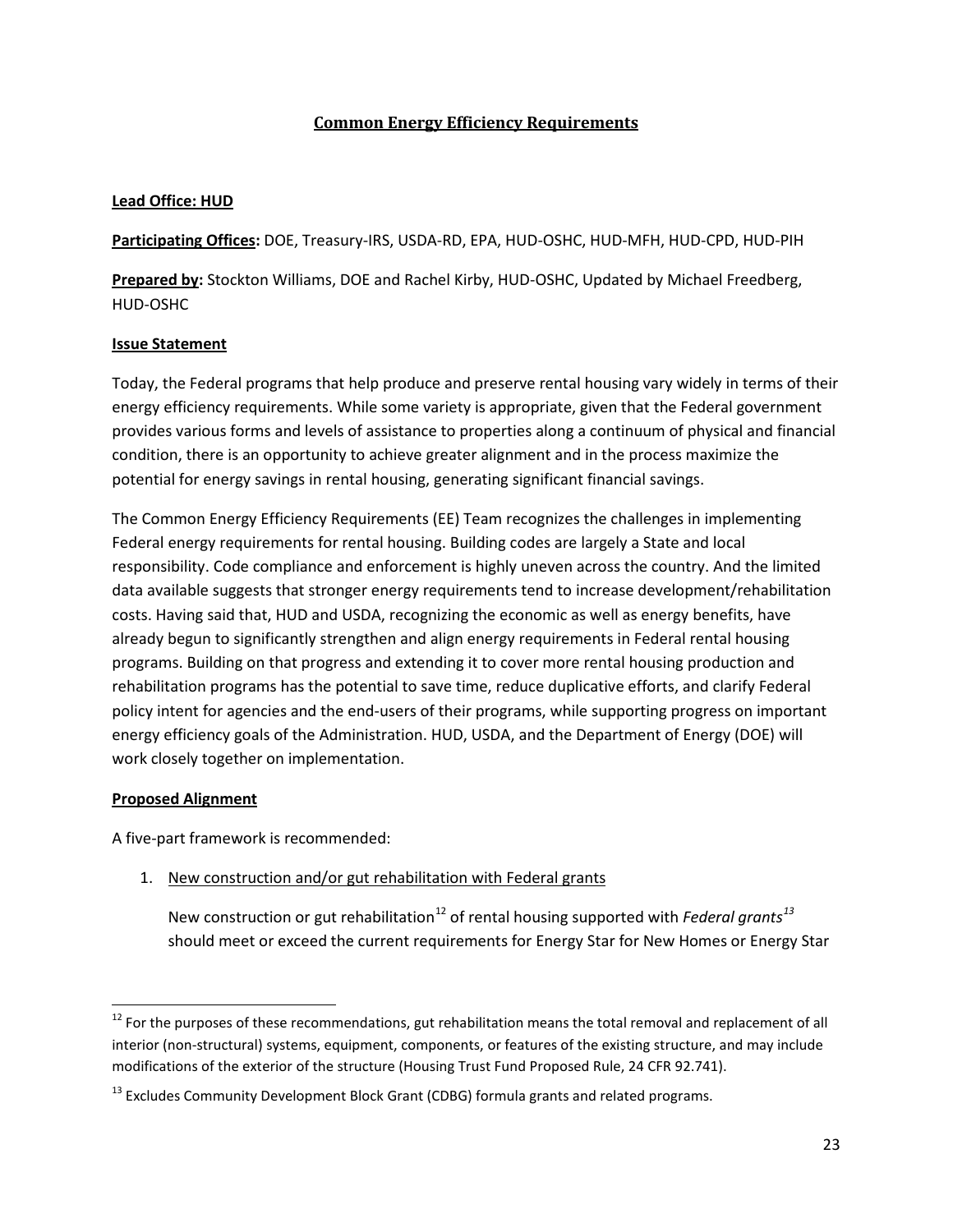for Multifamily High Rise,  $^{14}$  $^{14}$  $^{14}$  or Builder's Challenge Quality Criteria;  $^{15}$  $^{15}$  $^{15}$  Note that there are certain provisions of Energy Star for New Homes Version 3.0 that will not apply to rehabilitation projects; until EPA has established guidelines for gut rehabilitation under Energy Star Version 3.0, Version 3.0 shall not apply to gut rehabilitation.

### 2. Other new construction or gut rehabilitation

New construction or gut rehabilitation of rental housing supported with *Federal insurance, direct loans, loan guarantees,[16](#page-23-2) or public housing capital and operating funds* should meet or exceed the most current applicable International Energy Conservation Code (IECC) or ASHRAE 90.1 standard that is deemed feasible to apply on a nationwide basis.<sup>[17](#page-23-3)</sup> The current applicable codes are the 2006 International Energy Conservation Code (IECC) and American Society of Heating, Refrigerating and Air-Conditioning Engineers (ASHRAE) 90.1-2004;<sup>[18](#page-23-4)</sup>

## 3. Substantial Rehabilitation

Substantial rehabilitation<sup>[19](#page-23-5)</sup> of rental housing is encouraged to implement such energy improvements that a new Capital Needs Assessment (CNA) template tool as recommended by the Capital Needs Assessment Work Team determines are financially feasible for the property;<sup>[20](#page-23-6)</sup>

<span id="page-23-1"></span><sup>15</sup> The Builders Challenge Quality Criteria for single-family and low-rise multifamily are a mix of prescriptive and performance-based requirements that must achieve a HERS index of 70 or lower. Both Builder Challenge and Energy Star qualified properties should comply with the underlying IECC or ASHRAE code requirements.

<span id="page-23-2"></span><sup>16</sup> Does not include Loan Guarantees under Section 108 of the Housing and Community Development Act of 1974.

<span id="page-23-0"></span> $14$  For all single-family or low-rise multifamily projects, Energy Star for Homes shall apply. Version 2.0 applies to projects which submitted applications prior to April 1, 2011; Version 2.5 to projects which applied for funding between April 1 and December 31, 2011; and Version 3.0 for projects submitting applications after January 1, 2012. Homes built to Version 3.0 guidelines will be at least 20% more energy efficient than homes built to the 2009 IECC. Energy Star Multifamily High Rise (MFHR) guidelines shall apply to Type 1 or Type 2 multifamily buildings specified a[t http://www.energystar.gov/index.cfm?c=bldrs\\_lenders\\_raters.nh\\_multifamily\\_highrise;](http://www.energystar.gov/index.cfm?c=bldrs_lenders_raters.nh_multifamily_highrise) these are designed to be at least 15% more energy efficient than ASHRAE 90.1-2007. For both low-rise and high rise, buildings may pursue a "performance path" or "prescriptive path" to meet the Energy Star guidelines.

<span id="page-23-6"></span><span id="page-23-3"></span><sup>&</sup>lt;sup>17</sup> Minimum requirements of the Energy Independence and Security Act of 2007 (EISA) are currently set at the 2006 International Energy Conservation Code (IECC) for single family or low-rise multifamily, and ASHRAE 90.1- 2004 for high-rise multifamily construction. EISA also requires the Secretaries of HUD and USDA to adopt more recent successor IECC and ASHRAE codes provided that these standards do not adversely impact the affordability or availability of covered housing.

<span id="page-23-4"></span> $18$  Public housing capital and operating funds included in this category do not include HOPE VI new construction which is covered under Category 1, "New construction or gut rehabilitation with federal grants."

<span id="page-23-5"></span><sup>&</sup>lt;sup>19</sup> "Substantial rehabilitation" means repairs, replacements, and improvements that: 1) Involve the replacement of two or more major building components, or 2) the cost of which exceeds either: a) 15 percent of the property's replacement cost; or b) \$6,500 per dwelling unit (HUD Handbook 4460.1, 4-2, *Architectural Analysis and Inspections for Project Mortgage Insurance*, Chapter 4, Rehabilitation). Project-based Section 8 Substantial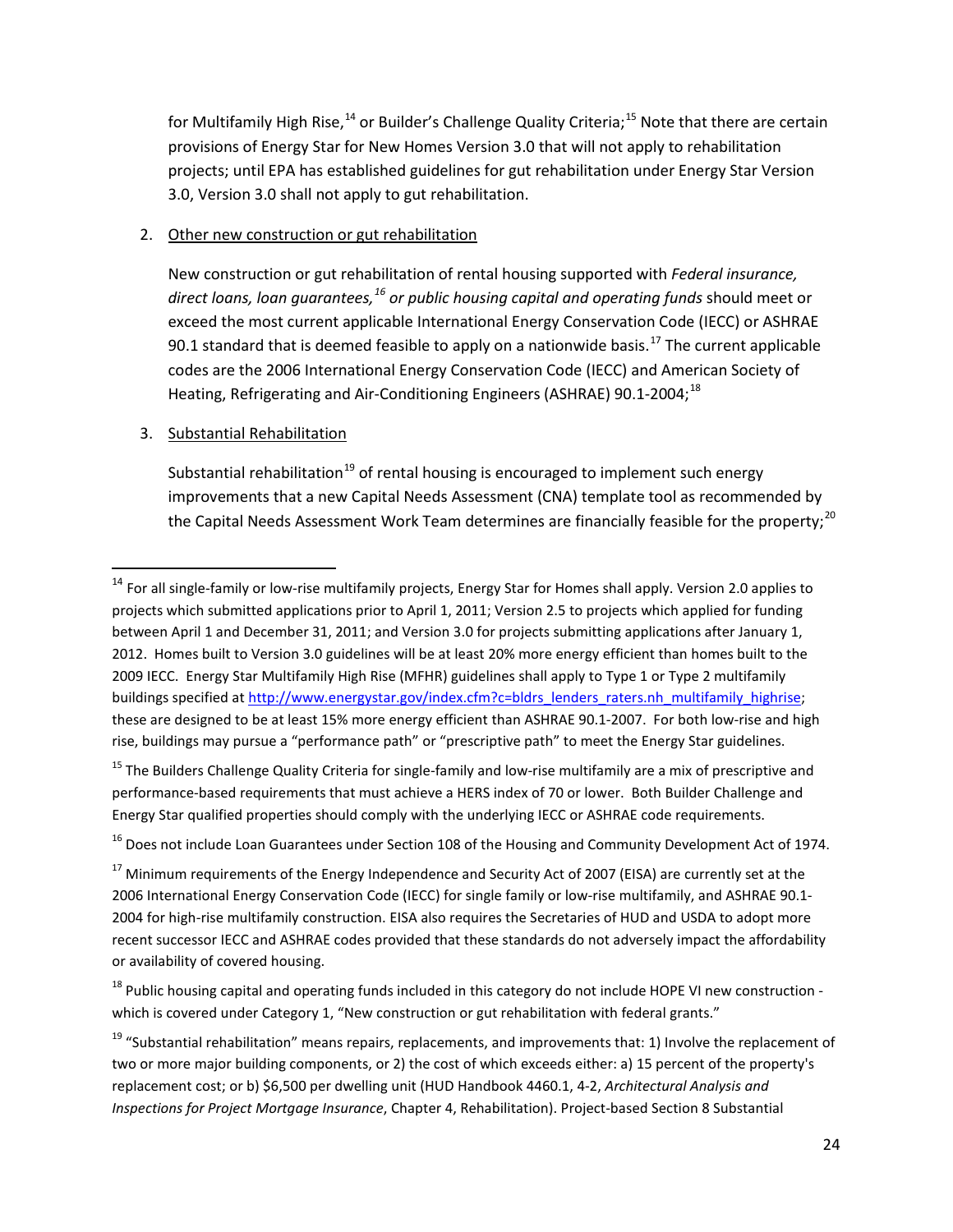### 4. Moderate or Other Rehabilitation

Moderate or other rehabilitation, $^{21}$  $^{21}$  $^{21}$  minor rehabilitation, capital improvements, or modernization of rental housing may also implement measures recommended in a CNA, but should at minimum replace systems and appliances as needed with the most energy- and waterefficient options, including Energy Star, WaterSense, or FEMP-designated products and appliances, to the extent they are financially feasible.<sup>[22](#page-24-1)</sup>

## 5. Energy Retrofits

Energy retrofits are specifically targeted towards promoting energy and water conservation. They are custom-designed to implement a package of water and Energy Conservation Measures (ECMs) that are deemed "cost-effective" for each property; no changes are required for these programs. Examples include DOE's Weatherization Assistance Program (WAP) and Energy Performance Contracting (EPC) in public housing.

#### **Notes on Specific Programs**

The Low Income Housing Tax Credit (LIHTC), Weatherization Assistance Program (WAP), and Public Housing Operating and Capital Fund programs are treated differently for the purpose of these recommendations. The EE Team recommends the following with respect to these programs:

#### Low Income Housing Tax Credits

For LIHTC, a qualified allocation plan must contain a variety of selection criteria. These criteria include "the energy efficiency of the project." 26 USC  $42(m)(1)(C)(ix)$ . In light of the alignment effort described in this document, Treasury will work with NCHSA to determine how States are administering this statutory energy-efficiency criterion, and will consider appropriate follow up action.

#### Weatherization Assistance Program

ı

Rehabilitation as defined at 24 CFR 883.302 may include gut rehabilitation; if so, it would be covered under Category 2, "Other New Construction or Gut Rehabilitation."

<sup>20</sup> The CNA tool to be developed by Capital Needs Assessment Work Team will remain optional for HFAs, for LIHTC properties, and for HOME Participating Jurisdictions. For public housing, HUD-PIH is developing a Physical Needs Assessment (PNA), which is closely aligned with the proposed CNA.

<span id="page-24-0"></span><sup>21</sup> "Moderate rehabilitation" means rehabilitation involving a minimum expenditure of \$3,000 for a unit, to comply with the Housing Quality Standards or other standards approved by HUD, from a condition below those standards. (Section 8 Moderate Rehabilitation Program, 24 CFR 882.802).

<span id="page-24-1"></span><sup>22</sup> Pending further development of the template tool recommended by the Capital Needs Assessment Work Team, some properties in the moderate rehabilitation category may be able to utilize a CNA as well (e.g. HOME).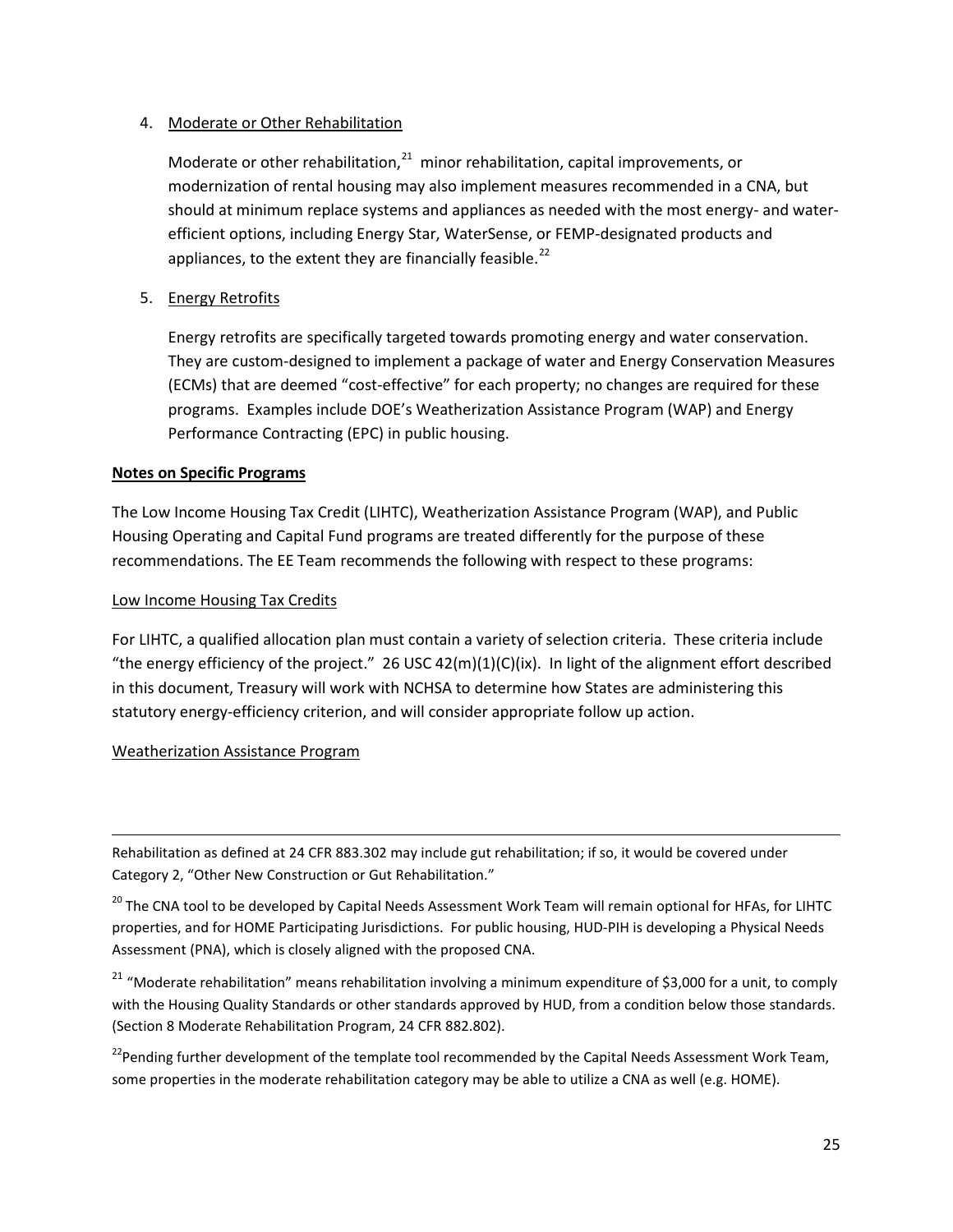For WAP, no change should be made. Under the WAP regulations, grantees are required to hold average costs to a defined level and only perform a limited group of energy interventions. The measure of cost effectiveness for weatherization efforts is described at 10 CFR 440.21(d), which States that weatherization measures "must result in energy cost savings over the lifetime of the measure(s), discounted to present value, that equal or exceed the cost of materials, [and] installation." Thus, WAP already has a specified regulatory regime for establishing energy requirements; the regime imposes a "cost effectiveness test," to help ensure that the maximum level of efficiency is achieved with available funds. The EE Team believes that this is an appropriate framework for WAP.

## Public Housing Capital and Operating Funds

For Public Housing Capital and Operating Funds, HUD-PIH is strengthening its requirements or guidance for capital planning for energy efficient substantially or moderately rehabilitated properties or continuing capital improvements. HUD has issued a proposed rule describing a Physical Needs Assessment (PNA) which, if implemented will assist Public Housing Authorities (PHAs) in incorporating energy efficiency measures in their capital plans. As noted in the CNA team report, the public housing PNA "is anticipated to be very closely aligned with the CNA:"

*NOTE: The major difference between the two products relates to the level of complexity and associated burden, and the level of control the agency has in the process. The HUD-PIH PNA will be completed by PHAs every five years and updated annually by over 3,100 PHAs, including some 2,100 small PHAs. However, the CNA tool is intended to be transactional, and thus would be undertaken by a much smaller subset of entities much less frequently, potentially only once every 15 or 20 years. The CNA tool will be publicly available and is expected to be a useful tool for managers of large affordable housing portfolios for capital planning or transactional purposes.* 

The EE Team notes that PHAs are required to conduct energy audits of their projects at least every five years and incorporate the most cost-effective measures into their capital improvement plans, including insulation, weather stripping, storm doors and windows, flow restrictors for hot water lines, improved boiler controls, solar energy systems, and installation of individual utility meters. HUD plans to publish more specific guidance for PHAs on implementing the energy audit as an integral component of the PNA.

PHAs are also required to choose Energy Star or FEMP-designated products, unless the products are not cost effective (essentially the same as recommendation 4 above). HUD has issued a proposed rule for the Public Housing Capital Fund that clarifies and strengthens these provisions (RIN–2577–AC50).

# HOME

Because the HOME program provides formula grants to State and local governments, all HOME-assisted units must, at a minimum, meet all applicable State and local energy codes and rehabilitation standards. The HOME program statute and current regulations require new HOME-assisted units to meet or exceed the current edition of the IECC or ASHRAE Standard 90.1 (for multifamily high rise buildings), in accordance with Section 215 of the National Affordable Housing Act. HUD is currently considering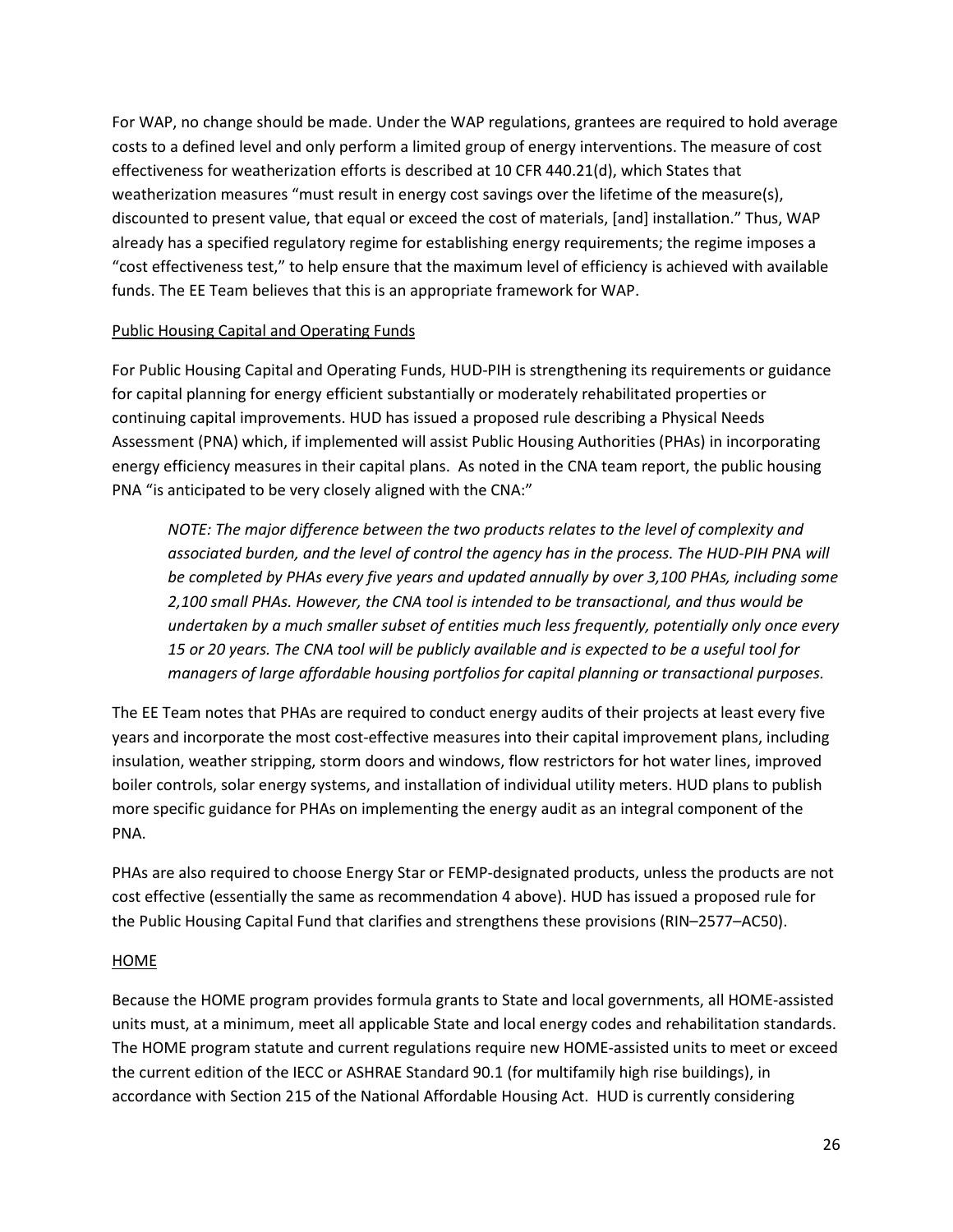rulemaking to establish energy efficiency requirements for new construction and gut rehabilitation, as well as separate requirements for all other types of rehabilitation (i.e. other than gut rehabilitation). Note that HOME property standards at 24 CFR 92.251 do not currently differentiate between different levels of rehabilitation; HOME regulations do not (and will not) have substantial, moderate, or minor categories of rehabilitation.

# CDBG

The CDBG program defers to local energy codes and standards. CDBG contains no requirements regarding the design of local rehabilitation programs, and grantees are given flexibility regarding the level and type of rehabilitation work to be performed and the standards to be met. The Section 108 Loan Guarantee Program and the Neighborhood Stabilization Program are authorized under the umbrella of the CDBG program statute, and follow most of the same rules; therefore, no changes are proposed to set energy efficiency requirements for rental housing assisted with CDBG, or Section 108 program funds.

# USDA Rural Rental Housing Programs

USDA's multifamily housing programs offer strong incentives in all of their Notices of Funding Availability that encourage borrowers to adopt higher energy standards or measures than the minimum IECC/ASHRAE requirements outlined in this alignment report.

For *new construction and substantial rehabilitation*, points are awarded for participation in energyefficiency and green building programs including Energy Star for Homes, Builder's Challenge, LEED for Homes, NAHB's National Green Building Standard, and Green Communities. Additional scoring points are awarded for on-site renewable energy generation, and for having certified Green property management. Because of the competitive nature of these programs, it is very likely that all of the new construction of housing with USDA funding will at minimum meet Energy Star for Homes.

For *moderate rehabilitation*, points are awarded for projects that meet Enterprise Green Communities program criteria. For rehabilitation and repairs that are less than moderate rehabilitation, the Notice of Funding Applicability for the Multifamily Preservation and Revitalization program awards points for specific measures such as the use of Energy Star appliances when replacing appliances, and Water Sense fixtures in replacing plumbing fixtures. Due to the competitive nature of funding for rehabilitation programs, it is very likely that all of the rehabilitation projects, where component replacement includes appliances, mechanical equipment, lighting and plumbing fixtures will utilize Energy Star appliances, Water Sense fixtures, and energy-efficient lighting.

# Specific Actions to Effect Alignment:

The EE Team recommends that the recommended framework be articulated as a joint notice of agency policy by HUD and USDA, subject to the timetable outlined below. The notice would describe the framework, its rationale, the affected programs, and how HUD and USDA will ensure compliance and provide support to stakeholders in implementing the requirements.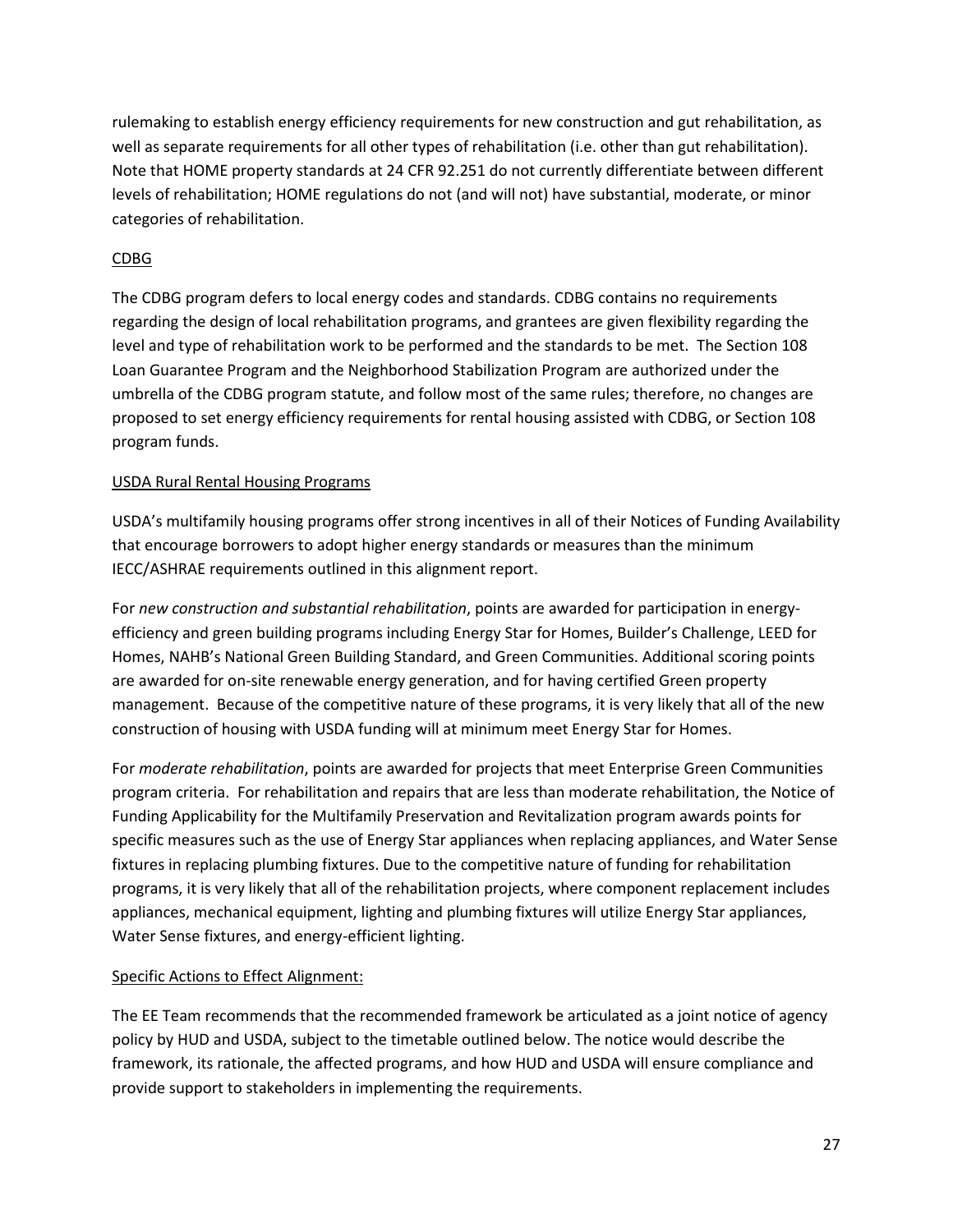#### *New Construction*

As noted above and summarized below, most HUD and USDA new construction programs reflect Energy Star, IECC, or ASHRAE standards, i.e. Recommendations 1 and 2.

| <b>New Construction</b><br>Requirement                                                                                          | <b>Already Reflect the Requirement</b>                                                                                                                                                                                                                                                                                                                                                          | <b>Changes Required</b><br>to Reflect<br>Alignment |
|---------------------------------------------------------------------------------------------------------------------------------|-------------------------------------------------------------------------------------------------------------------------------------------------------------------------------------------------------------------------------------------------------------------------------------------------------------------------------------------------------------------------------------------------|----------------------------------------------------|
| <b>Energy Star for Homes</b><br>or<br><b>Energy Star for</b><br><b>Multifamily High Rise</b><br>or<br><b>Builders Challenge</b> | <b>HUD</b><br>Choice Neighborhoods<br>Housing Trust Fund (proposed)<br>Neighborhood Stabilization Program -3<br>Section 202/Section 811<br>Self-Help Homeownership Opportunity<br>Program (SHOP)                                                                                                                                                                                                | <b>HUD</b><br><b>HOME</b><br><b>HOPE VI</b>        |
| IECC/ASHRAE                                                                                                                     | <b>HUD</b><br>Public Housing Capital Fund and<br><b>Operating Grants</b><br><b>Multifamily Insurance Programs</b><br><b>USDA</b><br>Section 515 New Construction (Direct<br>Loan)<br>Section 514/516 Farm Labor Housing<br>(Direct Loan) <sup>23</sup><br>Multifamily Preservation &<br><b>Revitalization (Direct Loan)</b><br>Section 538 Guaranteed Rural Rental<br>Housing (Guaranteed Loan) |                                                    |
| <b>Meet Local Codes</b>                                                                                                         | <b>HUD</b><br><b>CDBG</b><br>ICBG, IHBG                                                                                                                                                                                                                                                                                                                                                         |                                                    |
| <b>Qualified Allocation</b><br>Plans and Local Codes                                                                            | Treasury:<br>Low Income Housing Tax Credit (LIHTC)                                                                                                                                                                                                                                                                                                                                              |                                                    |

Alignment with revised IECC and ASHRAE standards

<span id="page-27-0"></span><sup>&</sup>lt;sup>23</sup> USDA Direct Loan and Guaranteed Loan programs have strong incentives in their Notices of Funds Availability for Energy Star for New Homes and other green building measures that encourage borrowers to go beyond these minimum requirements.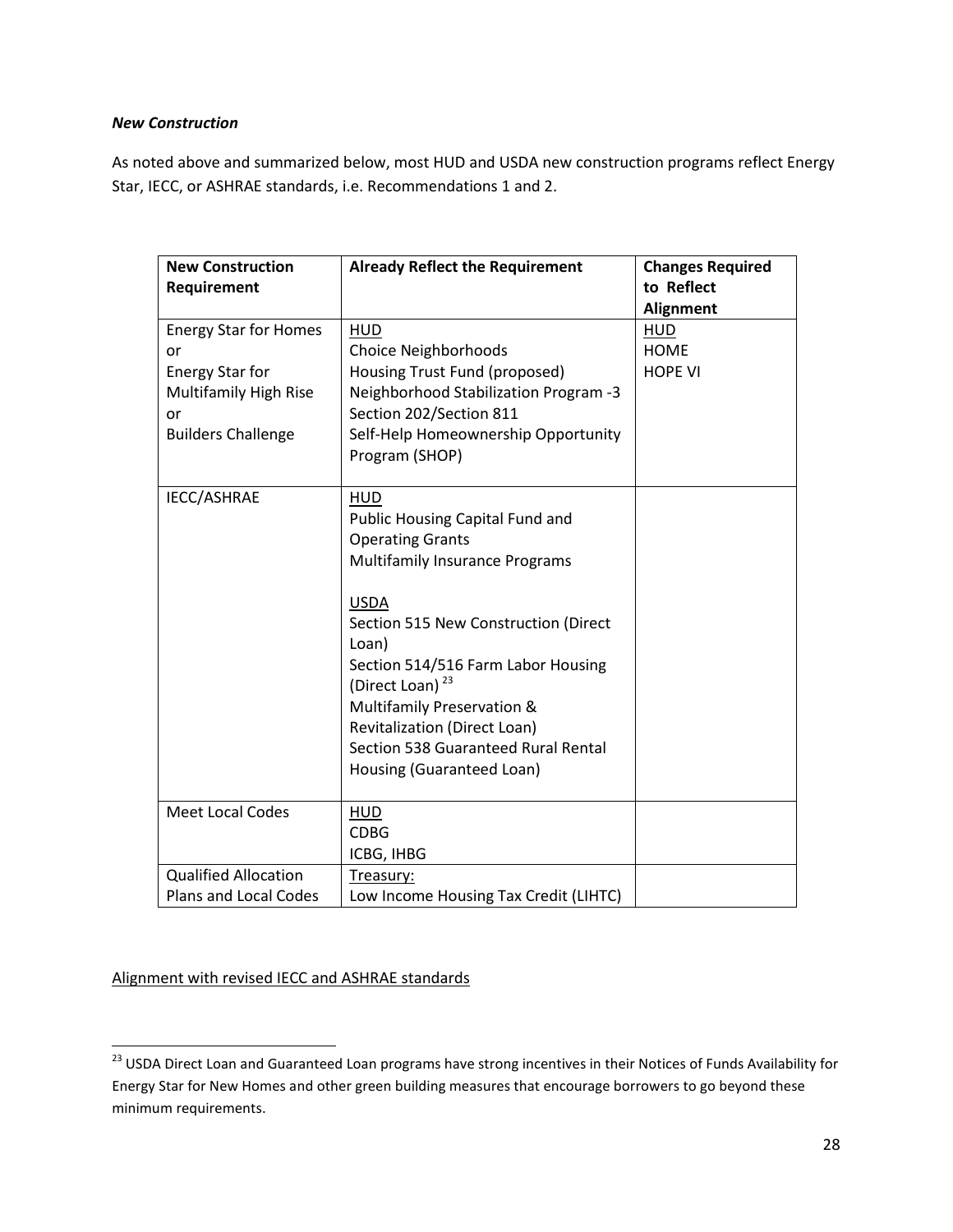The EE Team notes that Energy Star, IECC, and ASHRAE standards for new construction are regularly revised and generally made more demanding over time. The EE Team recommends aligning all major Federal rental housing production programs to the specified levels summarized above as a major first step. The EE Team is not at this time recommending that as underlying standards are revised, the requirements in all Federal programs would automatically follow suit.

Instead, the EE Team recommends that the participating agencies follow the approach contained in the Energy Independence and Security Act of 2007, which generally established certain minimum energy requirements for HUD programs and further required the agencies to adopt revised standards as they were promulgated, provided their analysis determined that doing so would not adversely affect affordable housing.

# *Substantial Rehabilitation*

In the case of Recommendation 3 for substantial rehabilitation, the EE Team refers to the recommendation of the CNA Work Team (CNA Team), which recommends that participating Federal agencies direct and procure the development and implementation of a new, single CNA template tool for programs that require CNAs that includes a traditional, comprehensive property evaluation, an assessment of green building and energy efficiency needs and opportunities, and a utility data collection component. With respect to actions to effect alignment, the CNA Team noted that:

*NOTE: Development and adoption of a single CNA template tool will require a robust training and implementation component for agency and stakeholder users of the new CNA template. This training will include, at a minimum, a comprehensive user guide, in-person training for respective agency staff, regional in-person training for CNA providers and other stakeholders, and a webinar (or potentially multiple webinars targeting various stakeholder audiences) conducted jointly by the agencies and the contractor responsible for development of the template, as part of its overall engagement*.

The EE Team builds on the CNA Team's recommendation by establishing uniform utilization of the template tool across all covered programs: substantial and moderate rehabilitation projects supported by programs that adopt the new, single CNA template tool would be required to adopt the recommendations generated by the tool to the extent they financially feasible for the property.

The major action to effect Recommendation 3 for substantial rehabilitation is to link the results of the CNA to the financial underwriting model used by each covered program to support funding award decisions, loan sizes, etc. This process may require a significant investment of staff time and resources, as discussed more below.

#### *Moderate or Other Rehabilitation*

In the case of Recommendation 4 for moderate or minor rehabilitation, the EE Team recommends the agencies adopt a policy along the lines of the policy HUD already has proposed for the Housing Trust Fund program: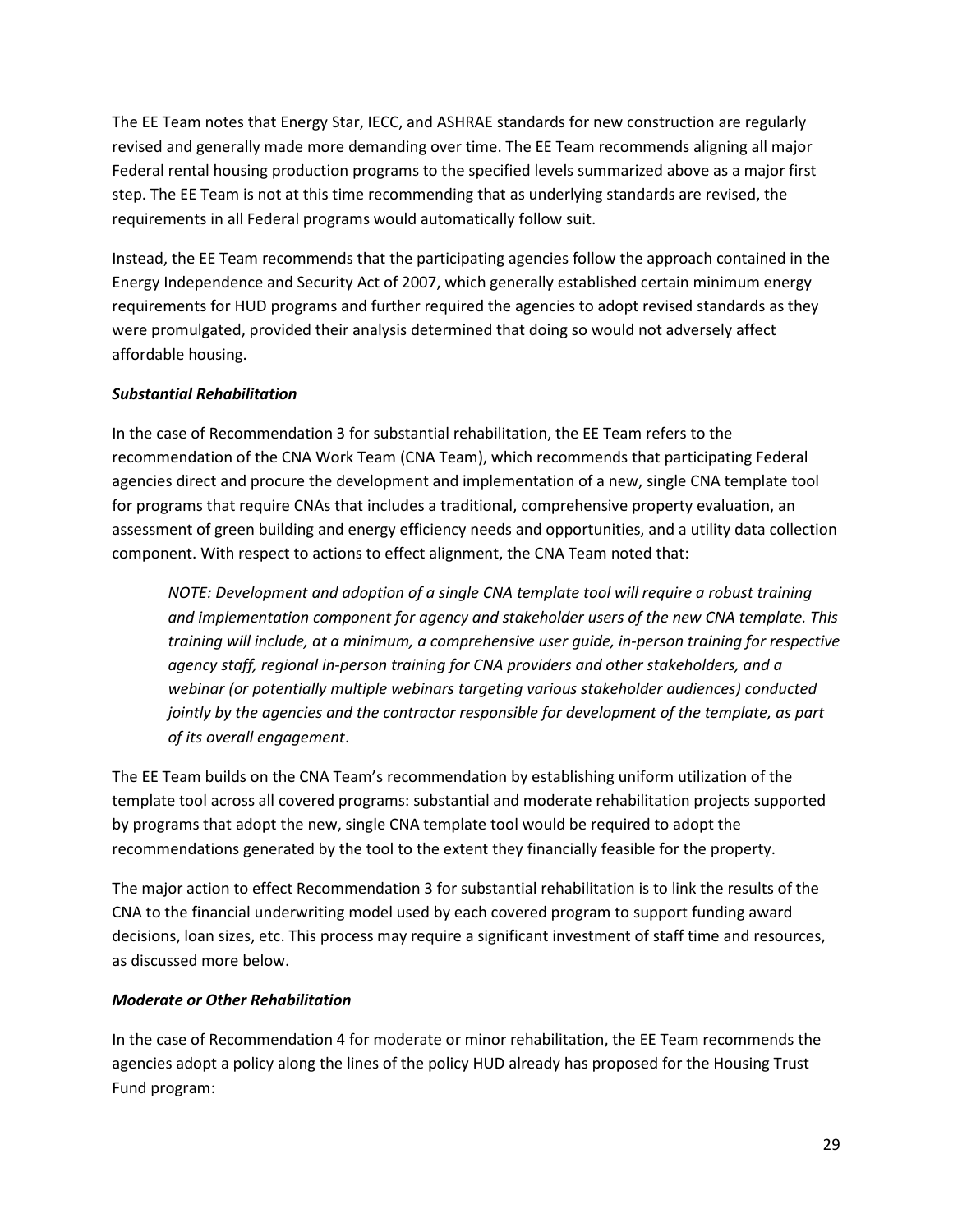*NOTE: ENERGY STAR-labeled and WaterSense-labeled products must be installed when older obsolete products (such as windows, doors, lighting, fans, water heaters, furnaces, boilers, air conditioning units, refrigerators, clothes washers, dryers, dishwashers, toilets, showers, and faucets) are replaced as part of the approved rehabilitation work, and such products are appropriate for achieving energy efficiency for the climate area in which the housing is located*. [24](#page-29-0)

In addition, the agencies may work separately or together to develop guidelines and/or protocols for additional energy efficient rehabilitation practices and procedures (e.g. recommended insulation levels and installation procedures, use of blower door test for air sealing, etc.).

# **Resource Estimate for Implementation:**

The EE Team believes that sufficient staff resources and expertise are already available to implement the first phase of these recommendations: developing and issuing a joint HUD-USDA notice articulating the alignment policy. Both agencies have dedicated staff that could continue to flesh out the framework if approved to do so by their Departmental leadership.

In the case of Recommendations 3, 4, and 5 for rehabilitation and energy retrofits, self certification is likely the only feasible way to ensure compliance.

# **Estimated Cost Savings for Owners, Operators, Developers, Investors, and/or Lenders:**

The issues of costs and benefits (i.e. savings) associated with energy efficiency requirements for newly constructed and rehabilitated rental housing are complex. The most comprehensive study to date found that building and rehabilitating low-income developments to the Energy Star for Homes standard or a similar standard added only 2.1 percent to average total project costs. The study also found that the projected lifetime cost savings were greater than the average additional upfront costs on a net present value basis.<sup>[25](#page-29-1)</sup> These findings are consistent with other research on the costs and benefits of broader "green building" improvements that include energy criteria. In other words, the limited available data suggests that stronger energy requirements do lead to modestly increased development costs for the private sector.<sup>[26](#page-29-2)</sup>

Balanced against these additional development costs are the life-cycle savings generated by investments in energy efficiency. According to a somewhat more theoretical analysis, improving energy efficiency by 30 percent in the multifamily housing stock (which mostly consists of rental properties) could generate \$9 billion in savings annually to renters and owners, while achieving energy savings equivalent to the annual electrical output of 20 coal plants and the entire natural gas usage of California, Oregon, and

<span id="page-29-0"></span><sup>&</sup>lt;sup>24</sup> Housing Trust Fund, Proposed Rule, 24 CFR Parts 91 and 92, FR-5246-P-02.

<span id="page-29-1"></span><sup>&</sup>lt;sup>25</sup> Dana L. Bourland, "Incremental Costs, Measureable Savings: Enterprise Green Communities Criteria," Enterprise Community Partners, 2009.

<span id="page-29-2"></span><sup>&</sup>lt;sup>26</sup> Davis Langdon, "Cost of Green Revisited: Reexamining the Feasibility of Sustainable Design in the Light of Increased Market Adoption," Davis Langdon, 2007.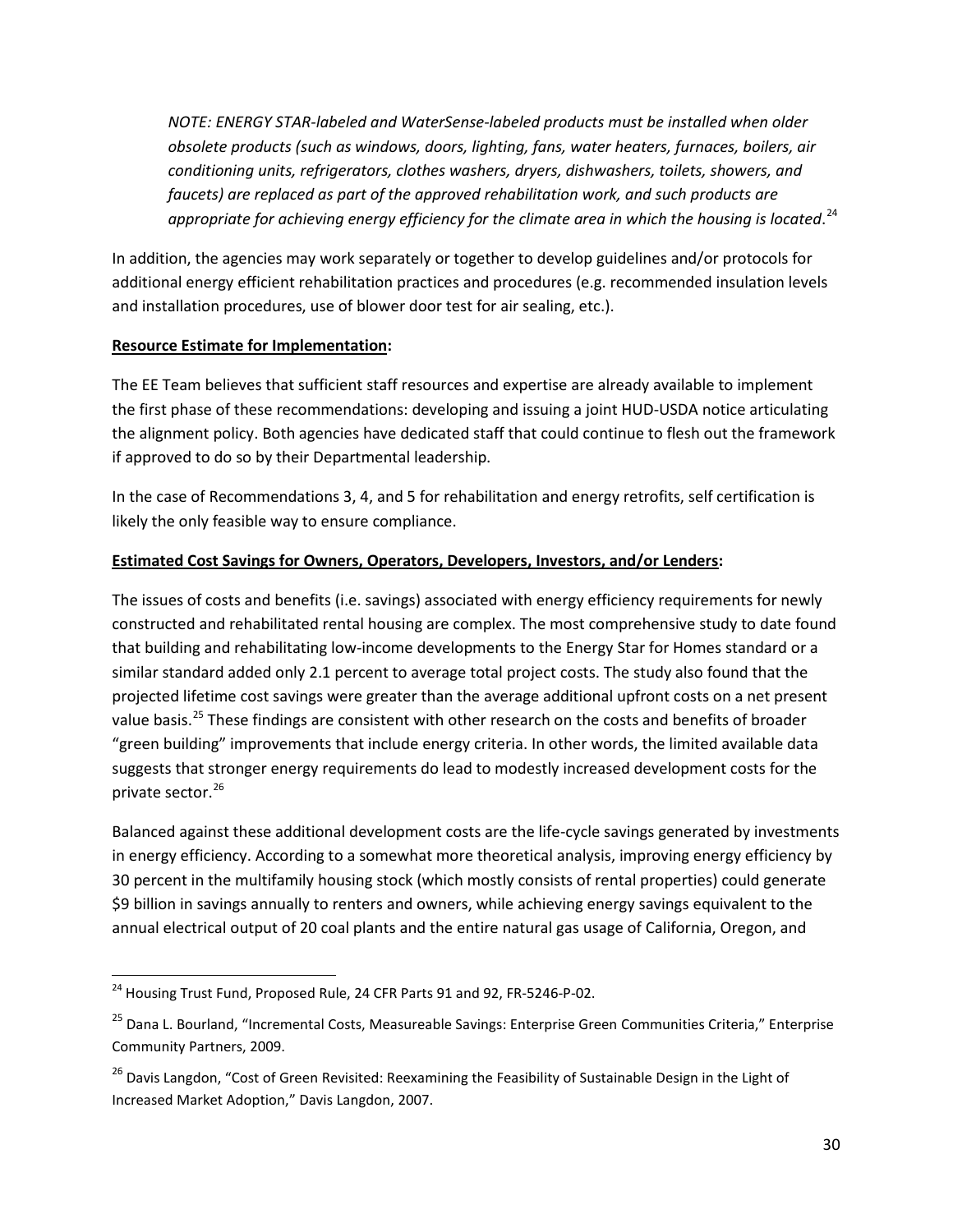Washington States and avoid the emission of at least 50 - 100 million tons of CO2 per year – equivalent to the emissions associated with the current energy use of 4 - 8 million U.S. households.<sup>[27](#page-30-0)</sup>

# **Estimated Cost Savings for State, Local, and Federal Governments:**

HUD's own recent experience further affirms that significant savings are achievable in existing multifamily rental properties. The 20,000 apartments in 221 properties that benefitted from the HUD Green Retrofit Program are expected to reduce energy consumption by more than 25 percent on average and save an estimated \$12 million annually on utility bills. Of course, in rental properties, the party that incurs the cost of making energy improvements may not be the same party that benefits from resulting savings. This "split incentive" challenge is in and of itself a major barrier to retrofitting existing rental properties of all kinds. There are not expected to be additional costs to State or local government as a direct result of the recommended alignments, although those levels of government may be motivated to invest more in energy code compliance in part as a result of this effort.

Schedule for Alignment Implementation: The Federal agencies generally expect to have a policy framework in place for implementing all or most of the recommended alignments by the end of 2011. As noted above, the policy implementation plan may phase-in certain components over a period of time.

# **Challenges to Effecting Proposed Alignment:**

The EE Team recognizes the challenges in implementing Federal energy requirements for rental housing that are both internally consistent and sufficiently robust. Building codes are largely a State and local responsibility. Code compliance and enforcement is highly uneven across the country, due to gaps in knowledge, capacity, and resources, as well as concerns about cost. These issues may be especially acute for affordable rental housing. (As noted above, there is a general consensus that stronger energy requirements generally add to development costs; is not clear however that the incremental increase is significant enough to reduce the number of affordable housing units that would otherwise be available.)

In addition, codes are not always the most effective tool for addressing energy performance in existing properties, and tools to serve that market – such as CNAs that reflect energy consumption and costeffective opportunities to reduce it – are at a more nascent State of development and deployment.

The EE Team believes that it is possible, and necessary, to continue to strengthen energy requirements for rental housing programs. Not only does it appear that it is possible to do so without imposing burdensome additional costs on developers and owners, recent research suggests that energy requirements can directly lead to positive energy and environmental outcomes. According to one recent

<span id="page-30-0"></span><sup>&</sup>lt;sup>27</sup> Benningfield Group, Inc, "U.S. Multifamily Energy Efficiency Potential by 2020," Prepared for the Energy Foundation, October 29, 2009.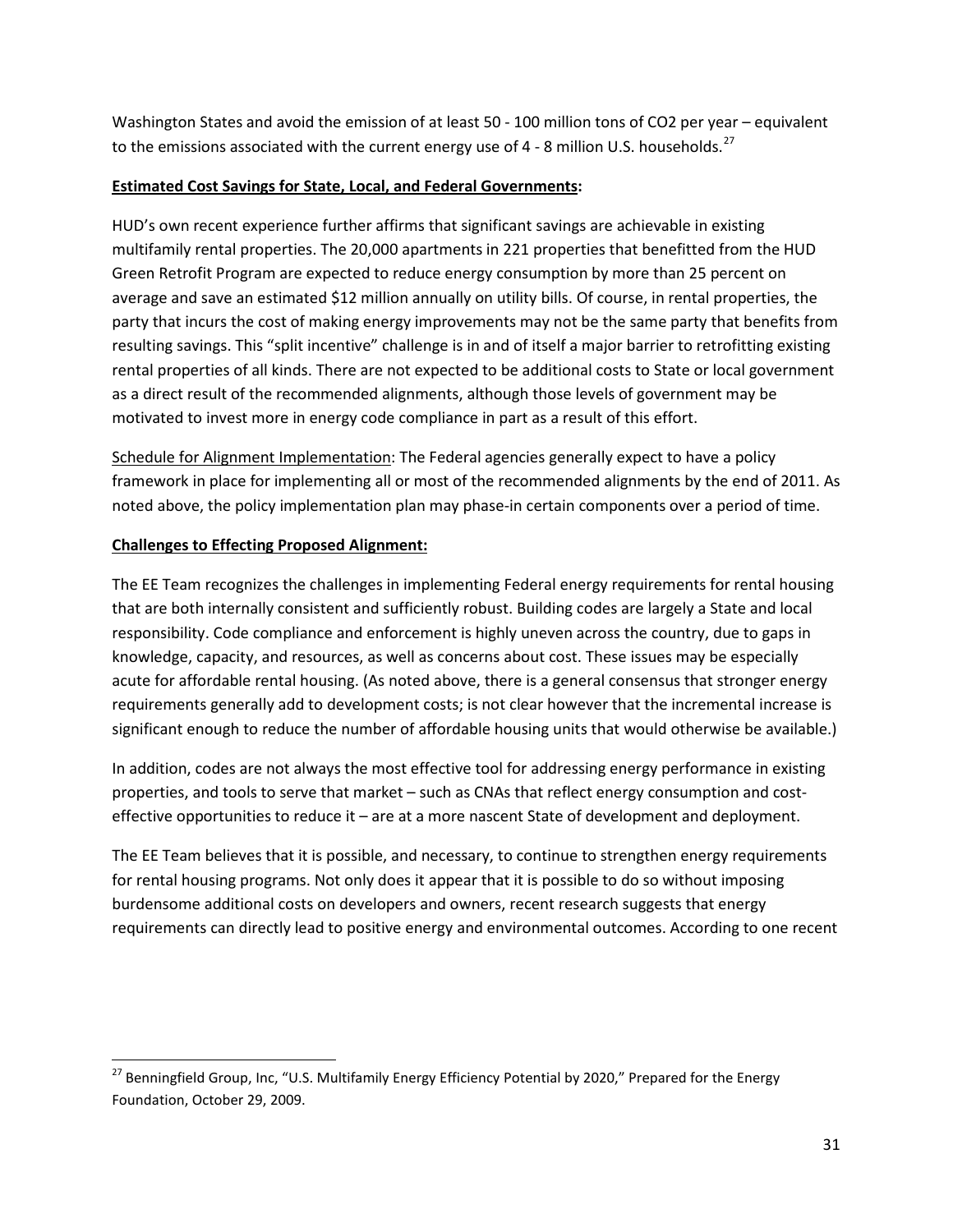study, for example, stronger residential energy codes are associated with a 4 percent decrease in electricity consumption and a 6 percent decrease in natural-gas consumption.<sup>[28](#page-31-0)</sup>

#### **Additional Improvements to These Requirements**

The framework outlined in this report is not intended to prevent any agency or program from continuing to strengthen their requirements beyond what has been outlined herein. For example, HUD is in the process of developing more detailed recommendations in three areas: (1) energy efficiency measures in rehabilitation projects that address building envelope and HVAC efficiency measures in addition to Energy Star/WaterSense products and appliances; (2) water conservation; and (3) green building standards or guidelines. Energy efficiency is a critical building block in the development of a comprehensive healthy and green building strategy for rental housing.

<span id="page-31-0"></span><sup>&</sup>lt;sup>28</sup> Jacobsen and Kotchen, "Are Building Codes Effective at Saving Energy? Evidence from Residential Billing Data in Florida," The National Bureau of Economic Research, July 2010.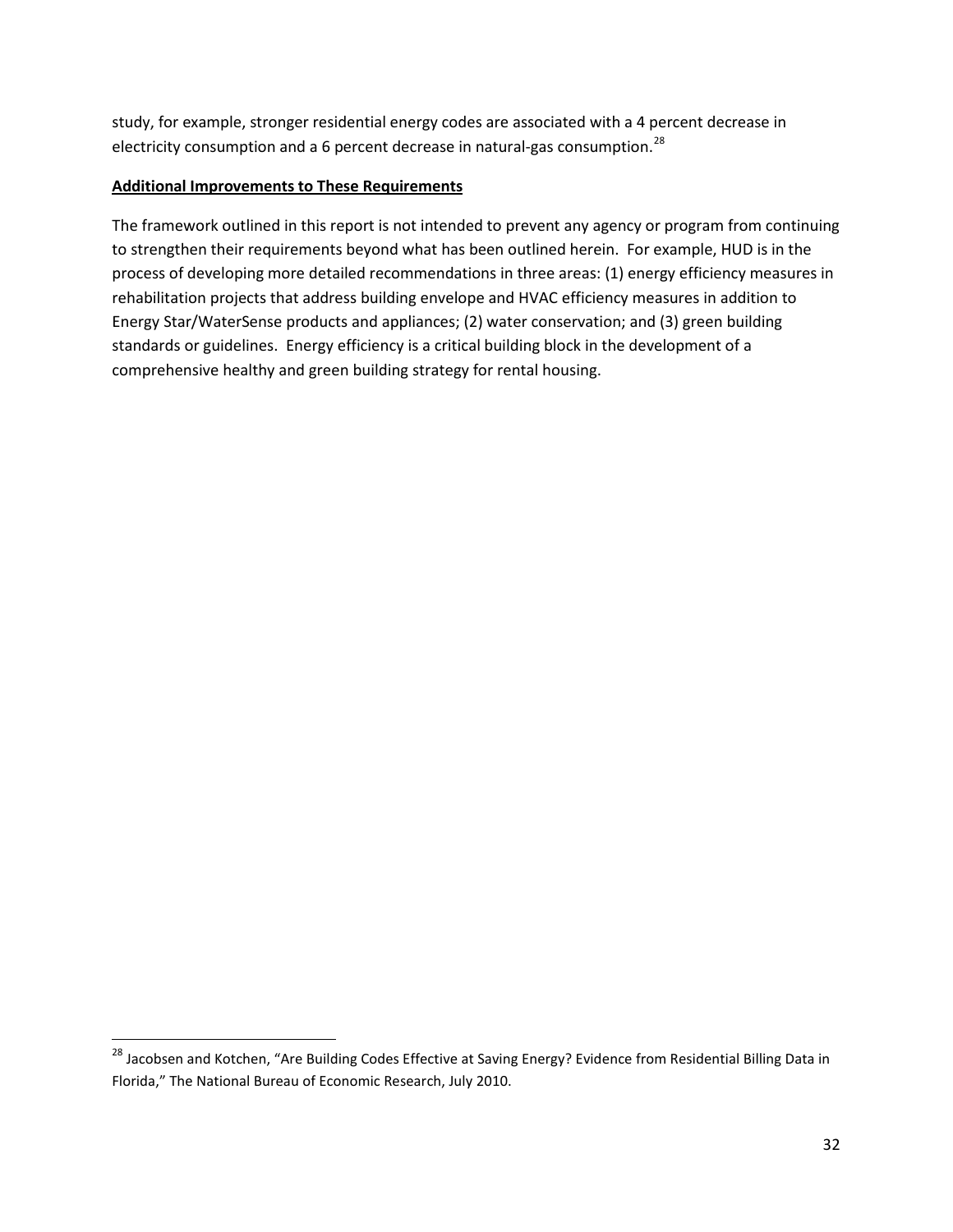# **Appraisal Primer**

## **Lead Office: HUD-MF**

**Participating Offices:** USDA-RD, HUD-MF, HUD-PIH, HUD-CPD, HUD-OSHC, Treasury-IRS

**Prepared by:** David B. Wilderman, HUD-MF

## **Issue Statement:**

Federal law indirectly requires the use of the Uniform Standards of Professional Appraisal Practice (USPAP) as the basis for real estate appraisal work; however, Federal and State housing agencies' capabilities and methods for enforcement vary. USPAP still remains widely misunderstood and, in some cases, is even unknown to rental housing program staff and participants who are not themselves professional appraisers. In addition the specific ways in which USPAP applies to valuation of rental housing in various subsidy situations is frequently misunderstood or ignored.

Subject matter experts have pointed out that numerous variations exist among State and local housing agencies and Federal programs as to when an appraisal is needed and the scope of work the particular agency requires. USPAP makes appraisers accountable to their clients to know and understand a correct scope of work for any particular appraisal. But in many cases, the appraiser's client is a lender or an agency, not a property owner or developer. As a consequence, the appraiser is often not informed of the property owner/developer's intent to seek multiple financing sources that may trigger an expanded scope of work, or indeed, the decision to seek additional or alternative financing sources may occur after an initial appraisal has been completed. Lack of communication with the appraiser about the prospective uses of the appraisal report and lack of user knowledge about how to describe an appropriate scope of work create situations where completed appraisals are not responsive to the demands of all funding sources engaged in a project. In addition, the passage of time from one funding application to another may exceed the acceptable shelf life of an initial appraisal.

These circumstances expose end users of rental housing programs to inconsistent use of appraisals among Federal and State offices and the periodic frustration of obtaining additional or updated appraisal work. Lack of knowledge about USPAP fundamentals among users and laypersons (nonappraisers, in and out of government) weakens USPAP as a tool intended to discipline and standardize appraisal practice.

# **Proposed Alignment:**

To improve use and understanding of USPAP among rental housing professionals who are not appraisers, the Team proposes to develop and publish a primer intended to be freely available, both in print and on the web, and widely distributed, and to promote this learning tool among agencies and industry participants. The primer should explicitly describe the general USPAP principles that apply to valuation of rental housing when public subsidies are provided. In addition the primer should either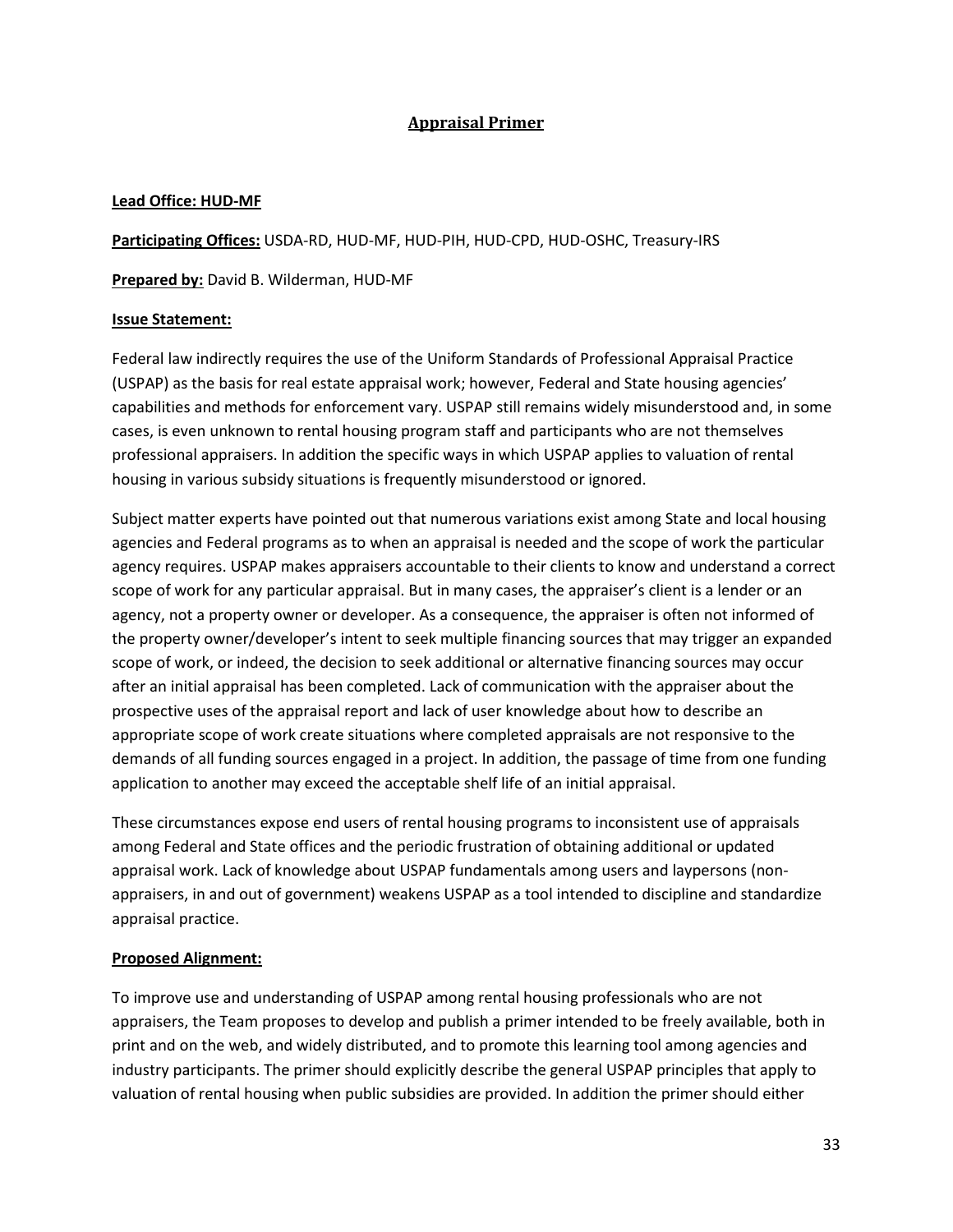contain as an appendix, or reference as a source, a table setting out general lender and agency scope of work requirements for appraisals as well as their acceptable shelf life so that all users can make informed decisions when scoping an appraisal. It should be noted that the primer represents an education strategy to solve a knowledge problem and to enable appraisal users to be more 'informed consumers' of appraisal products and hence reduce confusion and miscommunication. To the extent that informed consumers exert market discipline, appraiser carelessness or misconduct will also be reduced.

Creation of the primer does not require any Federal rule making, but it does involve some decision making and an actionable plan by certain participants**,** together with a potential need for modest funding and the allocation of some personnel resources.

# Specific Actions to Effect Appraisal Alignment**:**

- 1. The Appraisal Institute has committed to preparing and publishing a primer as a public service relying on expertise of its individual members obtained through an internal proposal process. The Appraisal Institute is the largest publisher of appraisal education resources and is well equipped to prepare and publish (in multiple formats/media) the envisioned primer. It is anticipated that the primary means of distribution will be electronic. Federal Agencies will provide technical assistance to support this effort as requested and as appropriate.
- 2. HUD-CPD will incorporate appraisal concepts and appraisal literacy as part of its ongoing development of training curriculum for community development practitioners.

# Resource Estimate for Implementation:

Necessary resources will be limited to hours of staff time devoted to providing subject matter expertise and comment on the content of the Appraisal Primer and similar attention to the content of training curriculum.

# Estimated Appraisal Cost Savings:

There are at least two ways to consider possible results from publication and wide distribution of the appraisal primer. The first is quantitative. Will the government or program users save money or time? How much? The second is qualitative. Will the quality of real estate decision making be improved and will this have any particular impacts?

Appraisals are transactional due diligence documents normally prepared in association with the purchase, recapitalization, or construction of a real estate asset. So, a key data item is the average number of transactions per year. Obtaining such a figure only for multifamily properties is not that easy. Activity varies widely with economic conditions, interest rates, employment and household growth, and similar factors. But data suggest that in an average year:

• About 2,600 new multifamily projects start construction.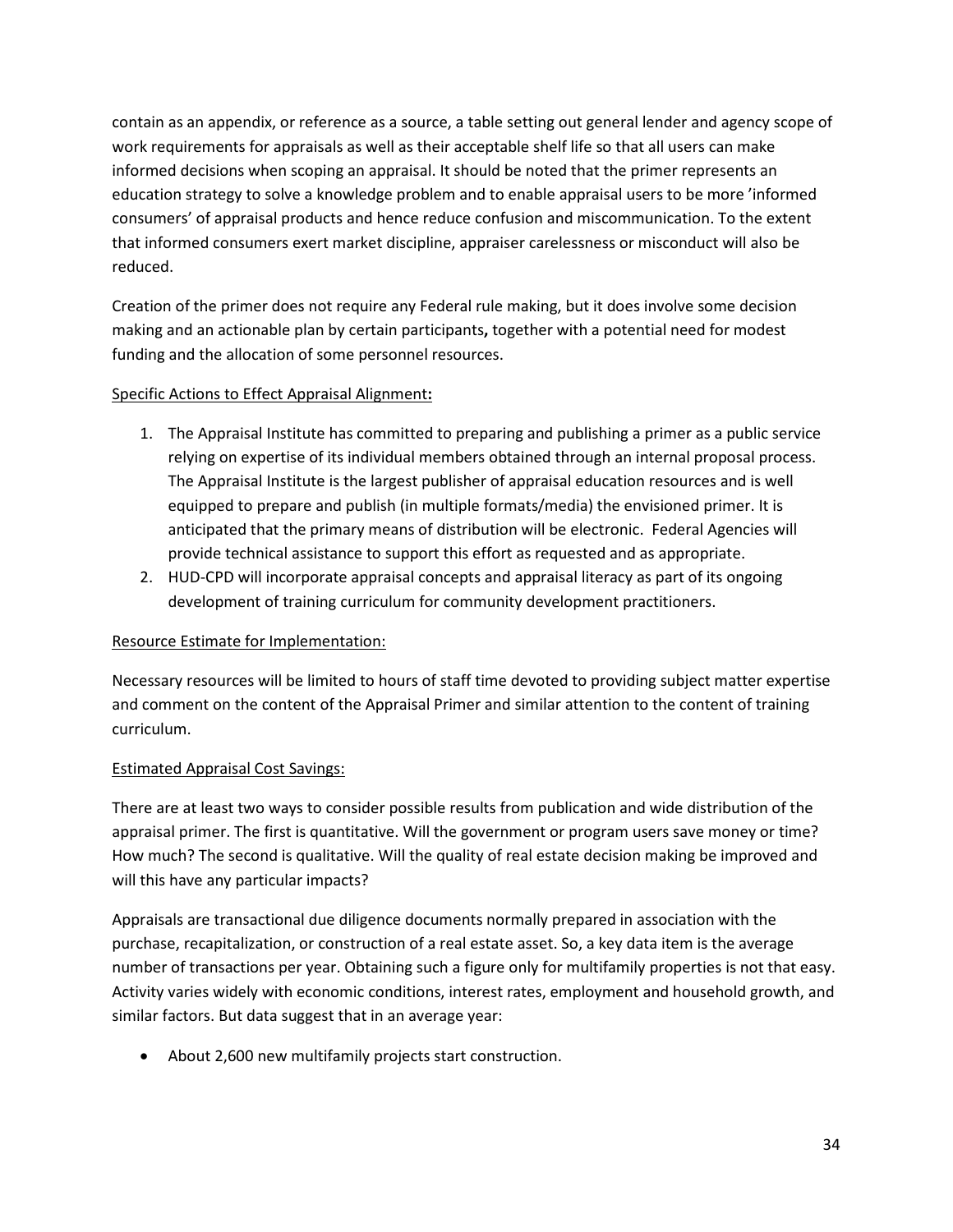- The number of refinance and purchase transactions exceeds new starts by a factor of about 4 to 1, meaning that in an average year there may be 10,000 to 11,000 refinancing or sale transactions.
- There are about 1,300 new tax credit transactions per year and of these about 900 are new constructions and 400 are acquisitions and rehabilitation.
- Of the other new construction starts, about 125 are FHA-insured starts. Historically, few FHA insured starts have LIHTCs. By contrast, 80% to 85% of USDA-RD transactions are LIHTC deals and there is an average of 130 USDA-RD multifamily transactions per year. All FHA and USDA-RD starts require appraisals. While many State agencies do not require appraisals for allocation of tax credits, some do, and most deals will encounter an appraisal requirement by either or both the lender and investor.
- A significant and probably growing percentage of LIHTC transactions involve multiple funding sources that could trigger additional or duplicative requirements for appraisal work. If all additional sources required such documentation, the number of additional appraisal requirements would average about 1,400 appraisals per year. However, it is reasonable to estimate that no more than half of supplementary funding sources require additional appraisal work and the preponderance of this would be revisions to an existing document rather than an entirely new appraisal report. Accordingly, an estimated 700 modified or additional appraisals per year are generated by supplementary funding sources
- Accordingly, a reasonable estimate of annual multifamily appraisal activity suggests that there are 14,000 appraisals for transactions each year (2,600 new, 11,000 existing, and 500 to 700 duplicates). At an average cost of \$8,000 per appraisal the multifamily appraisal industry generates about \$112,000,000 per annum.

# **Estimated Costs Savings to Owner/Developers:**

The maximum savings to developers by eliminating duplicates would be \$5,600,000 (700 x \$8,000). Although the primer will be helpful in eliminating some duplicates, it will not be 100% effective. The Team hopes that the primer will result in a 25% reduction in duplication costs or \$1,400,000. Every instance where there are dollar savings will also represent a time savings as the time to discover a need for a new or amended appraisal as well as the time to prepare the actual document will be eliminated. Lenders and investors do not typically bear appraisal costs since they charge borrowers or owners for the costs of third party reports.

# **Estimated Cost Savings to State, Local, and Federal Governments**:

There will be no direct savings in costs to governments. However, it is reasonable to expect that improved knowledge of appraisal practice, more accurate and more correctly written scopes of work and other qualitative improvements in the use and understanding of appraisal documents will improve real estate decision making and reduce waste of government staff time spent dealing with poor or inappropriate appraisal documents. More importantly, improved decisions should result in more efficient use of Federal rental housing dollar resources and reduced exposure to default risk for lenders as well as for the Federal mortgage insurance programs of HUD-FHA and USDA-RD.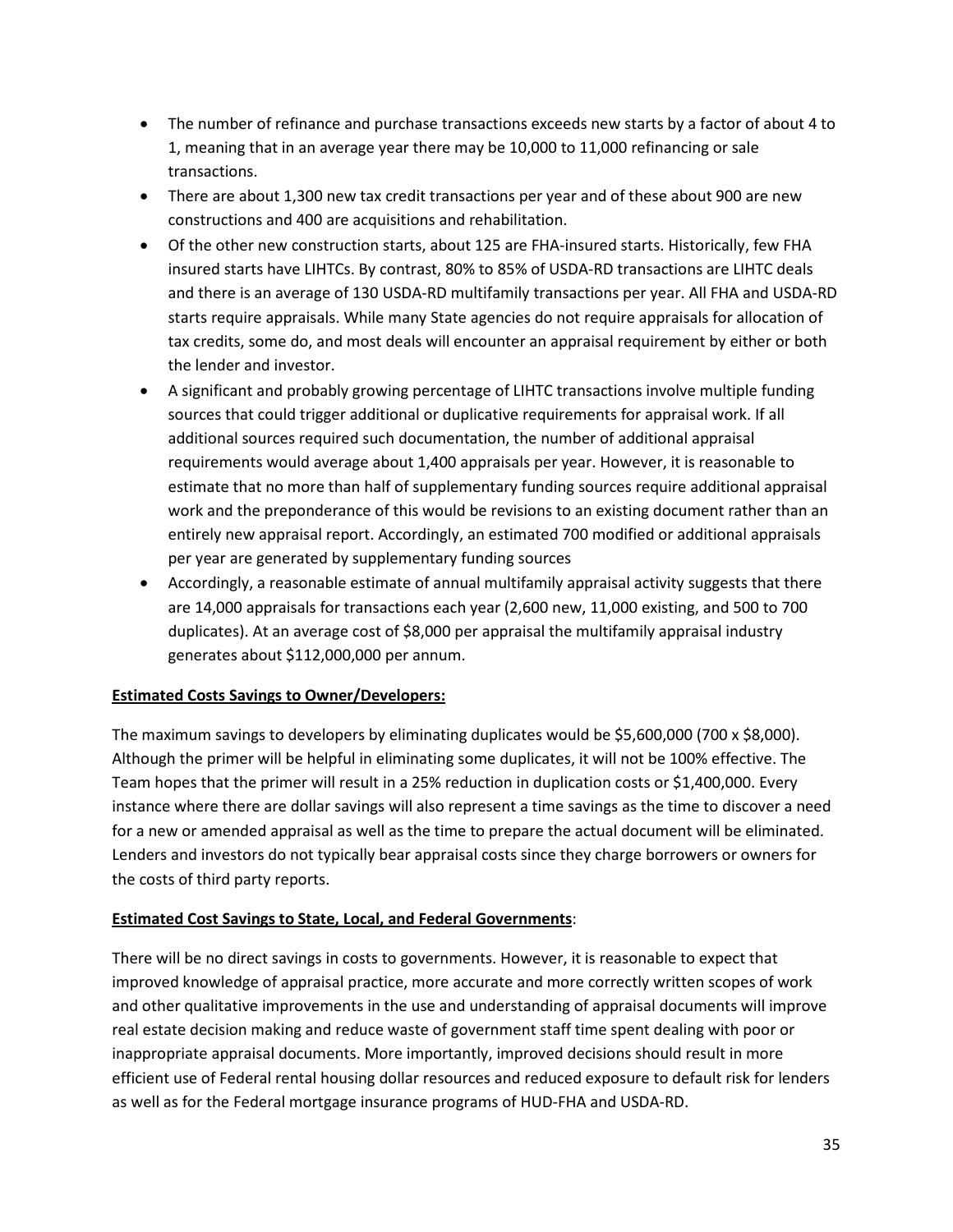## **Schedule for Alignment Implementation**:

Work on the primer can proceed promptly after approval and should be completed on a 12 month or shorter, schedule.

## **Challenges to Effecting Proposed Alignment:**

Since the appraisal primer is being prepared as a project of the Appraisal Institute, the key challenge is that HUD has no actual control over the execution or progress of the proposal.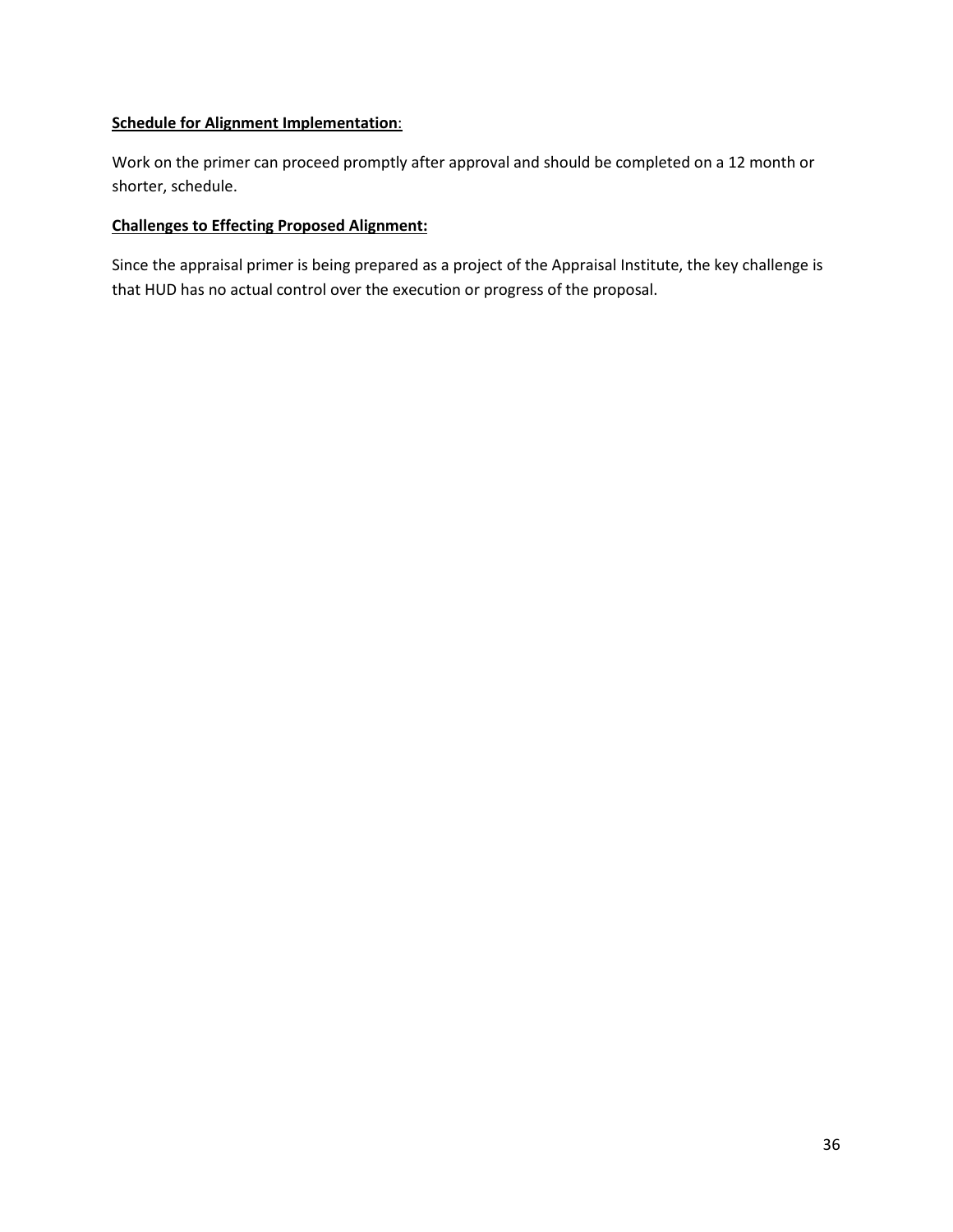# **Market Study Standards Alignment**

## **Lead Office: HUD-MF**

**Participating Offices:** USDA-RD, HUD-MF, HUD-PIH, HUD-CPD, HUD-OSHC, Treasury-IRS

**Prepared by:** David B. Wilderman, HUD-MF

## **Issue Statement:**

While some excellent model practice standards exist for market studies, there is no national standard of practice for market studies comparable to Uniform Standards of Professional Appraisal Practice (USPAP) for appraisals and no broadly acknowledged 'keeper' of such standards comparable to the Appraisal Foundation, which promulgates and periodically amends USPAP. The absence of a national practice standard is not for lack of effort. There are two primary sources of best practices or standards for market studies for rental housing. One of these is the code of ethics and practice guidance for rental housing market studies published by the National Council of Affordable Housing Market Analysts (NCAHMA), which have been adopted by a number of State housing agencies and endorsed by the Affordable Housing Investors Council (AHIC)<sup>[29](#page-36-0)</sup>. This guidance in this proposal is specific to affordable housing, but the concepts in it are also broadly applicable to all rental housing. Indeed, NCAHMA has been and remains an advocate of a national practice standard with broad applications. Another is the market study portion of HUD's Multifamily Accelerated Processing Guide (MAP Guide), which addresses market study guidance for both affordable and market rate multifamily housing, but in the context of HUD's multifamily mortgage insurance programs.

The absence of a fully developed, national practice standard and guide for market analyses results in a wide disparity in the content, methodology, quality, and reliability of studies that are used for three primary purposes:

- 1. By State Housing Finance Agencies (HFAs) to allocate Low Income Housing Tax Credits and establish feasibility for new development of rental housing;
- 2. By HUD-FHA and USDA-RD lenders and field staff to underwrite applications for mortgage insurance or direct loans; and
- 3. By developers, investors, and lenders to identify investment opportunities in rental housing.

Among States, practice varies widely, with some States prescribing sound but unique methodologies, while others have only loosely defined standards and others, as noted, have adopted NCAHMA's guidance in whole or in part. In spite of existing guidance provided by HUD-FHA and USDA-RD, studies prepared in support of applications for Federal mortgage insurance and direct loan programs are inconsistent in content, methodology, quality, and reliability. HUD-FHA has taken a significant step

<span id="page-36-0"></span><sup>&</sup>lt;sup>29</sup> A table of States which have adopted (either fully or partially) NCAHMA Market Study Guidelines is included at the end of this report.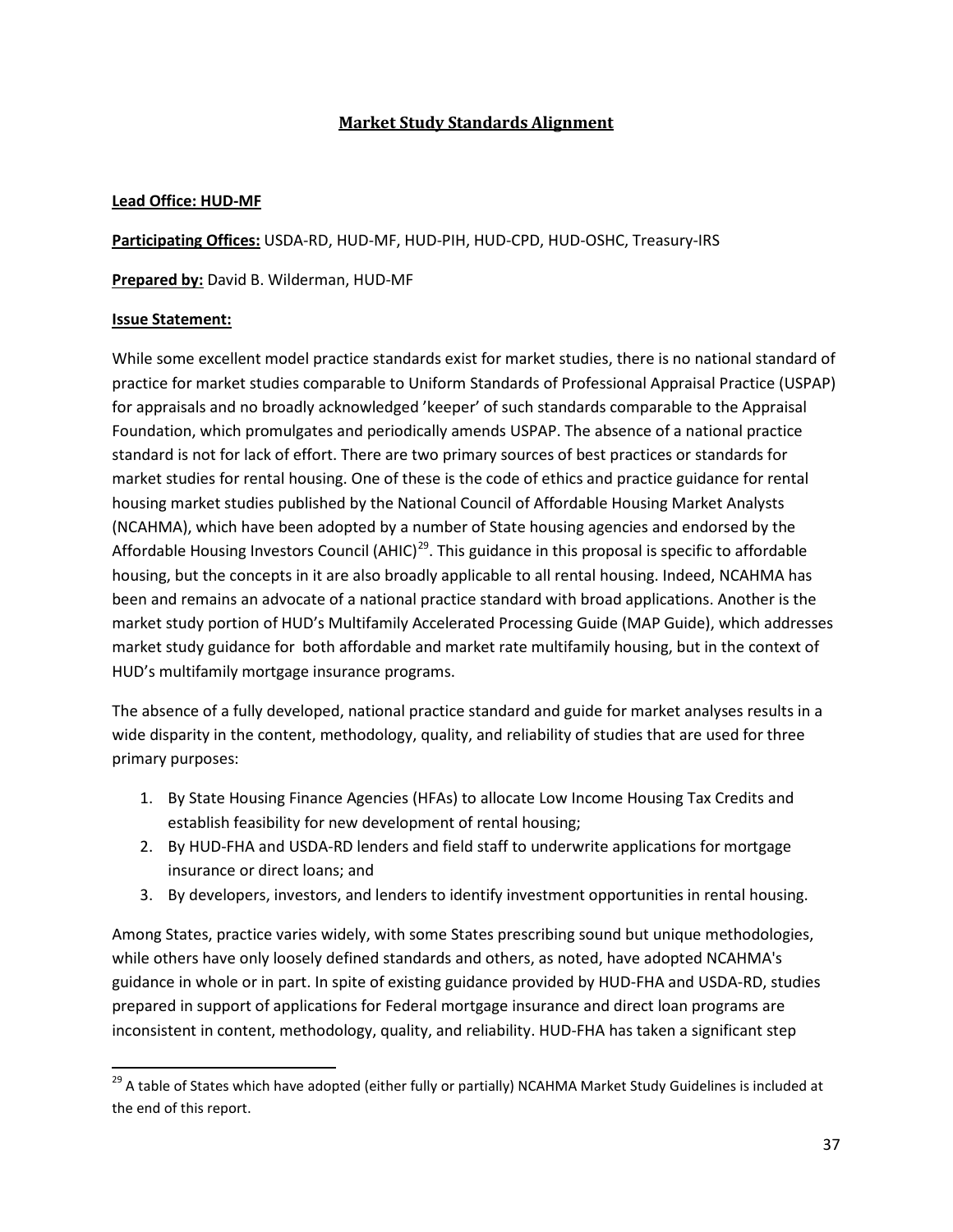forward by preparing new guidance as a portion of the revised Multifamily Accelerated Processing Guide (MAP Guide). The revised MAP Guide provisions for market analyses closely parallel in substance the guidance published by NCAHMA.

The effects of disparate market study practice and quality can be both specific and cumulative. Specific effects include confusion, loss of time and extra expense for developers and owners who pay for market studies that may add little value to the quality of real estate decision making. Sometimes, these developers and owners may be required to pay for additional market studies when a study prepared for one purpose proves unacceptable for another. Cumulative results include higher and/or unforeseen risks of failure, with losses for developers and investors and loan defaults for lenders, with consequent impacts on HUD-FHA and USDA-RD mortgage insurance pools rising from poor or uninformed real estate decisions.

Subject matter experts indicated that a major obstacle to formation of an independent 'keeper entity' for market study practice standards has been inadequate economies of scale. Relative to the entire appraisal profession, independent market analysis engages a small number of practitioners. The effort to form and sustain a 'keeper entity' exceeds the resources of the profession when the range of interests is limited to rental housing. An independent, privately-supported, but widely-recognized 'keeper entity' for market study practice requires a broader base of practitioners engaging in specialties beyond rental housing. But even with a broader base of practitioners, the feasibility of a 'keeper entity' is uncertain. Accordingly, the immediate and primary means of aligning rental housing market study practices is found by assuring consistency and quality of Federal agency guidance in cooperation with State and private sector entities that wish to participate.

# **Proposed Alignment:**

A necessary first step in alignment is to coordinate USDA-RD and HUD-FHA guidance on markets studies. Additional measures include ongoing support and assistance to NCAHMA and other industry advocates of market study standards of practice as well as promotion of market study literacy among housing and community development practitioners.

To align market study practices, the Team recommends:

- 1. Using HUD-MF's MAP Guide market study guidelines as the starting point for alignment efforts, given the fact that HUD-MF has recently completed a stakeholder feedback process in tandem with guideline development and that the HUD-MF guidelines substantially conform to NCAHMA standards, the Team will work to align USDA-RD and HUD FHA market study guidance.
- 2. Provide technical assistance as needed to support emerging  $3<sup>rd</sup>$  party market study standardization efforts, such as those currently underway by NCAHMA.
- 3. Incorporating market study literacy training in HUD sponsored training and curriculum development for housing and community development practitioners.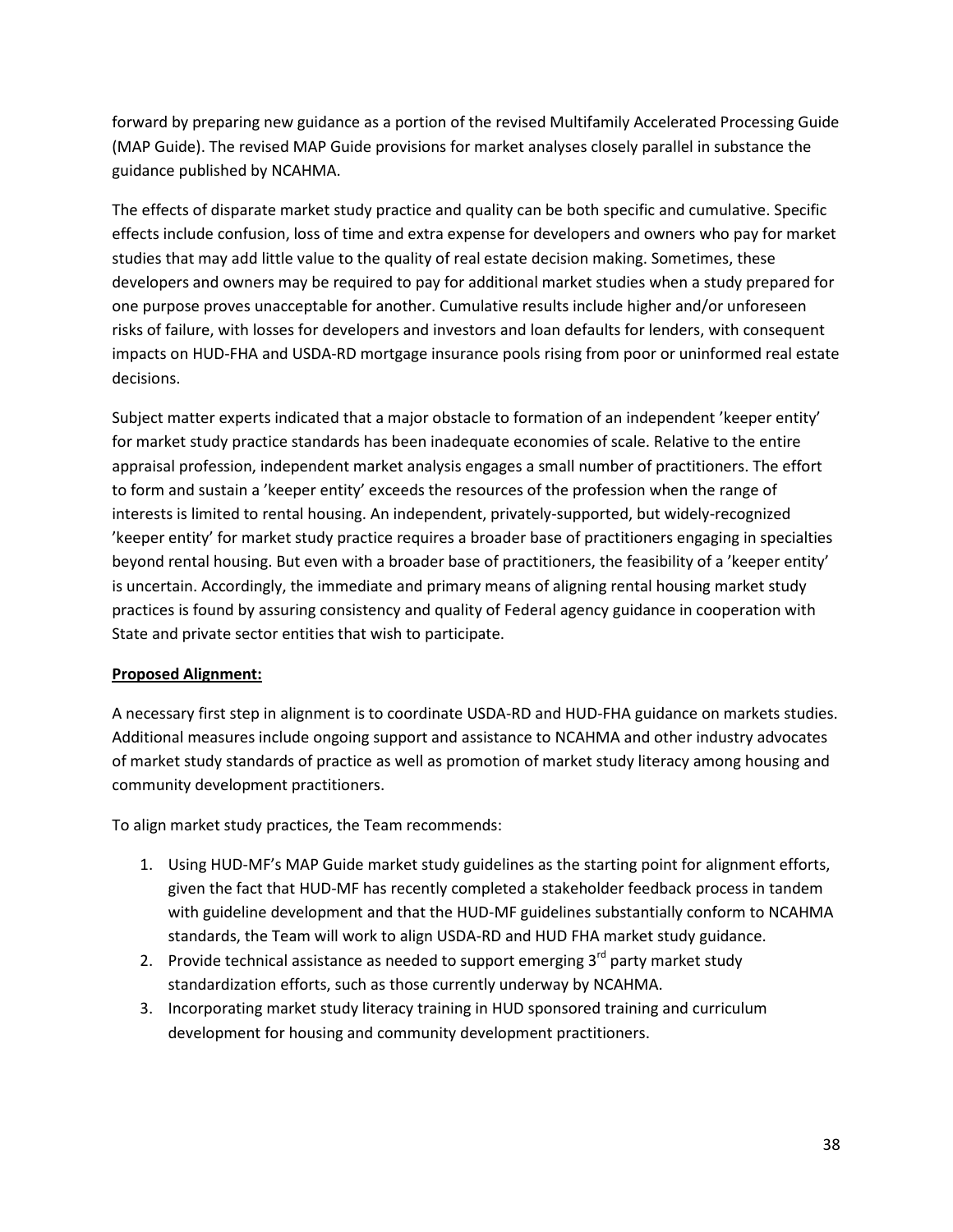**NOTE**: The Team effort has been limited to rental housing without special, assistive or health services. Subsequently, no consideration has been given and there is no intent expressed here to align market study practices unique to assisted living, sheltered housing, or the various types of senior care facilities.

The anticipated market study practice recommendations probably do not involve Code of Federal Regulation (CFR) changes, but may result in revised guidance to be published consistent with Agency clearance processes. Implementing these recommendations does contemplate use of significant personnel resources.

# Specific Actions to Effect Alignment:

- 1. USDA RD should redraft existing market study guidance consistent with HUD's MAP Guide, Chapter 7 with exceptions for market and locations conditions appropriate to rental housing in rural communities.
- 2. HUD-FHA will support and provide assistance to advocates of national market study practice standards for rental housing development.
- 3. HUD will incorporate market study literacy as it develops training curriculum for community development and housing practitioners.

## Resource Estimate for Implementation:

The resource needed for implementation is staff time of Agency personnel.

### **Estimated Cost Savings for Owners, Investors, and Lenders:**

Market studies typically are needed during the development process and occasionally when a property is refinanced or repositioned. Accordingly, the minimum number of market studies conducted in a year approximates the number of multifamily housing starts, about 2,600 in an average year. (The current economic climate has made such 'averages' problematic.) However, market studies are often conducted for proposed developments that are never built. So, the number of studies prepared each year is a function of the number of new starts times a factor for development proposals that never get to closing.

The price for a study depends on the complexity of the development proposal and the market for which it is proposed, but a typical LIHTC-oriented market study likely would cost \$4,000 to \$6,000. An estimated 700 transactions per year have multiple funding sources that result in duplicate studies. If this duplication could be eliminated by alignment of study requirements, the savings to owner/developers would be in the range of \$3,500,000 (700 x \$5,000). Generally, lenders and investors do not pay for market studies but charge these costs to their clients.

#### **Estimated Cost Savings to State, Local, and Federal Governments:**

Governments generally do not pay for market studies. There will be no direct dollar benefit to government. However, high quality market analysis is essential to sound real estate decision making, and useful in working to minimize failure and poor performance in rental housing assets. To the extent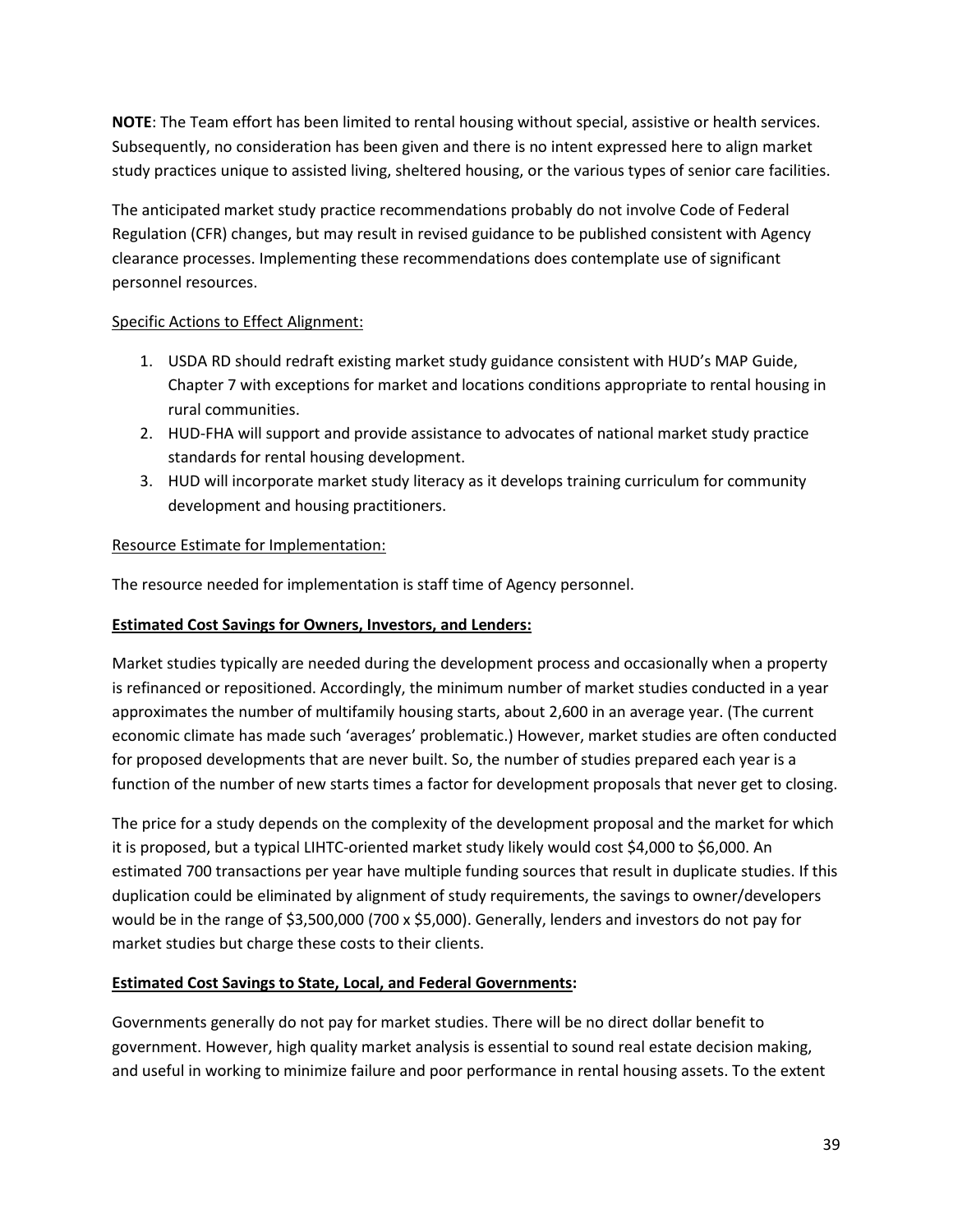that decision making is improved, all parties will experience fewer losses and government agencies will see fewer claims on government mortgage insurance funds or other credit enhancements.

Schedule for Implementation: The schedule for USDA-RD guidance revisions is near term and relatively short, meaning less than one year. Training and technical assistance activities will be ongoing.

## **Challenges to Effecting Proposed Alignment:**

- Agency and stakeholder inertia.
- Securing agency commitment of personnel resources required to coordinate and draft revisions to existing guidance.

|  |  | States which have adopted (either fully or partially) NCAHMA Market Study Guidelines |  |
|--|--|--------------------------------------------------------------------------------------|--|
|  |  |                                                                                      |  |

| <b>State</b>         | <b>Level of NCAHMA Standards Usage</b>                                                                                                                                                                                                                                                                                                                       |
|----------------------|--------------------------------------------------------------------------------------------------------------------------------------------------------------------------------------------------------------------------------------------------------------------------------------------------------------------------------------------------------------|
| <b>Arizona</b>       | If ADOH Market Study Guidelines have not been followed, then the analyst followed<br>NCAHMA model.                                                                                                                                                                                                                                                           |
| <b>California</b>    | 2010 California Market Study Guidelines use very similar language to MCAHMA<br>standards throughout - in certain places, identical language is used.                                                                                                                                                                                                         |
| Georgia              | DCA would prefer the Principal(s) of the firm to be certified members of the National<br><b>Council of Affordable Housing Market Analysts</b>                                                                                                                                                                                                                |
| <b>Indiana</b>       | The Preferred Market Study Provider Application asks if the applicant belongs to<br>NCAHMA.                                                                                                                                                                                                                                                                  |
| <b>Kansas</b>        | Incorporates NCAHMA's full Model Content Standards and Checklist                                                                                                                                                                                                                                                                                             |
| <b>Kentucky</b>      | In its 2010 RFQ, KHC lists as a preferred requirement: "Professional affiliations, such<br>as National Council of Affordable Housing Market Analysts, that contribute to the<br>ability to complete the work described in this proposal."                                                                                                                    |
| Louisiana            | Consultant must include the following in application packet: Proof of membership to<br>the National Council of Affordable Housing Market Analysts                                                                                                                                                                                                            |
| <b>Maine</b>         | The study must be prepared by a qualified professional acceptable to Maine Housing<br>in accordance with the MCAHMA Model Standards for Market Studies for Rental<br>Housing in effect 120 days prior to the deadline for Applications for the applicable<br>Credit round.                                                                                   |
| <b>Maryland</b>      | Applications must include a market study prepared by an independent professional<br>who has experience with multifamily rental housing and/or tax credit housing in<br>Maryland and whose firm appears either on the list of acceptable market analysts<br>maintained by the Department or on the list of firms who have undergone peer<br>review by NCAHMA. |
| <b>Massachusetts</b> | The Department will accept membership in the NCAHMA organization as indication<br>that the market analyst is a qualified professional acceptable to the Department.<br>DHCD strongly encourages sponsors to direct their market analyst to produce a<br>market study consistent with NCAHMA guideline materials and standards.                               |
| <b>Minnesota</b>     | These guidelines were adopted in part from NCAHMA recommended practices.                                                                                                                                                                                                                                                                                     |
| <b>Mississippi</b>   | Information on level of standards not available.                                                                                                                                                                                                                                                                                                             |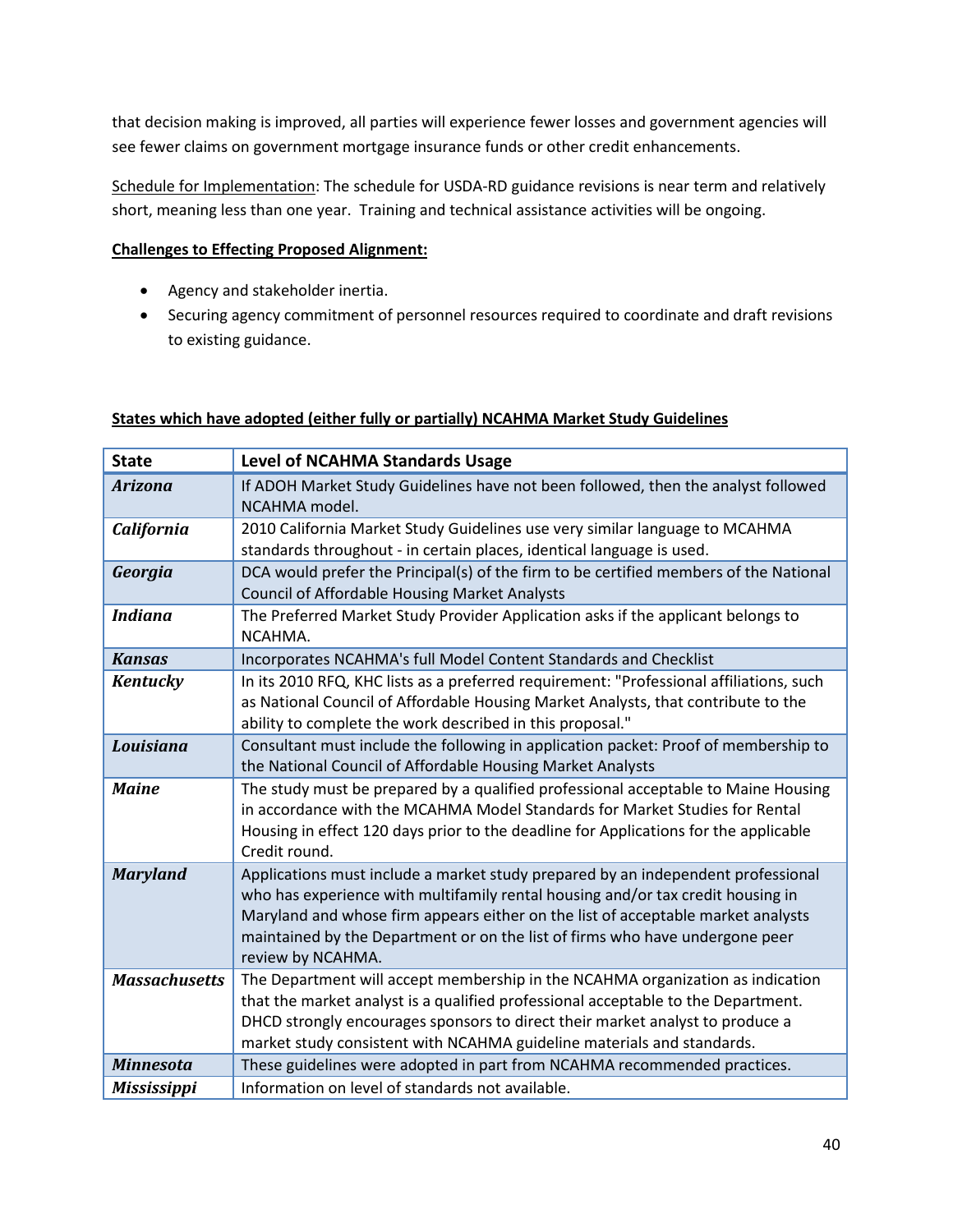| <b>Missouri</b>                 | A statement is inserted in market studies prepared by market analysts that are<br>members of NCAHMA. Signed by the analyst that prepared the market study, the<br>statement will certify that the analyst has no financial interest in the project and that<br>the market study has been prepared in conformance with NCAHMA's Market Study<br>Terminology and Model Content Standards (and, in areas where it does not conform,<br>the reasons for non-conformance). |
|---------------------------------|-----------------------------------------------------------------------------------------------------------------------------------------------------------------------------------------------------------------------------------------------------------------------------------------------------------------------------------------------------------------------------------------------------------------------------------------------------------------------|
| <b>New Jersey</b>               | Requires a statement of the competency of the analyst conducting the study,<br>certifying that he or she is a certified member of NCAHMA.                                                                                                                                                                                                                                                                                                                             |
| <b>New Mexico</b>               | Verbatim language used to make up a majority of NM's requirements.                                                                                                                                                                                                                                                                                                                                                                                                    |
| <b>Ohio</b>                     | The Preferred Market Study Provider Application asks if the applicant belongs to<br>NCAHMA.                                                                                                                                                                                                                                                                                                                                                                           |
| <b>Oklahoma</b>                 | References NCAHMA's definition of Capture Rate                                                                                                                                                                                                                                                                                                                                                                                                                        |
| <b>Rhode Island</b>             | Prior to closing, Rhode Island Housing requires that a comprehensive market study<br>conforming to NCAHMA standards be conducted as a condition of credit allocation<br>analyzing the market area, including the depth and breadth of demand, comparable<br>properties and rates, comparable operating expenses, market absorption rates as<br>well as a study of the needs of the prospective population.                                                            |
| <b>South</b><br><b>Carolina</b> | Prefers the Principal(s) of the firm to be a certified member, in good standing, with<br>NCAHMA.                                                                                                                                                                                                                                                                                                                                                                      |
| Vermont                         | Market Study Standards uses language very similar to NCAHMA's - and in some cases,<br>identical - throughout its text.                                                                                                                                                                                                                                                                                                                                                |
| West Virginia                   | Notes that NCAHMA's website provides guidance on the determination of the market<br>area.                                                                                                                                                                                                                                                                                                                                                                             |
| Wisconsin                       | WHEDA Market Study Guidelines uses very similar, and in some cases identical<br>language to NCAHMA's Model Content Standards.                                                                                                                                                                                                                                                                                                                                         |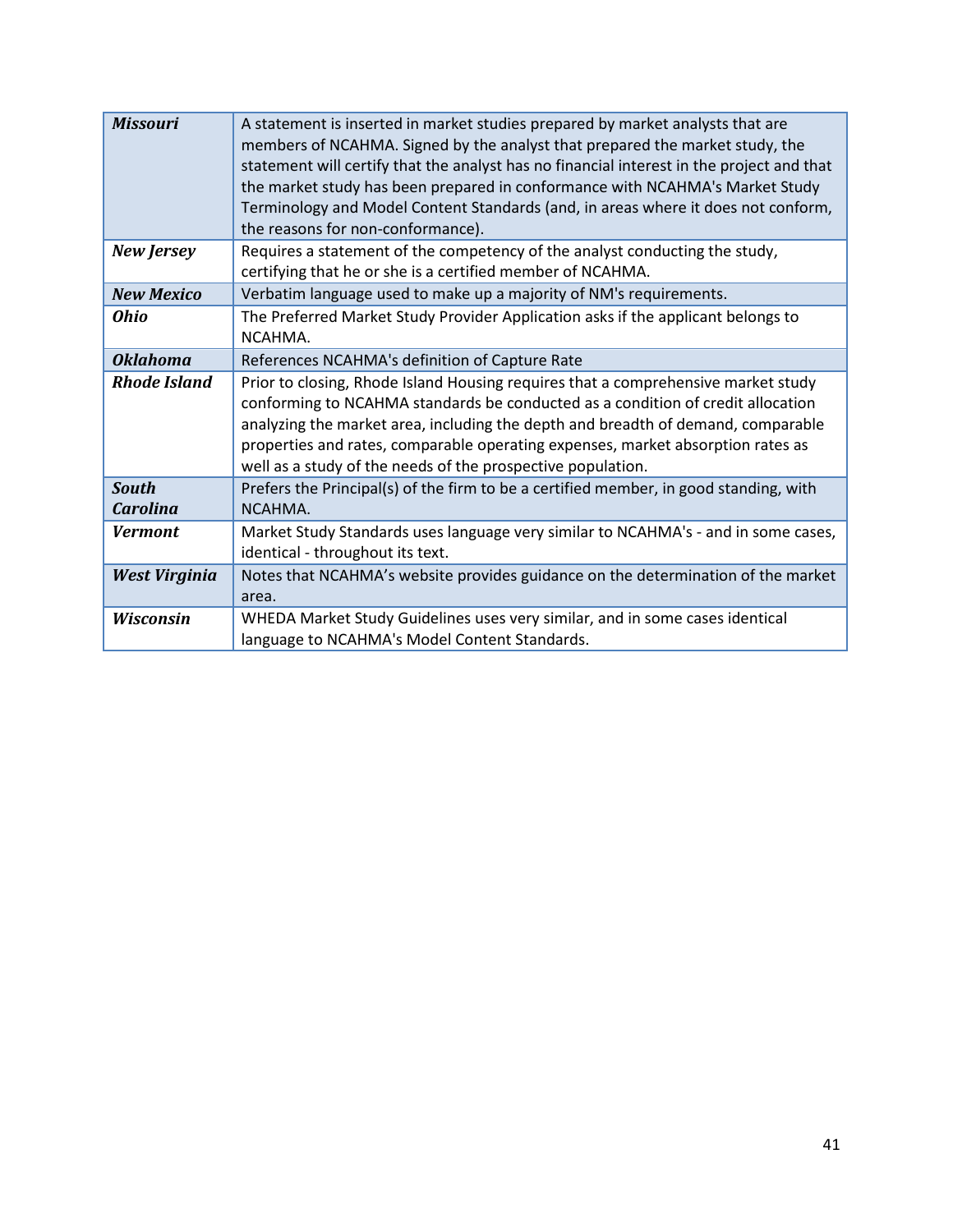# **Subsidy Layering Review**

#### **Lead Office: USDA-RD**

**Participating Offices:** Treasury-IRS, USDA-RD, HUD-MF, HUD-PIH, HUD-CPD

**Prepared by:** Larry Anderson, USDA-RD

## **Issue Statement:**

The Housing and Economic Recovery Act of 2008 (HERA) encouraged the Federal government to standardize its subsidy layering review (SLR) processes, but consistency is still lacking. In many cases, Federal programs have a common denominator approach where some Federal programs overlap only when another Federal program mirrors all of their requirements. Absent this, subsidy layering review processes remain inconsistent. Inconsistency in review processes leads to slow and uncoordinated processing and decision making, and creates problems related to data collection and timing of the subsidy layering reviews, particularly as they may relate to the 'critical path' of the development project.

## Background:

Section 102 of the Department of Housing and Urban Development Reform Act of 1989 requires all projects receiving HUD subsidy combined with any form of other governmental assistance to undergo a SLR. This review will certify that there is no overlap of government subsidies when combining housing assistance programs administered by FHA with other forms of Federal funds administered by Federal, State, or local agencies. Subsequently, this requirement was merged with the Section 911 reviews required by housing finance agencies (HFAs) per LIHTC involvement to comply with the regulatory requirements of Section 42(m)(2) of the Internal Revenue Code.

The issue of subsidy layering is addressed differently by Treasury, HUD, and USDA. Subsidy layering is a statutory requirement to assure that Federal resources are neither duplicative nor wasteful when applied to affordable rental housing. These differences largely turn on the extent of subsidy layering analysis that the agencies require - ranging from USDA-RD requirements that rely on the subsidy layering review performed for LIHTC subsidy layering review purposes, to HUD-CPD's HOME program, which provides detailed guidance on how the analysis must be completed.

Developers often approach the subsidy funding process without a full picture of what resources will be used or obtained. This may result in a significant stretch of time between the start of the process and the final assembly of all funding sources. In addition, while there is a description of 'best practices' administered by HFAs, some funding review processes are more robust than others.

Other issues that may create challenges include timing issues (i.e., Does a review of resources require a commitment of all resources? Will professional reports such as an appraisal be used within their effective period?), data definitions (i.e. Will the appraised value or Capital Needs Assessment (CNA) findings be acceptable to all programs? How will reserve account deposits be determined, and how will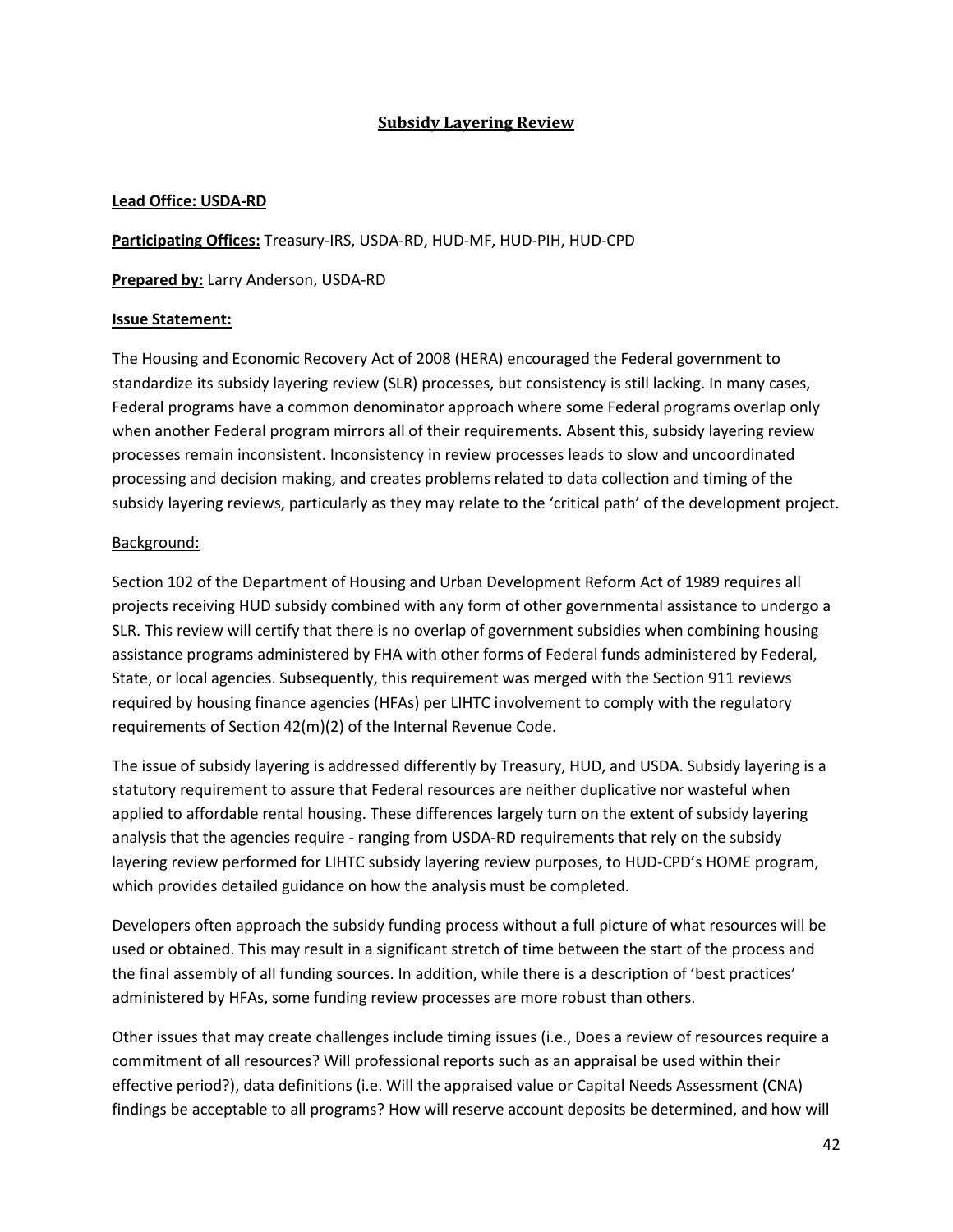operating costs be defined? ), or how to resolve findings or issues (i.e., What happens when one program disagrees with another on underwriting data or terms being provided? What kind of notice will be required when a problem is found? Will joint actions against developers be used? How will issues be communicated to the developer community?).

# **Proposed Alignment:**

The Team proposes to pursue the following, with the ultimate goal of reducing redundant reporting and increase the timeliness of SLR and funding approvals:

- *Agree on a standard set of SLR facts:* Standard 'facts' include information about sources and uses of funds, appraised values, current and projected capital needs, and market information;
- *Collect the SLR facts in a standard format:* The standard 'format' includes forms, applications, or submissions to an automated database;
- Establish a process and timeline to immediately share the facts and findings among all Federal funders, housing finance agencies, and the LIHTC allocating agencies: 'Sharing' refers to how and when the information can be used by Federal funders, housing finance agencies and participating LIHTC allocating agencies to conduct the SLR and other funding approval decisions.

Specific Actions to Effect Alignment: To implement this recommendation, the Team has established a working group to review existing data and data collection currently performed by several programs within HUD and by HFAs in support of the LIHTC program. Based on that review, the working group will propose a standard set of SLR facts for acceptance by all Federal funders and LIHTC allocating agencies.

A second working group will review internal protocols to share and make recommendations using SLR information to further align the process of reviewing the information and approving the transactions. Since much of the information captured in the SLR involve issues being considered by other alignment teams, such as those reviewing CNAs, appraisals, and market studies, a strong effort will be made to ensure our recommendations fit with those being developed by other teams. A third working group will provide recommendations on the most effective way to communicate to the development and professional community the changes to current protocols and requirements.

To achieve full implementation, the Team expects to adopt a data collection and review protocol that resembles the following five steps:

- 1. Establish a point of contact for each State HFA and each Federal rental program.
- 2. Establish or adopt a SLR/Sources and Uses Form that is agreed upon by all stakeholders. This form should require the developer's signature certifying all sources applied for as of the date of application or that will be applied for are included and their uses do not overlap. The form should also include the developer/borrower agreeing to release all submitted data to any applicable funding source or government agency.
- 3. The developer/borrower submits the form as a part of the initial application for funding. Each source of financing listed would be emailed a copy of the SLR/Sources & Uses form as approved by the subject agency after their underwriting (the form is still an estimate at this point).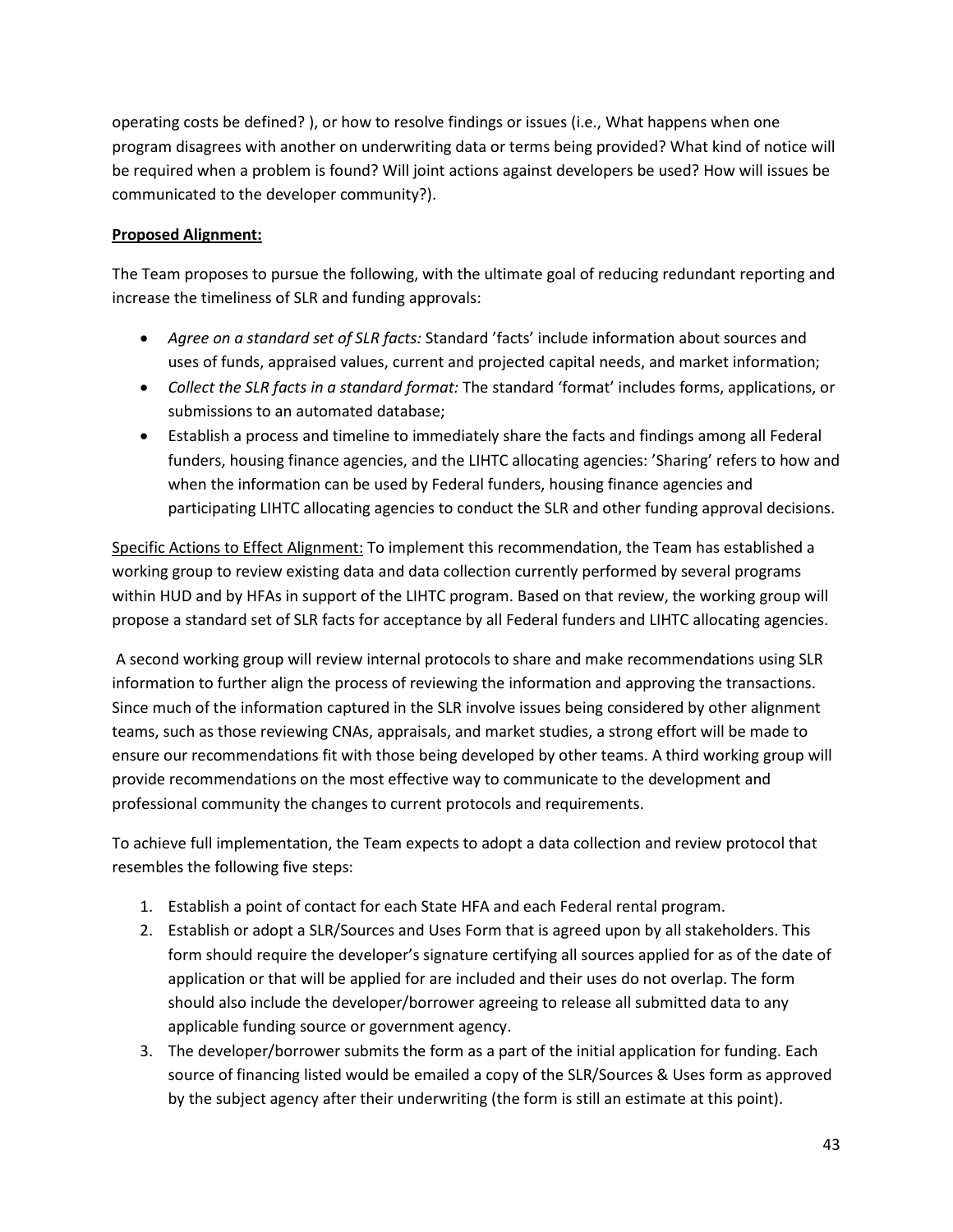- 4. An updated/interim submission of the same SLR form should be submitted to all overseers of the sources of financing at construction close. This updated form would be emailed to each of the sources of financing listed after underwriting review (the form is still an estimate at this point).
- 5. A final SLR should be submitted by developer/borrower to all sources of financing once substantial lease up occurs (or if tax credits, when 8609's are issued). This form would include the final uses and which sources of financing covered those final uses. Each financing source would be emailed a final copy of this form after review and certification by the reviewing agency.

This would satisfy the goal of public disclosure of sources and uses. It would also allow us to have verification from each of the sources of financing at the appropriate stages – application, construction close, and lease up. Currently, many agencies have a cost certification process in which the developer/borrower submits their paid construction invoices to the financing agency and they verify those costs as eligible uses of their funds. Each agency would have a register of project expenses (uses) and a corresponding register of sources.

State-level Pilots: To initiate this process, pilots are being implemented in several States to see if these SLR alignment actions can be implemented quickly at a State level. The goal of the pilots will be to have an MOU established between the State HFA, HUD, and USDA that states what entity will perform the SLR and identify how data will be shared between parties to assure that all further funding review and approval decisions are made using the same information. The implementation efforts of the pilots will be used as basis for the working groups to complete their tasks and establish a national format that can be used in other States.

# Resource Estimate for Implementation:

It is anticipated that the resources needed to implement this proposal as a pilot will be limited since many SLRs are already being conducted by housing finance agencies, and the basic product of the alignment concept is an agreement or MOU on how to proceed. However, for national implementation, depending on the level and extent of existing efforts, resources will be needed to review the current situation, resolve issues and differences, and establish an agreement to proceed.

For the pilot, the Team anticipates a series of meetings will be necessary to determine best how to implement these provisions in each State where an agreement is established. Representatives from the HFA, USDA, and each program to be covered by that agreement in HUD will need to be represented during these meetings and legal assistance will be necessary to prepare the agreement. The Team anticipates decision making for the funding of approximately 200 USDA projects and 300 HUD projects with LIHTC resources will be affected by this proposal each year, after full implementation (about 50 during the pilot).

Additionally, there may be merit to eliminating or streamlining any subsidy layering requirements that cause any Federal program to be treated differently. One possibility is to mutually agree to a single point of contact for all SLR reviews, such as the State HFA. This may require development of a compensation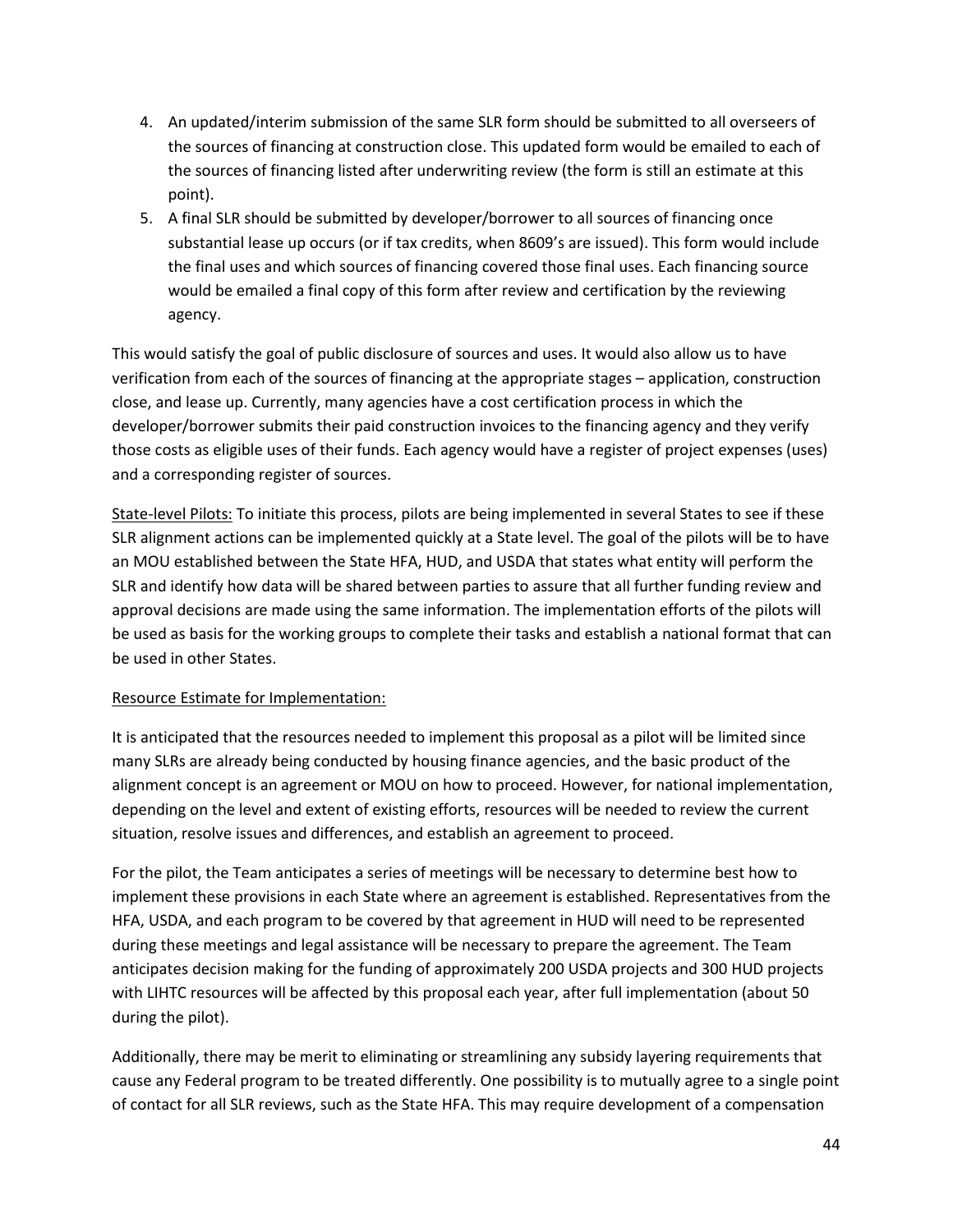schedule for any project's SLR which the HFA completes on behalf of one of the agencies but which doesn't receive direct Federal funding through that particular State agency.

# **Estimated Cost Savings for Owners, Operators, Developers, Investors, and/or Lenders:**

The Team anticipates the primary benefit will be faster SLRs that result in quicker transactional decisions. This will reduce some of the developer's risk and lead to fewer instances where seed capital or dependent  $3^{rd}$  party funding is lost because of delayed subsidy layering or underwriting reviews. The Team also expects there to be some reduction in the costs to submit approval documentation as the goal will be for the developer to submit their information to only one agency. The Team will be able to identify more realistic cost savings once the pilot proceeds and additional feedback from stakeholders has been received.

# **Estimated Cost Savings for State, Local, and Federal Governments**:

For example, HUD-PIH estimated staff time related to reviewing and approving a complete and errorfree SLR application is 4 hours, with a policy-based limitation of 30 days total for review. For pilot States, staff time related to approvals equals approximately 980 hours on the 121 CF properties for which a SLR was performed in 2007. Staff time savings due to SLR alignment would be dependent upon the number of subsidy streams each property has; however, if SLR alignment had been implemented for the CF properties in 2007, approximately 496 staff hours could have been saved.

Additionally, the Team anticipates an additional benefit to government will be consistent reporting of facts by applicants leading to faster and better informed decision making. The Team also expects faster access to information and an opportunity to reduce the number of reviews associated with transactional approval. Ultimately, the instances of poorly informed decision making to be reduced saving the government unwise expenditures of limited housing resources. The Team will be able to identify more realistic cost savings once the pilot proceeds and additional feedback from stakeholders has been received.

# **Schedule for Alignment Implementation**:

The initial steps in implementation are the pilot, followed by the finalization and approval of the conceptual approach, after which full implementation will follow. It is anticipated that during fall 2011 the Team will make contacts with target pilot States, establish working groups to implement the State pilots and receive final direction from DPC and RPWG to pursue pilot milestones. During late fall 2011, the Team will proceed with discussions on a State by State basis and seek to establish MOU's once a decision is made to begin implementation. Once the pilots are under way and the resulting conceptual approach is approved, a full national roll out could be achieved within 12 months of a successful pilot.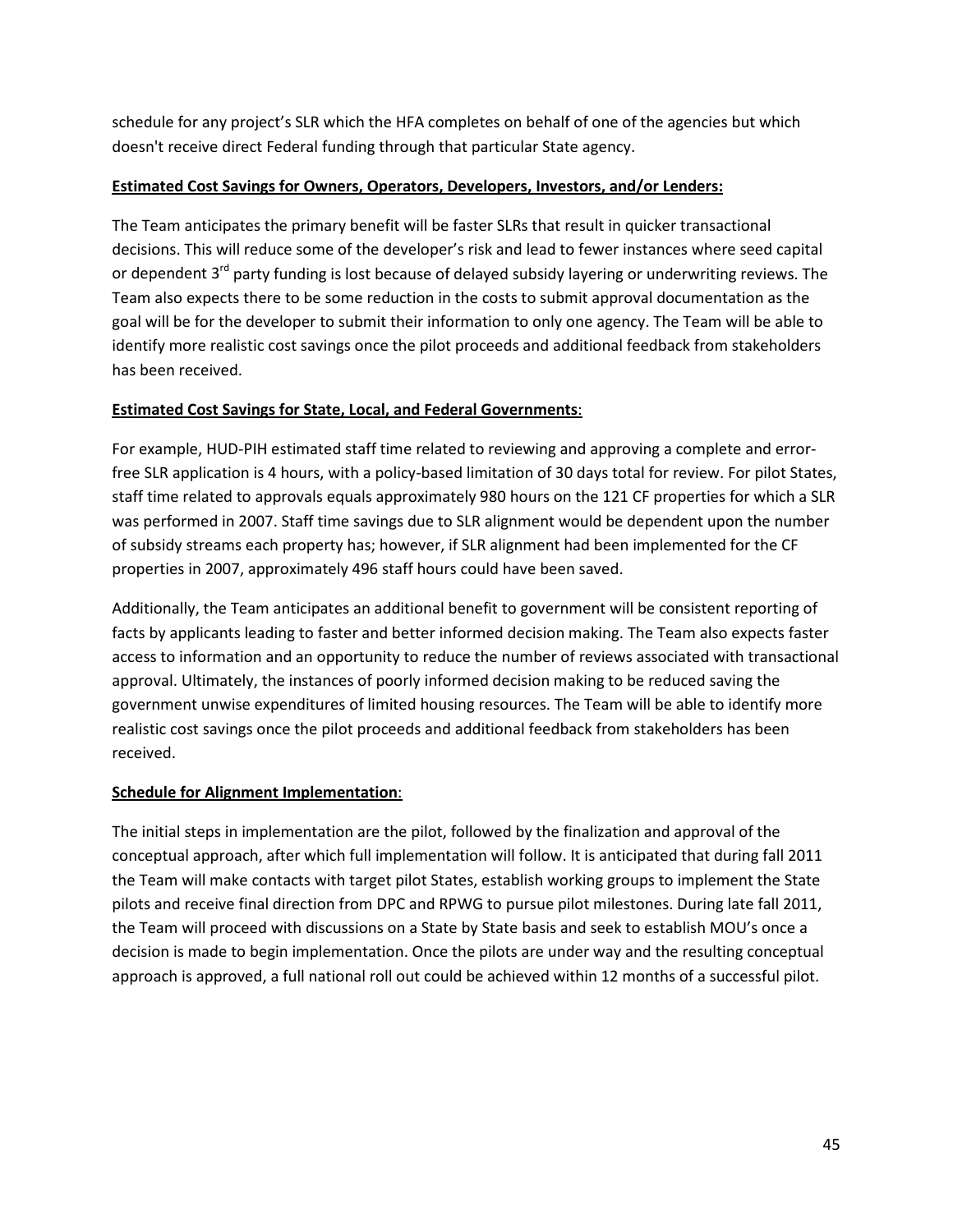## **Capital Needs Assessment**

#### **Lead Agency: HUD**

**Participating Offices:** Treasury-IRS, USDA-RD, HUD-MF, HUD-PIH, HUD-CPD, HUD-OSHC

**Prepared by:** Ted Toon, HUD-MF, and Meghan Walsh, USDA-RD

#### **Issue Statement:**

Federal agencies and programs currently have different requirements for what constitutes a valid Capital Needs Assessment (CNA). While some of these differences are necessary consequences of using CNAs for different purposes, administrative alignment of minimum requirements and standards of CNAs across Federal rental housing programs will help avoid duplicative studies if owners and developers introduce a new Federal funding source to the project. In addition to CNAs completed for a specific action or transaction, some CNAs are completed for property and portfolio assessment, long-term capital planning, and asset management purposes, which translate into a different overall scope. Minimum qualifications for providers of CNAs are inconsistent across agencies and programs, and in some cases, are non-existent. Finally, CNAs today generally do not capture utility consumption data that would allow measurement, benchmarking, and establishment of baselines.

#### **Proposed Alignment:**

The participating Federal agencies will direct and procure the development and implementation of a new, single CNA template tool for use by Federal and State agencies that administer rental housing program funds that require CNAs. The CNA template will include the actual CNA assessment tool, protocols for its use, reporting requirements, and minimum professional qualifications for the providers performing the CNA reviews. The CNA template will include a traditional, comprehensive property evaluation, an assessment of green building and energy efficiency needs and opportunities, and a utility data collection component. HUD and USDA will adopt the CNA template as the standard required protocol for all programs currently utilizing or requiring CNAs, while Treasury/IRS will share the CNA protocols and template tool as a 'best practice' with State Housing Finance Agencies (HFAs) that administer Low Income Housing Tax Credit (LIHTC), through the National Council of State Housing Agencies (NCSHA), for potential use by HFAs in administration of their programs.

These recommendations are based on a detailed assessment of the requirements, standards, and components of several CNAs currently in use by the participating agencies and some major lenders, as well as a review of a NCSHA report on CNA recommended practices for State LIHTC providers. The CNA team's outreach efforts on this alignment initiative have received overwhelmingly positive feedback from subject matter experts and stakeholders, including property owners and owner associations, lenders, State administrators, and CNA providers.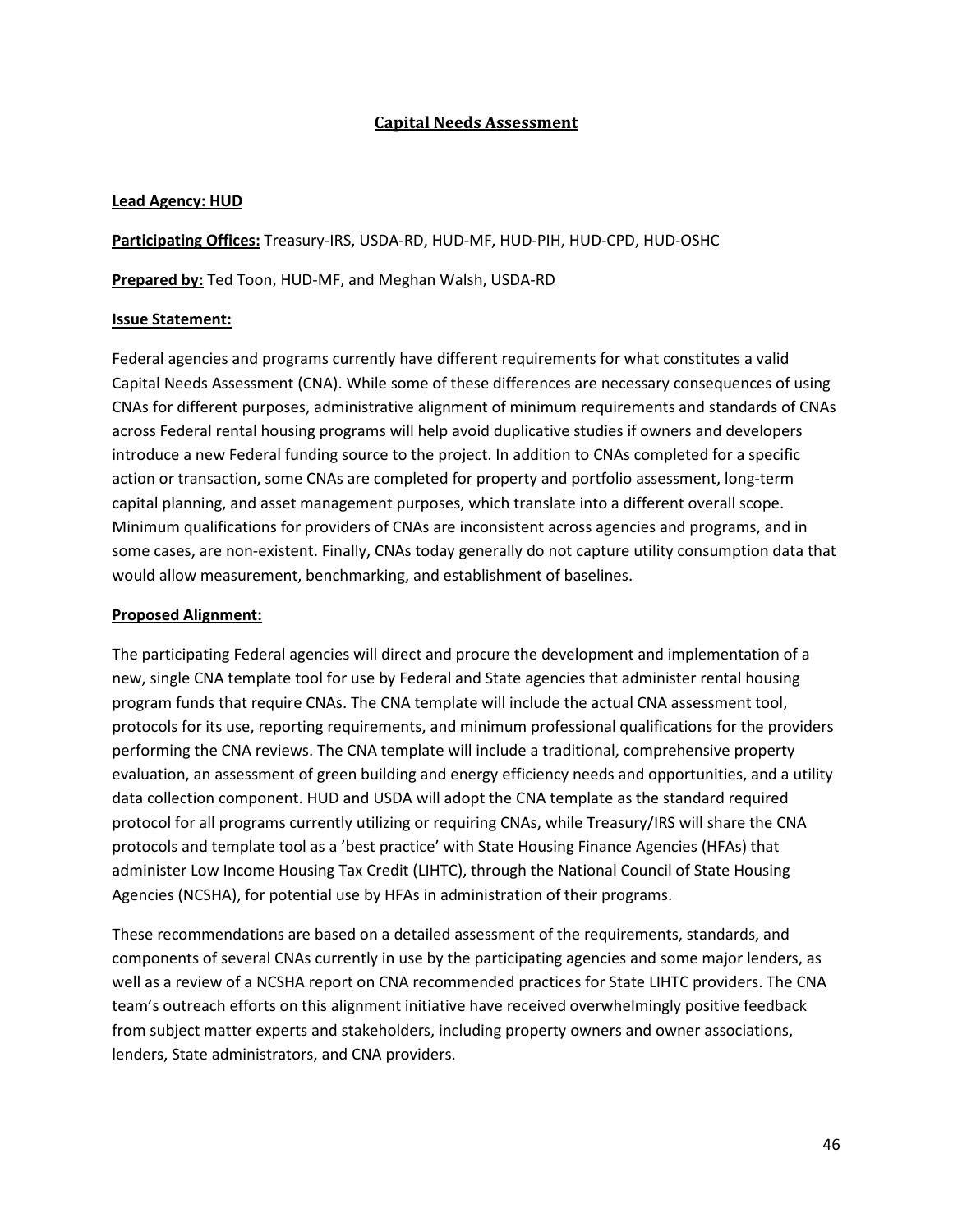Specific Actions to Effect Alignment: Two primary actions will most effectively advance the CNA alignment effort:

1. Creation of a single CNA template tool for use by entities that administer Federal rental housing funds, in the form of an electronic model (e.g., Microsoft Excel workbook , web-based software application, Oracle application, or other models designed to allow housing developers and agency users to access pages in the template that are specific to funding sources or programs. Upon opening the template and selecting the agency or program that is requiring the CNA, the template will show the pages appropriate to that program and the level of CNA review and analysis required for that program.

This single template CNA tool will include:

- An assessment of all building systems, components, and elements to determine current needs and a standard 20-year projection of physical needs.
- A data collection page to record (often for the first time) information critical to efforts to benchmark performance for properties relative to their peers, in order to establish baselines for measurement of future performance. Data collection points and protocols will be consistent with industry-accepted standards, and will include utility configuration options (who pays for which utilities), fuel sources and costs, water and sewer costs and responsibilities, and whole-building utility consumption data, normalized for weather and occupancy variances.
- Two levels of review and analysis. Agencies would require the assessment level most appropriate to fulfill the needs of the applicable program.
	- o **Level 1**: Agency programs using the CNA for asset management purposes, capital needs assessments, portfolio reviews, and purposes other than specific rehabilitation planning, will presumably require the Level 1 CNA review. Level 1 will be less expensive than Level 2 to complete, and will have less action-oriented recommendations than a Level 2 analysis, but would include the primary elements of energy efficiency, green building, and life cycle analysis to facilitate informed future decision making about underlying properties.
	- o **Level 2**: In general, programs using the CNA to support property development, rehabilitation, refinancing and repositioning, long-term capitalization and capital planning, and energy efficiency and green building retrofits, will presumably use Level 2, which would be the most rigorous level of CNA review and analysis. Two CNA standards in use today illustrate the approximate scope of review proposed for Level 2 of the new CNA template – the Enterprise Green Communities program CNA protocols and the HUD Recovery Act/Green Retrofit Program CNA model.
- The CNA template will build in life cycle cost analysis for all CNAs to allow users to consider these attributes when determining the size of reserve accounts and to assist in investment decisions that may result in reducing utility costs going forward.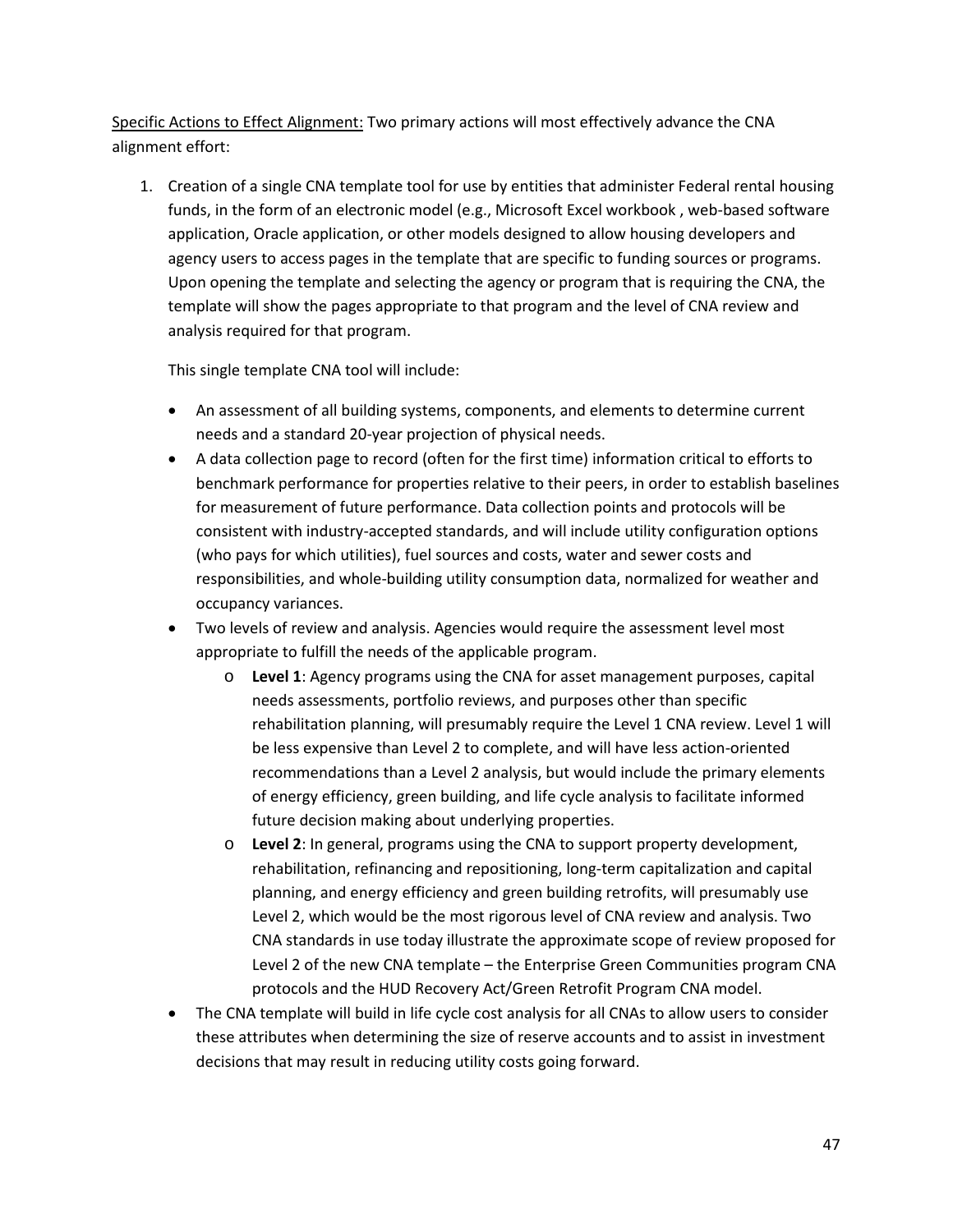- The standard template CNA will include built-in analytics and logic models to enable the tool to make recommendations about the most cost-effective solutions to needs identified through the assessment. These analytics would include:
	- o Cost-benefit /payback analyses
	- o Early replacement analyses
	- o 'Cradle to grave' review of materials and components, to the extent possible and as this information becomes more widely available
	- o Other environmental benefits of systems and components, such as indoor air quality benefits, recycled content, recyclability, durability/useful life, etc.
	- o Origin of materials and local sourcing
- It is important to note that while the CNA template will include the sophisticated analytics and logic to develop recommendations (as described above):
	- o All recommendations made by the tool can be manually overridden by the user, for any number of reasons (i.e., cost constraints, availability of materials, physical constraints, etc.). A built-in audit function will allow the user to view an inventory of overridden fields.
	- o The CNA review may identify a need for further supplemental, specialized assessments such as lead-based paint testing, an ADA accessibility study, asbestos review, feasibility testing for some alternative energy installations, underground storage tank testing, etc. The CNA itself will not include these specialized assessments, but will include 'flags' to alert the CNA provider to the potential need for further studies, either because of the funding source requirements or because property characteristics warrant further study.
	- o The template CNA will assess and report on the physical needs and opportunities at the subject property, but will not require any work to be completed. Any requirements for action to be taken based on the CNA report will be driven solely by the agency and/or program utilizing the tool. In other words, the CNA tool provides the assessment but the agency/program applies its rules to the use of the CNA tool and the actions that may be required to address the assessment.
	- o Any agency using the template CNA can exercise its discretion to waive or modify the CNA requirements for very small properties, where the cost of assessment would be prohibitive.
- The CNA may include a link between the CNA template and an online industry source for accurate and current construction cost data and estimated useful life (EUL) tables for materials and building systems that will be maintained and updated on an annual basis, to improve the accuracy and consistency of CNAs across all users.
	- $\circ$  It may also be possible to retain an outside contractor to link the CNA template to accurate and current construction cost data, and to maintain this data on an annual basis. This would greatly improve the accuracy of CNAs across the country.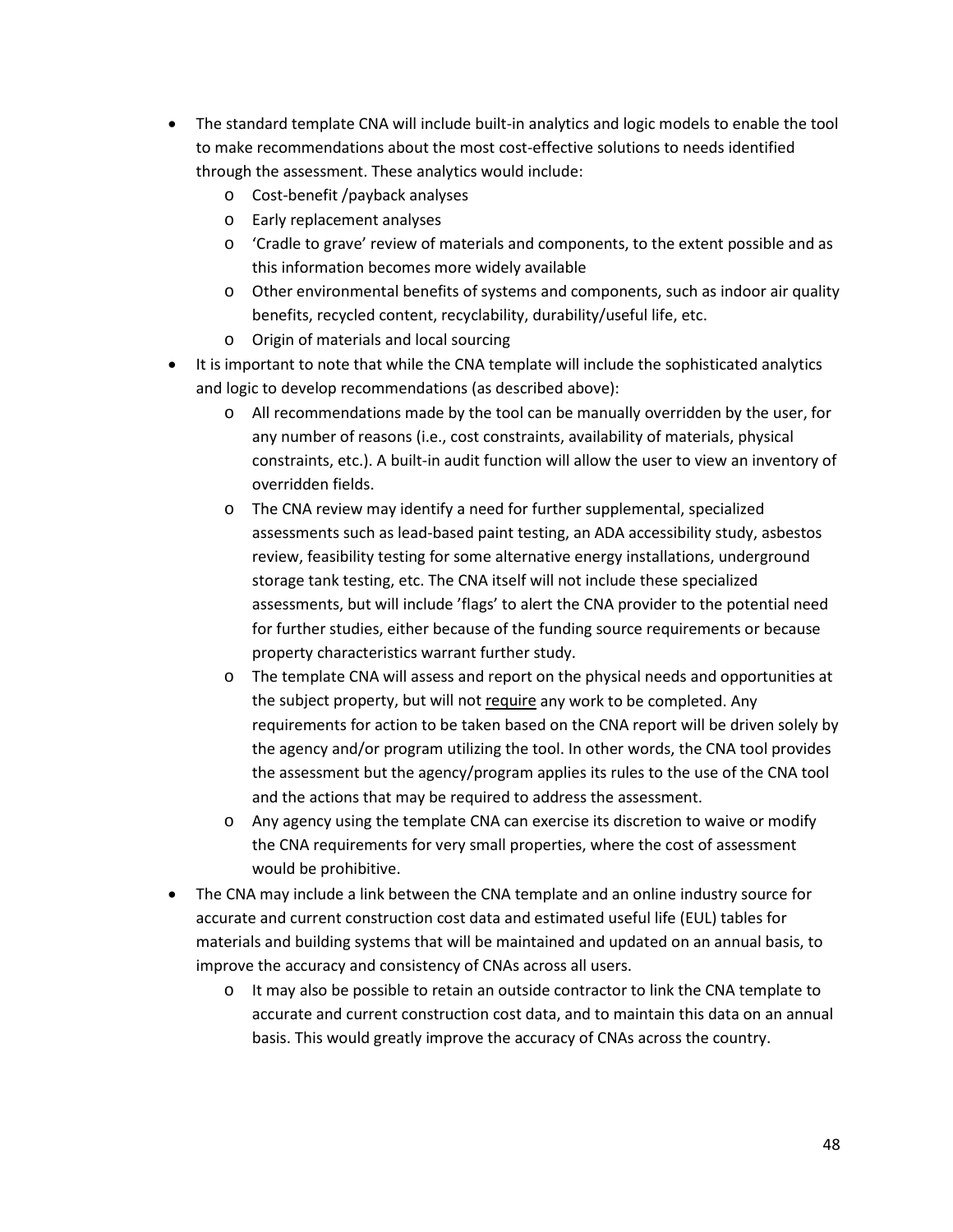• Further adaptation of these standards by the agencies could be additive but presumably not be subtractive, i.e., the minimum assessment standards would apply in all cases, but some agencies or programs may layer additional requirements beyond the CNA review.

## *Capital Needs Assessment Tool and the HUD-PIH Physical Needs Assessment Tool*

Currently, HUD-PIH is working on the development of a Physical Needs Assessment (PNA) tool which will be used by Public Housing Authorities (PHAs) for capital planning. The HUD-PIH capital planning PNA is being created based on a CNA constructed by HUD-MF's Office of Affordable Housing Programs (OAHP) for its Green Retrofit program. Pilot testing began in the summer of 2011 and roll out to all PHAs is anticipated in 2012.

The HUD-PIH PNA is anticipated to be very closely aligned with the CNA. The major difference between the two products relates to the level of complexity and associated burden, and the level of control the agency has in the process. The HUD-PIH PNA will be completed by PHAs every five years and updated annually by over 3,100 PHAs, including some 2,100 small PHAs. However, the CNA tool is intended to be transactional, and thus would be undertaken by a much smaller subset of entities much less frequently, potentially only once every 15 or 20 years.

PHAs would only infrequently use the CNA tool for capital planning as the level of sophistication and complexity associated with it would be greater than with the PNA. It should be noted however that the CNA protocol could potentially apply to HUD-PIH transactional programs (such as Choice Neighborhoods or Public Housing Capital Grants) in instances where the program requires more rigorous standards than the PNA provides. Major recapitalization and substantial rehabilitation events generally require borrowers to meet a higher standard to justify the long term commitments implicit in the financing.

#### *CNA training*

Development and adoption of a single CNA template tool will require a robust training and implementation component for users. This training will include, at a minimum, a comprehensive user guide, in-person training for respective agency staff, regional in-person training for CNA providers and other stakeholders, and a webinar (or potentially multiple webinars targeting various stakeholder audiences) conducted jointly by the agencies and the contractor responsible for development of the template, as part of its overall engagement. This webinar training will continue to be available nationally, and archived for future use by anyone, accessible on the respective agencies' websites. CNA providers using existing CNA templates have emphasized the critical need for training and technical assistance, as the learning curve for a new tool and protocol (even for experienced providers) can be steep. Additionally, the presumed streamlining savings anticipated are dependent upon up-front training.

2. In conjunction with the new CNA template tool, the team proposes development of a minimum professional qualification standard for providers of CNAs, to ensure that providers have the experience and ability to assess the capital needs of rental housing properties. The CNA template proposed is more in depth than some CNA protocols in use today, including the energy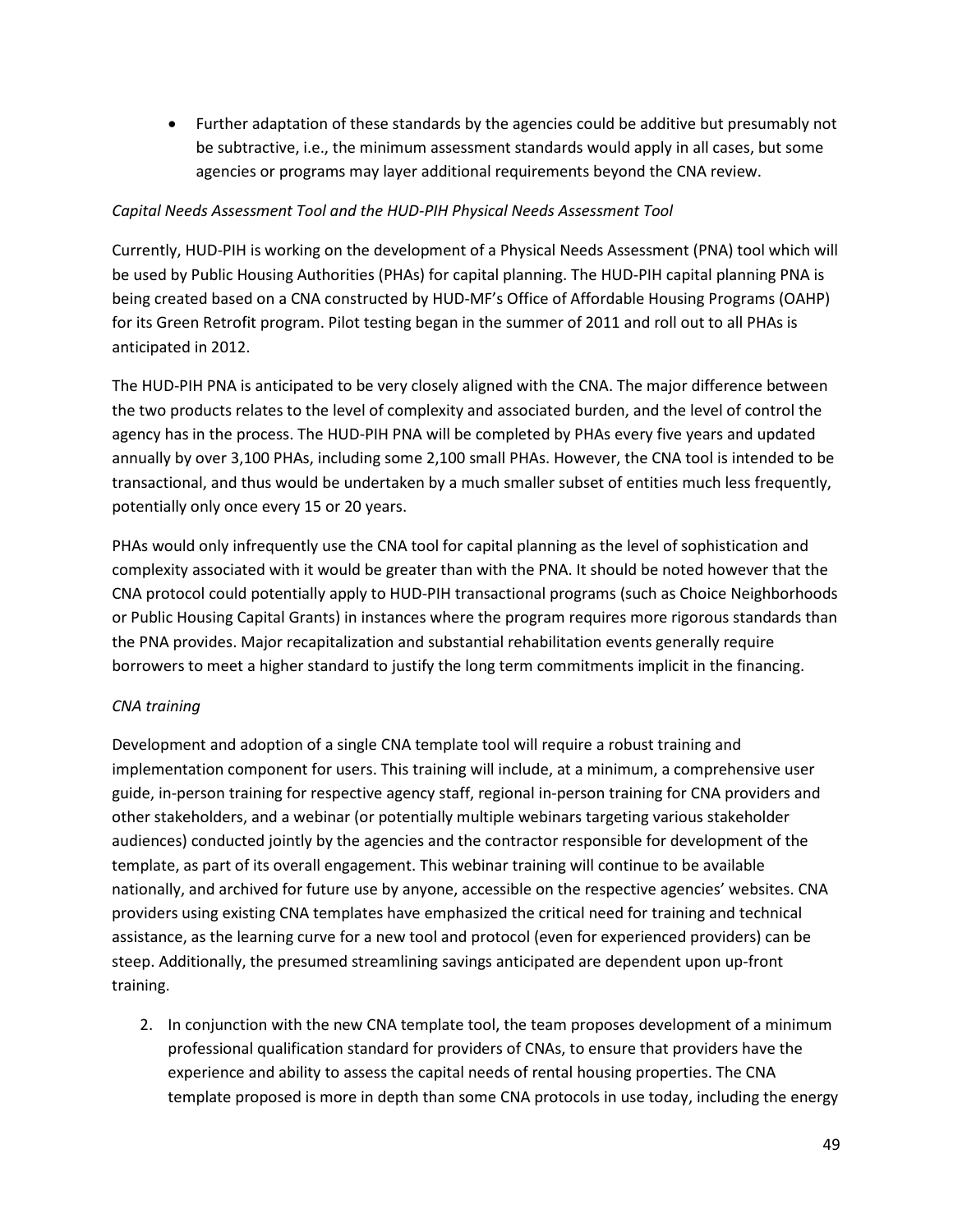audits/assessments, life cycle cost analysis, and accessibility standards components, each of which requires specific knowledge and experience. It is critical that the new CNAs are completed by professionals capable in these areas so that assessments are correct and usable. The common qualification standard will likely reference and accept any number of broadly available industry qualifications, standards, certifications, or accreditations.

Resource Estimate for Implementation: Based on CNA team research into the resource requirements to develop other CNAs currently in use by other parties, the team estimates that the total cost to design, develop, implement, provide training on, and maintain the CNA template tool would be approximately \$1 million - \$1.5 million. This estimate includes procurement, design, development, testing, training development, training delivery, implementation and roll out of the CNA electronic tool, and associated protocols, user guide, and training materials. This total cost breaks down approximately as:

- CNA design and development: \$0.8 \$1.25 million. This estimate assumes that one or more of the existing CNA templates can be used as a basis for design and development
- Implementation, training, technical assistance, user guide development: \$0.25 \$0.5 million

It is critical that the full range of activities associated with the initiative is funded together.

This investment is recommended to be a shared cost between two of the Rental Policy Working Group lead agencies. HUD, as the most intensive user of CNAs, will assume the largest share of cost, with USDA assuming part of the responsibility commensurate with demand. Because Treasury works to provide guidance to State HFAs, but does not otherwise provide resources with which State HFAs are to administer the LIHTC program, Treasury/IRS may issue guidance related to the CNA tool but will not require HFAs to make the new CNA a required component of HFAs allocation process and will not contribute to costs of development. This initiative includes elements of Information Technology, Technical Assistance, and Transformation, and the team recommends pooling resources from each of these areas in the respective Agencies. This resource allocation is a strategic investment in a tool and protocol that will streamline operations, and save considerable Agency and stakeholder resources in the long run.

# **Estimated Cost Savings for Owners, Operators, Developers, Investors, and/or Lenders:**

Cost savings are anticipated as providers of CNAs gain familiarity with the standardized requirements of CNAs across agencies. While difficult to estimate, the standardized CNA template tool could conservatively be expected to save 10-20% on the cost of an average, comparable CNA assessment and report, primarily due to the efficiencies of a standardized assessment approach. CNA providers, regardless of agency, program, or location of the property (depending on which State LIHTC administrators adopt the standard CNA), will be familiar with the tool, protocols, and expectations of the assessment.

Streamlining for providers should result in reduced costs to the consumers of the reports, i.e. the owners, developers, lenders, and/or investors. A back-of-the-envelope estimate of potential savings assumes approximately 3,000 CNAs are performed per year in the various HUD, USDA, and LIHTC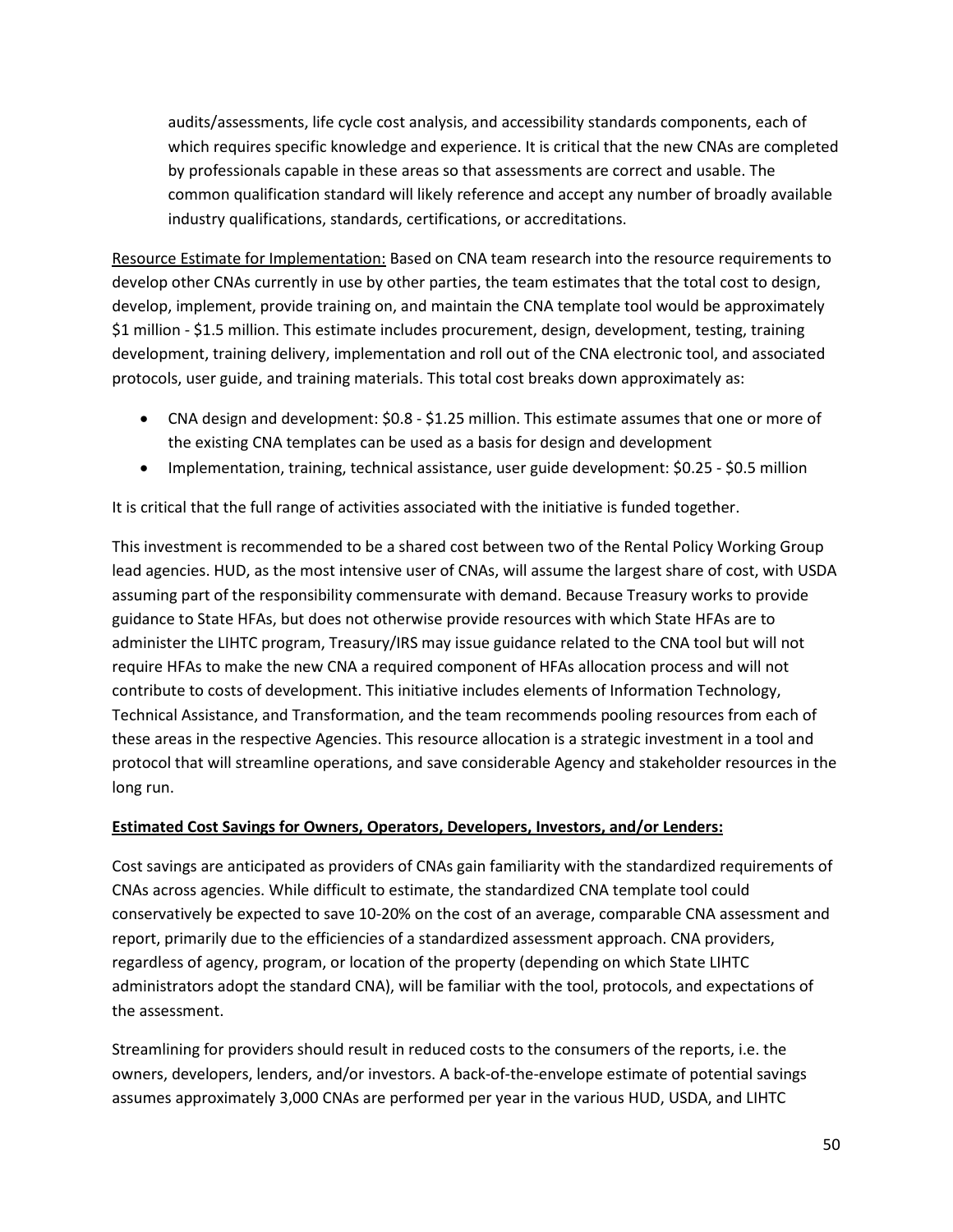refinance and/or rehabilitation programs' assisted or subsidized properties. At an average cost of \$10,000, and a conservative, average assumed efficiency savings from using this new CNA template of 10%, annual savings from this alignment will be  $(3,000 \times 510,000 \times 10\%) = 53$  million.

The CNA tool will include, as described, cost/benefit analyses and life cycle cost analyses, informing investment decisions in components and technologies that will result in measurable savings generated from utility and water efficiency savings. These savings may accrue to the owners, investors, lenders, agencies, and/or residents, depending upon utility configuration, subsidy structure, etc.

Savings to stakeholders will also result from the elimination of the need for duplicate CNAs on the same transaction. For example, a property currently may need to meet one CNA standard for an agency (HUD or USDA) and another standard for the State administrator of LIHTCs, requiring two similar but distinct CNAs to be produced. Additionally, equity investors and lenders may continue to require their own independent CNAs. Properties subject to multiple program requirements across multiple agencies may similarly be required to produce (and pay for) multiple CNAs to satisfy each agencies' unique requirements.

## **Estimated Cost Savings for State, Local, and Federal Governments:**

The single CNA template will simplify future coordination and updates to all of the agencies' CNAs, as regulations and requirements change, energy efficiency advancements are made, and new components and technologies become available, all of which will affect the rental housing industry and will be reflected in future versions of the CNA tool. Currently, HUD and USDA hire outside contractors to separately develop, update, and maintain these various templates. These costs average more than \$1 million per year. When there is only one standard template, there will be savings by reducing overlaps in work between agencies to keep templates updated.

The CNA tool will include, as described, cost/benefit analyses and life cycle cost analyses, informing investment decisions in components and technologies that will result in measurable savings generated from utility and water efficiency savings. These savings, while difficult to estimate, should equate to tens of millions of dollars per year in the near term; HUD and USDA alone spend in excess of \$6 billion annually on utilities in some form (i.e., tenant utility allowances, inclusive rents, budget-based operating subsidies, etc.). CNAs that drive owners and investors to make efficiency investments that result in very modest utility savings of 10-20% will generate millions in savings in a very short time. (These savings are very achievable: EnergyStar requires a standard that is 15% more efficient than local code, and experience in some HUD retrofit programs has shown that 20% savings are readily realized with modest investment.) The long-term goal is to utilize a CNA that includes an energy audit component, as recommended here, to make the agencies' portfolios much more efficient and affordable over time.

The agency program administrators that utilize the CNA reports and recommendations to support programs will benefit through saved staff time by having a standardized tool; currently, the lack of a standard format for presentation of CNA findings and recommendations result in a great deal of backand-forth between the agency staff and the CNA provider. A standard tool with a clear and explicit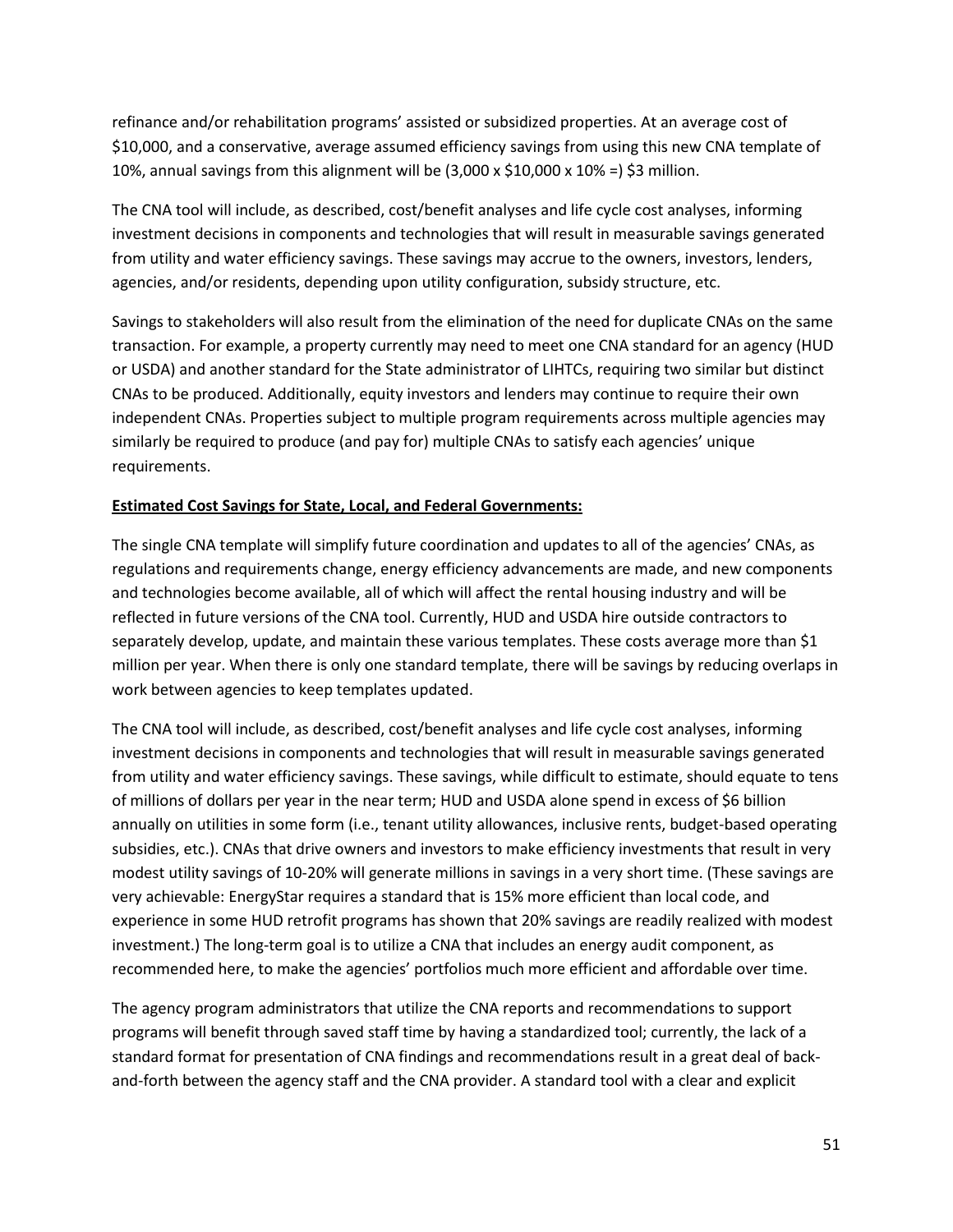protocol for reporting and on which all parties are trained will greatly reduce the time and effort to successfully complete a property assessment.

Finally, the CNA tool, if linked to cost-estimating software or data, will save agency time and money (as well as owner/investor time and money) through more accurate and timely cost estimating and capital planning than can be performed currently.

Schedule for Alignment Implementation: The total development and implementation time for the single, multi-agency CNA template is estimated to be 24 months. This includes:

- Development of specifications and scope of work: 3 months
- Procurement of services: 3 months

Major Milestone at 6 months: Contract procured/Contractor selected for development of CNA

- Design and drafting of detailed template functionality and interface specifications with selected contractor: 4 months
- Development of beta version of template tool: 4 months

Major Milestone at 14 months: Beta tool developed for testing

- Testing, revisions, finalization of template tool: 3 months
- Limited release for final testing: 2 months
- Creation of user guide, training materials, on-line training sessions, technical assistance materials, etc.: 3 months (concurrent)
- Finalization of template tool: 1 month

Major Milestone at 21 months: Final tool and training materials released; training begins

• Public release of final CNA template tool, training for agency staff, CNA providers: 3 months (and ongoing via on-line training materials)

Major Milestone at 24 months: First round of training for agency staff and CNA providers completed, archived webinars and training materials available for public use

It is recommended that participating agencies adopt the CNA template for all programs requiring the use of a CNA within six months of public release of the template.

# **Challenges to Effecting Proposed Alignment:**

Stakeholders have raised concerns that a CNA template and protocol that involves more rigorous review and reporting requirement than may currently be required, such as the addition of an energy audit component, will lead to increased costs per CNA.<sup>[30](#page-51-0)</sup> These are legitimate concerns, as some agency programs that convert to the new template CNA will increase the rigor of the review and likely the cost

<span id="page-51-0"></span> $30$  The savings from efficiencies estimated above are savings over a similar-scope CNA.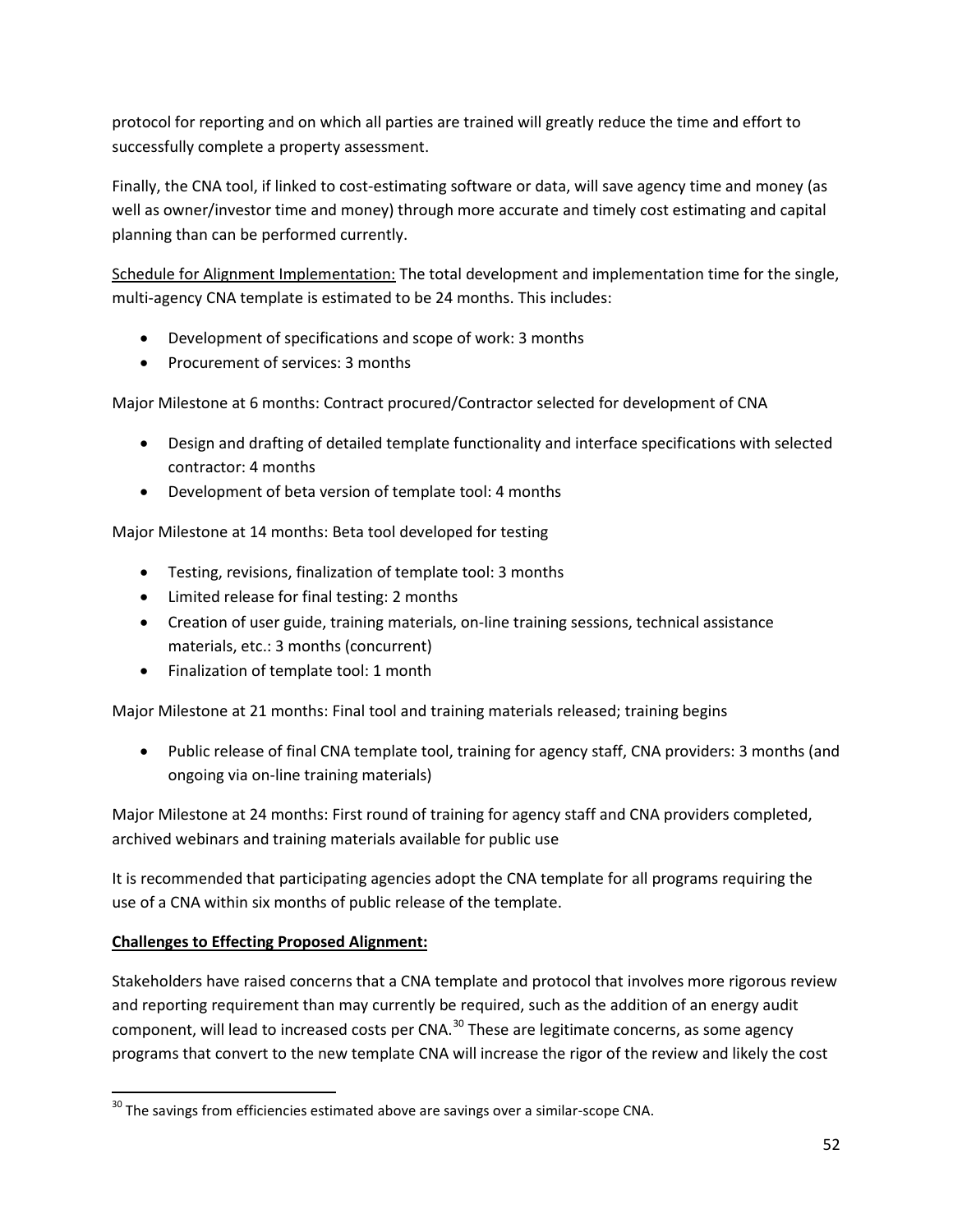to have a review performed. However, any increase in the rigor of CNA requirements are most likely coming regardless of this alignment initiative. In fact, the aligned CNA template should minimize the cost increases because of the cost-reducing effects of standardization. As detailed above, many programs' CNAs should fall in cost due to the alignment.

A related cost concern raised by stakeholders is that establishing minimum professional qualifications and training requirements for the professionals performing CNAs could, at least in the short term, increase the cost of finding a qualified professional to perform the CNA, particularly in rural areas and for owners that perform CNAs using internal staff who may or may not meet the aligned qualification requirements. While the development of common CNA provider qualifications promotes useful and proper CNA assessments, the enactment of such minimum qualifications or certifications may lead to an increase in the cost of providing/attaining a CNA, at least initially until the market catches up to the qualification standard. These challenges are believed to be short term, as the provider industry gets up to speed on qualifications, and that this potential cost increase is more than offset by the savings resulting from standardization.

The use of CNAs to meet the requirements of the various agencies and program offices varies greatly. The development of each of the primary forms of CNAs in use or development by the respective agencies today has been a lengthy and expensive process, involving considerable contract dollars and internal agency resources to guide the development and implementation of the tool. Modifications recommended through this alignment process, if adopted, may result in time-intensive and costly changes to guidance, software, training, and roll-out, which could render their implementation challenging. For example, many public housing authorities (PHAs) have a CNA system in place, either internally or through a third party provider. Some of these third party arrangements involve an ongoing contractual relationship for maintenance of the database created through the CNA. Some of these databases are further integrated into the PHAs other internal operating systems. Further, many PHAs perform the CNA activity for strategic planning with qualified in-house staff; a professional qualification requirement, if greater than today's requirements, would potentially force PHAs to bear the expense of third party providers or of extensive re-training for their staff to obtain professional certification.

Another example comes from the green CNA developed to support HUD's Green Retrofit Program; the tool was developed using an existing HUD CNA tool as the baseline, and considerable time and contract dollars to develop, test, train, and implement the tool. That CNA tool is designed to support a specific program, in that the results of the CNA are automatically electronically linked into the financial underwriting model used to support award decisions, loan and grant sizing, and loan committee reviews.

The development of a single CNA template capable of supporting the specific requirements and nuances of each of the application templates, with the functionality to allow the user to select the agency and program and have the appropriate screens appear, would in itself be a considerable undertaking in terms of agency resources, as described above. Once created and tested, there will be a considerable commitment of time and resources to then provide training and support to the various stakeholders in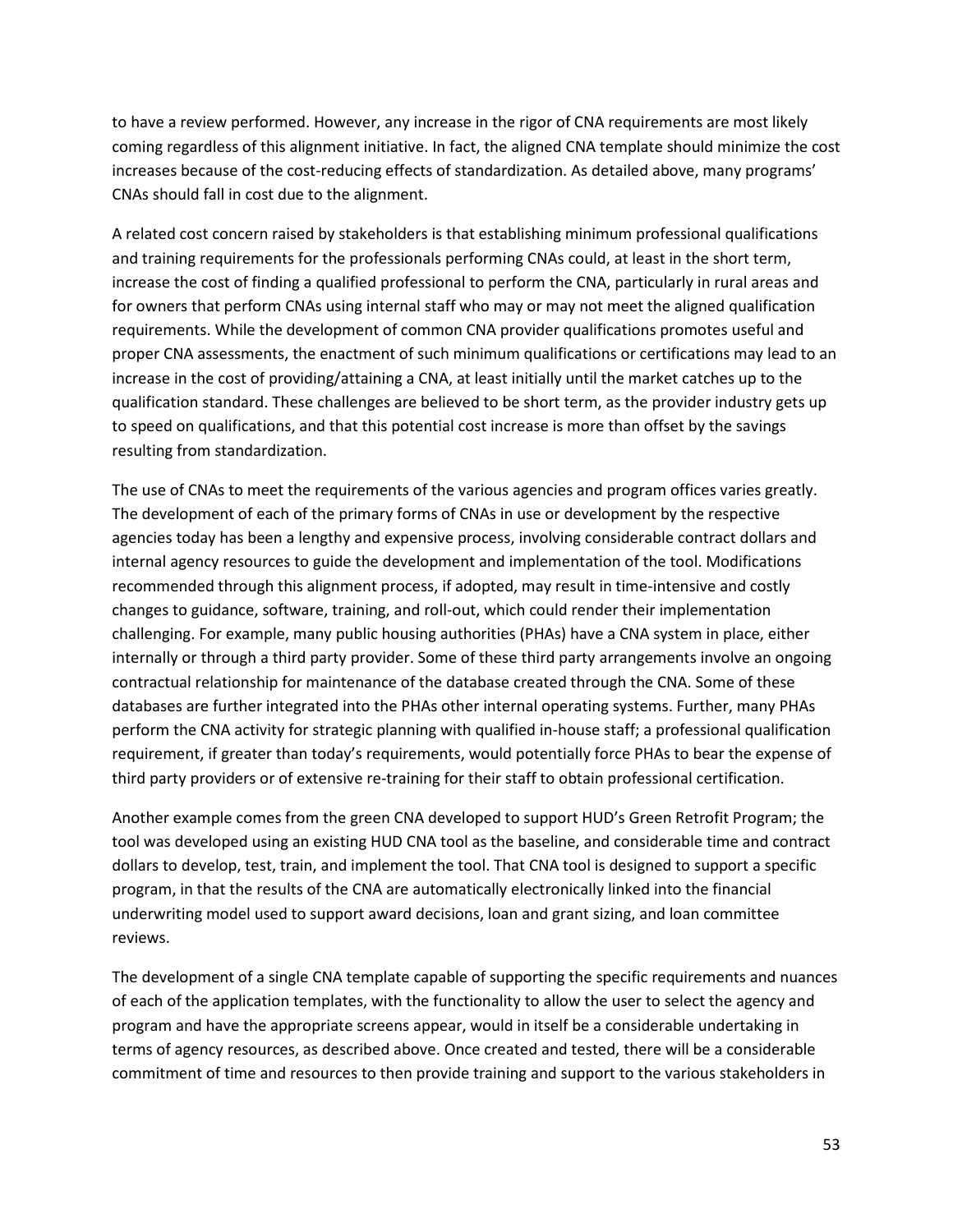becoming familiar with the tool. There will be an ongoing need for maintenance and updating the tool, and technical support to the users of the tool.

On the other hand, once in place, this template CNA tool will be easier to maintain and update with newer, more accurate information than multiple CNAs between agencies. With an increased emphasis on energy efficiency in rental housing, energy subsidies would correspondingly be reduced as well.

Despite these challenges, it is the team's collective recommendation that this undertaking is a strategic investment in a tool and protocol that will streamline operations and save considerable agency and stakeholder resources in the long run.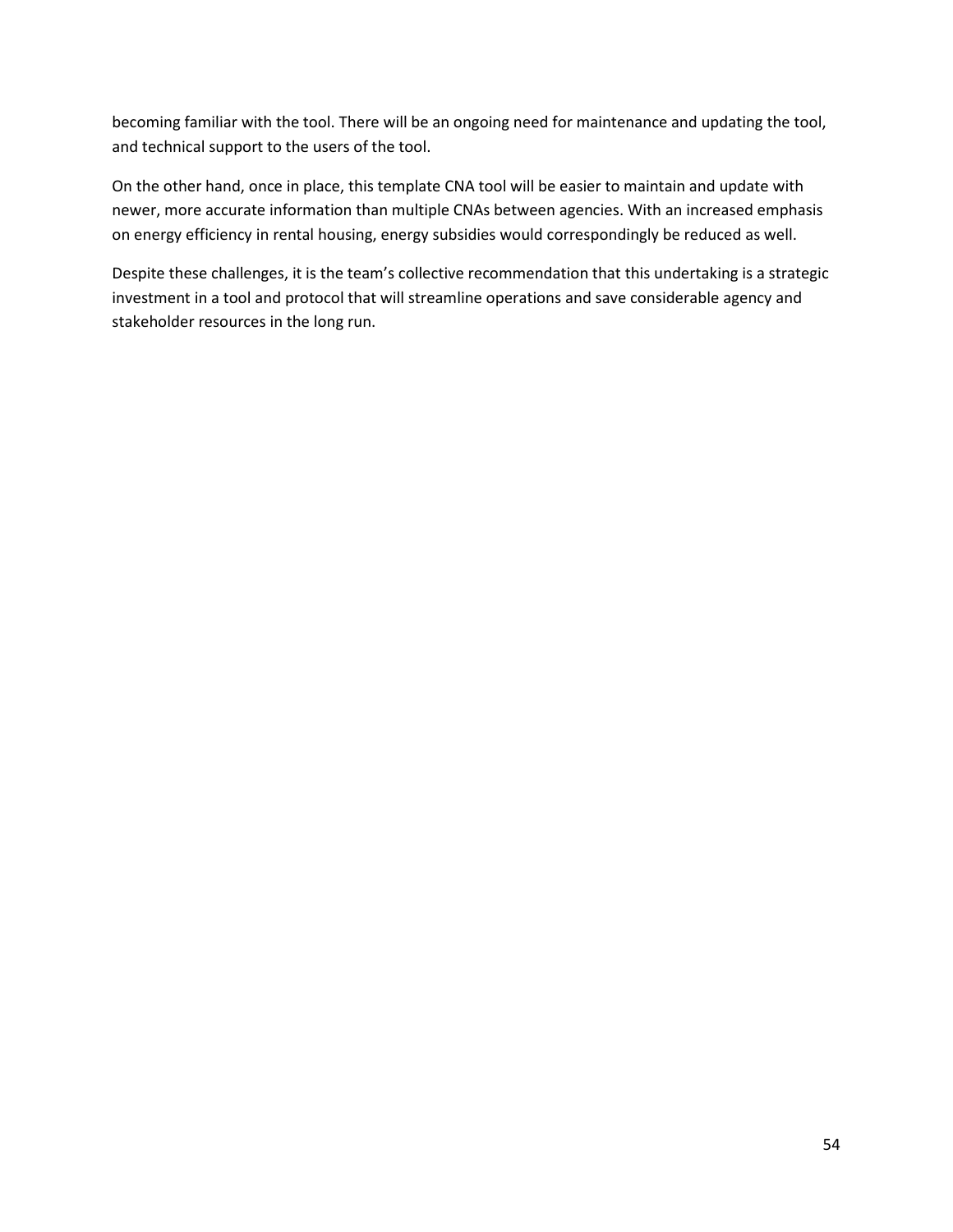# **Improve Sharing of Data on Owner Defaults**

## **Lead Office: HUD-MF**

**Participating Offices:** Treasury-IRS, USDA-RD, HUD-MF, HUD-PIH, HUD-CPD, HUD-OSHC

**Prepared by:** Janet Stouder, USDA-RD

## **Issue Statement:**

Multifamily participants are required by most HUD multifamily mortgage insurance and subsidy programs, and by USDA-RD, to submit an application for previous participation clearance when new business is proposed. The application clearly identifies the participant, its proposed role in a multifamily property, and its portfolio of multifamily properties, which includes HUD Multifamily-insured and/or subsidized cases, USDA-RD financed cases, and State/local government housing agency financed cases.

By reviewing this information, HUD and USDA-RD are able to identify instances of prior noncompliance with agency requirements. For example, applicants are required to disclose the most recent results of physical inspections and management reviews, disclose defaults on any cases in the last 10 years, and even identify debarments. This information is used to determine whether new business should be conducted with the applicant, and always takes into consideration whether the problems were satisfactorily resolved.

HUD's Office of Multifamily Housing Programs (HUD-MF) uses an automated system ('Active Partners Performance System,' or APPS) for storing this information, and HUD-MF staff reviews it when considering new applications for previous participation clearance. Outside clients (i.e., owners and management agents) can access the system to create and update their entity's organizational information and portfolio. APPS is also updated by feeds from other HUD systems (i.e., IREMS) regarding physical inspections, management reviews, and defaults for HUD multifamily cases. At this time, HUD has to verify information from other agencies with regard to compliance with RD- and State-agency financed cases.

#### **Proposed Alignment:**

*1. Grant USDA-RD access to HUD's APPS database.*

As noted above, USDA-RD programs require Previous Participation Clearance; however, only staff of HUD's programs has direct access to the APPS system. Therefore, USDA-RD personnel must contact a HUD office for information if they wish to learn whether a participant has a record of non-compliance, or if they wish to share information on a participant within their respective programs. As this automated APPS system is already in existence, giving (at minimum) read-only access to counterpart agencies like USDA-RD will help to streamline and speed up the process of approving new business. Reducing the processing time would improve delivery of services to our clients.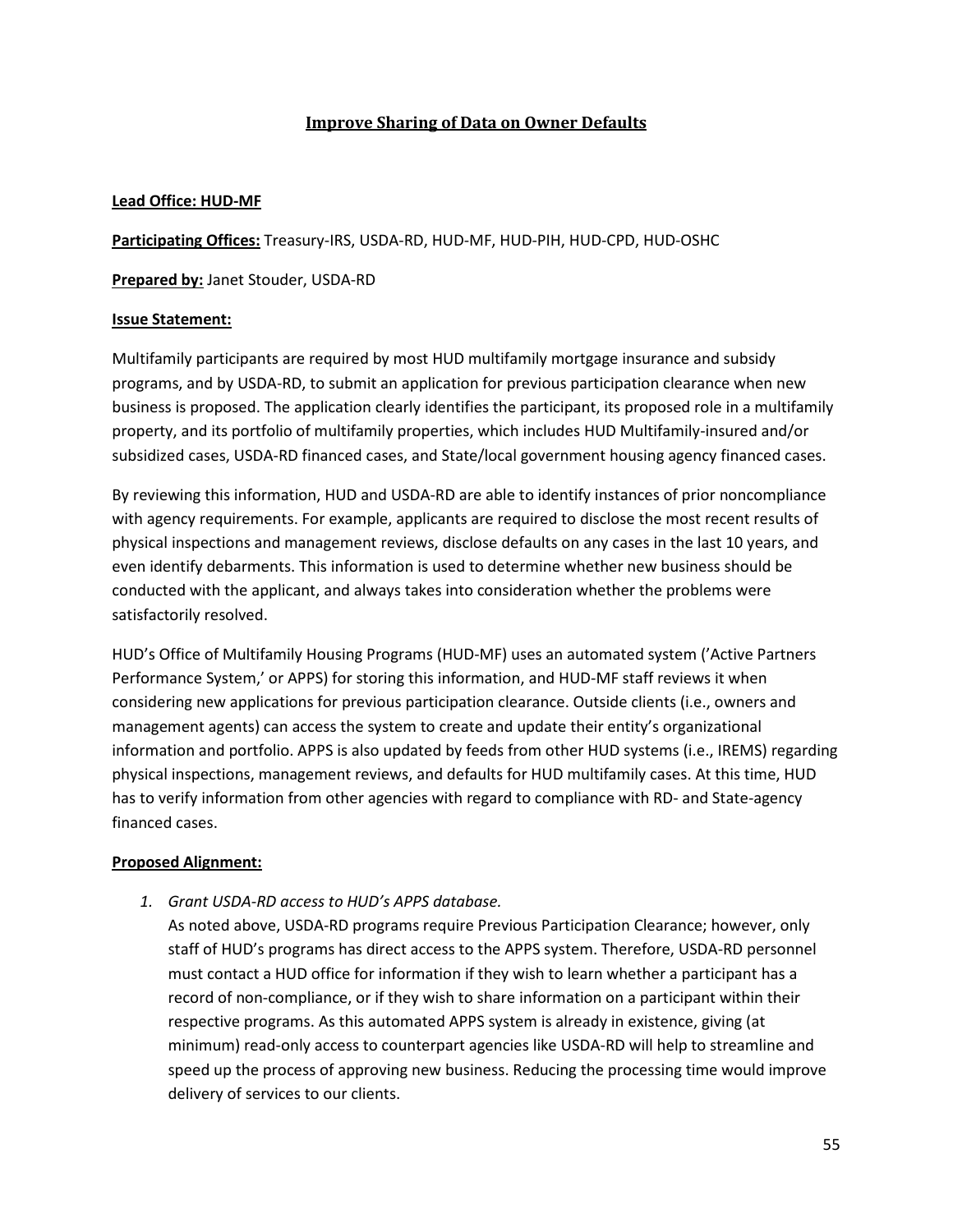# *2. USDA-RD provides compliance information to HUD's APPS database.*

USDA currently has a management information database that contains compliance status for the USDA Multifamily borrowers. The compliance information is similar to HUD's APPS database that reports on financial, physical, management, owner and civil rights non-compliance issues. Including USDA compliance issues into the database would provide the two departments with a central depository of information on a multifamily property program participant's performance that would in turn provide both departments with important information when making determinations of eligibility and continued performance. If USDA-RD were granted data input access to APPS, this would also provide increased access to information and would improve review of the multifamily participant's performance.

Specific Actions to Effect Alignment: HUD is currently in the beginning stages of upgrading the APPS system to address several other unrelated issues. Therefore, if this proposal is acceptable, HUD will need to include these requirements in the business design of the upgrade. In addition, USDA-RD will need to provide HUD APPS system with performance information from USDA-RD MFH Information System.

Resource Estimate for Implementation: This information is still to be determined, but there is likely low incremental cost if alignment is included as part of the business design for overall upgrade.

#### **Estimated Cost Savings for Owners, Operators, Developers, Investors, and/or Lenders:**

There will be a small benefit for owners, operators, developers, investors, and/or other lenders due to quicker review by the Federal government of the data submitted.

#### **Estimated Cost Savings for State, Local, and Federal Governments:**

There is limited monetary savings. However, non-financial savings will be gained by more reliable data and efficiency in gathering and reviewing data by HUD and USDA-RD.

# **Challenges to Effecting Proposed Alignment:**

- Funding for the IT enhancement will need to be in place to incorporate the additional business requirements
- HUD is required to contact Congressional oversight committees for any changes to the APPS database.
- Regulations will need to be modified to notify the public that HUD will be sharing information with USDA-RD.
- Security issues for access to APPS system by USDA-RD users will need to be reviewed by both departments' CIO staff.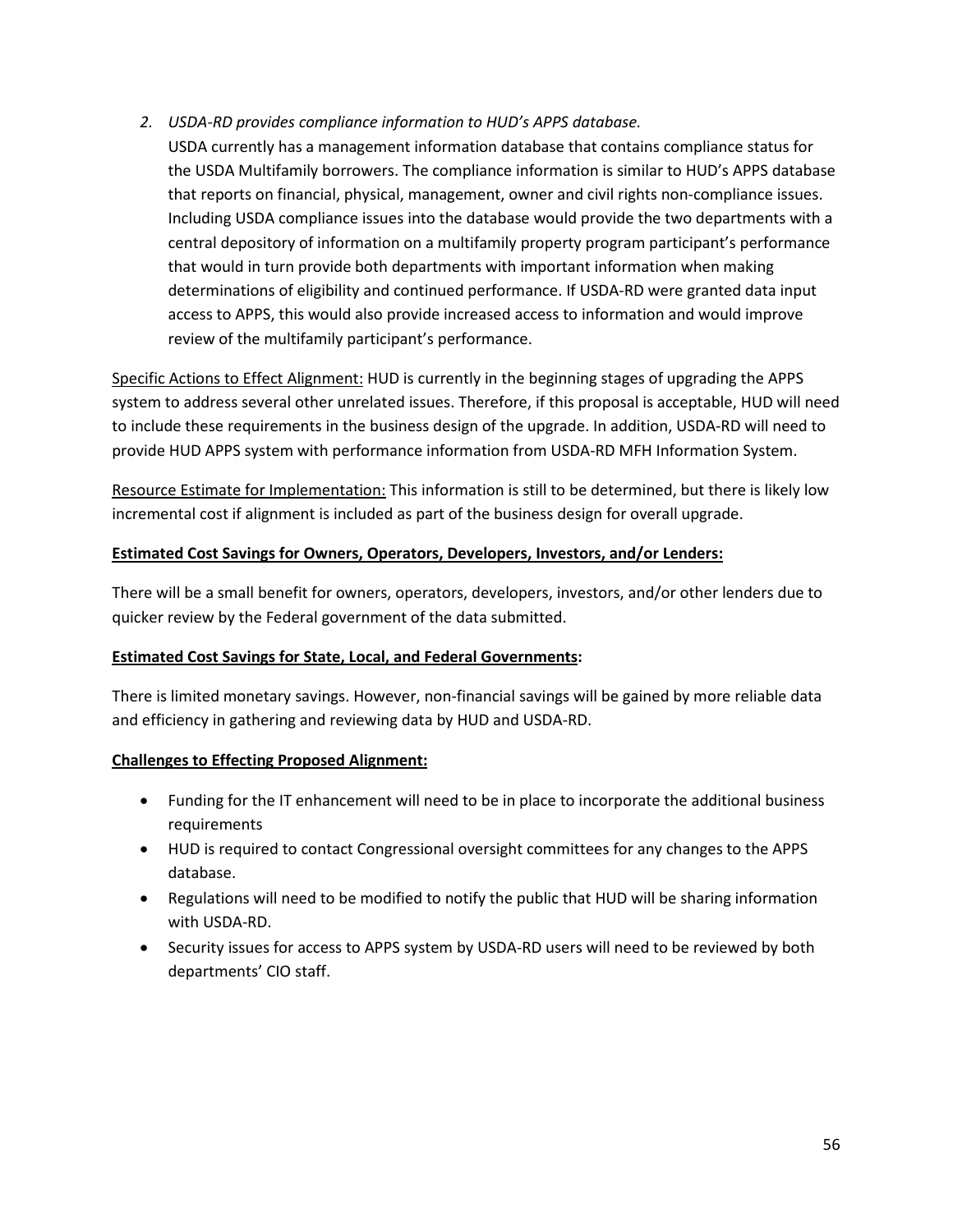# **Fair Housing Compliance Enforcement**

### **Lead Office: HUD-FHEO**

**Participating Offices:** USDA-RD, HUD-FHEO, HUD-OGC, DOJ & Treasury-IRS

**Prepared by:** Jack Malgeri, HUD-FHEO

## **Issue Statement:**

In 1997, the Secretaries of HUD and Agriculture signed a memorandum of understanding (MOU) between the two agencies concerning cooperation in the processing of USDA civil rights cases, joint investigations of civil rights issues, sharing of documents, and cooperation in the conciliation, informal resolution of cases, and the development of sanctions. While initially operational, the HUD-Agriculture MOU has largely not been followed and its dormancy has produced a lack of meaningful dialogue between the two agencies concerning the resolution of significant civil rights issues and proactively cooperating to address common civil rights problems in housing programs, frequently financed with both HUD and USDA financing. Little effort has been made on coordinating a common approach to the statutory requirement to affirmatively further fair housing, and how a coordinated effort by USDA, HUD, and Department of Justice (DOJ) program staff could enhance USDA efforts in the realm of affirmatively furthering fair housing in its housing assistance programs.

In 2000, the Secretary of the Treasury, the Secretary of HUD, and the Attorney General of the United States signed a Fair Housing Act MOU among the three agencies seeking to improve Fair Housing Act enforcement, educational outreach, and IRS agency guidance addressing significant civil rights concerns in the low-income housing credit program. Since 2000, the Fair Housing Act MOU has been successful in leading to the resolution of dozens of civil rights cases involving low-income housing credit projects referred to the IRS by HUD and DOJ. Specifically, through a coordinated process, the IRS has sent advisory letters to project owners based on the underlying HUD or DOJ civil rights action, noting the potential loss of low-income housing credits if the project owners fail to address the underlying civil rights issue. The three agencies continue to engage in educational outreach to project owners, syndicators, and housing credit agencies on civil rights matters, including disabled accessibility requirements. In addition, the IRS improved its guidance on civil rights issues for project owners, housing credit agencies, and the general public based on technical assistance from HUD and DOJ.

Nevertheless, a limitation of the existing Fair Housing Act MOU is that its practical focus has been limited to improving inter-agency technical operations issues, rather than focusing on addressing substantive civil rights policy concerns. There is also a need for more regular discussions among the three agencies and greater harmonization among Federal agencies concerning fair housing and civil rights issues.

For example, issues of harmonization include, but are not limited to: 1) the need for closer cooperation and more effective coordination among the U.S. Treasury Department, USDA, HUD, and DOJ in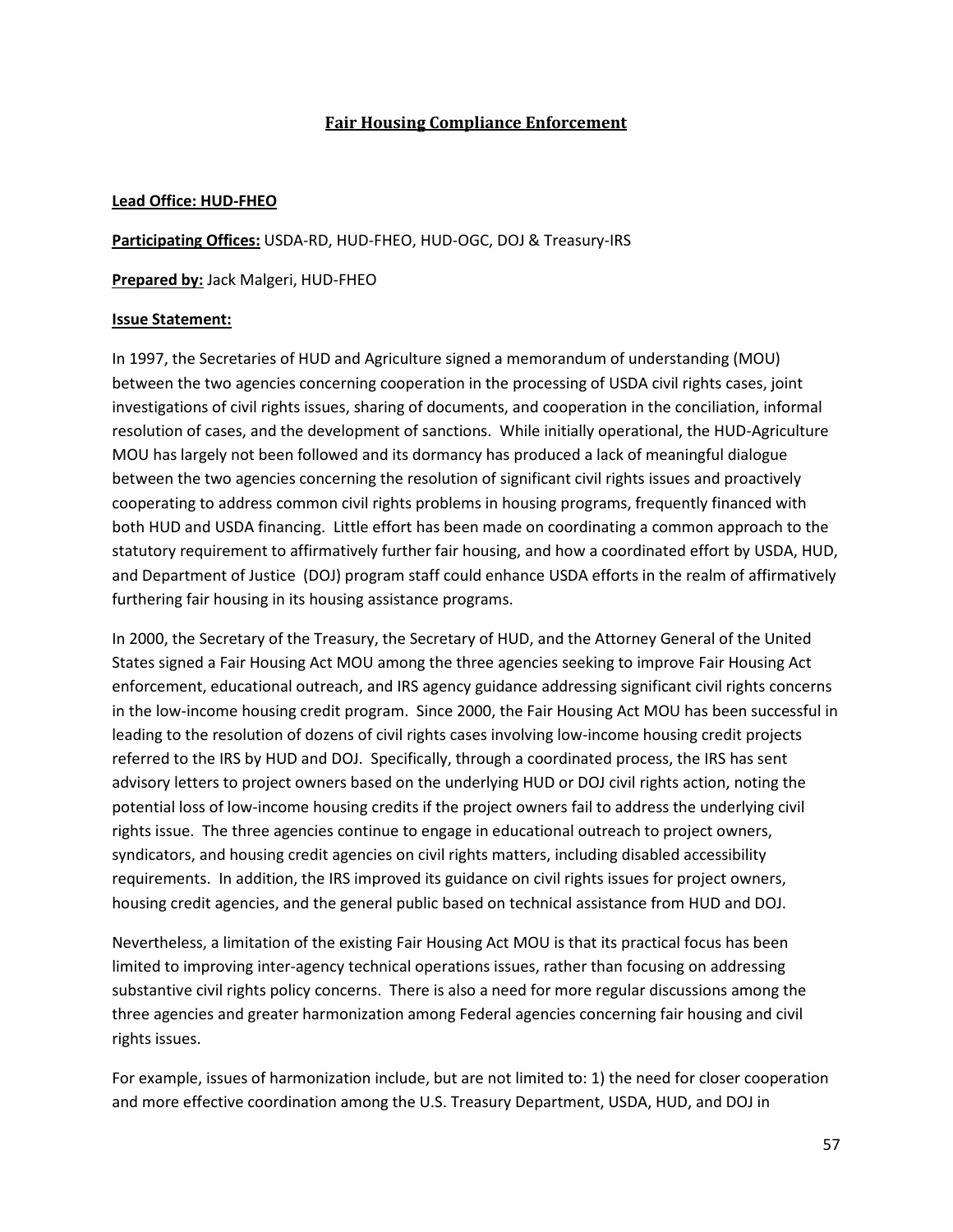addressing civil rights problems involving commonly funded housing projects, including disabled accessibility, local opposition to the development of affordable housing, and systemic patterns of discrimination; 2) the need for improved and coordinated data collection about tenant demographics and housing placement; 3) the lack of uniform guidance among the Federal housing programs about discrimination against voucher holders; 4) the need for greater unified educational outreach by the Federal housing agencies and the DOJ to developers, project investors, property managers, lenders, syndicators, housing credit agencies, and tenants; 5) the lack of consistent application of affirmative fair housing marketing in the low-income housing credit program that are utilized in other Federal housing programs; and 6) the lack of consistent site and neighborhood standards in the low-income housing credit program which would help avoid placement of housing in highly minority and poverty concentrated areas.

## **Proposed Alignment:**

The outline for greater fair housing and civil rights alignment includes reconstituting and restarting the coordination process established in the original 2000 Fair Housing Act MOU among Treasury, HUD, and DOJ, and the 1997 HUD-Department of Agriculture MOU. Specific actions are listed in the approximate order in which they could be achieved, with the understanding that many of these proposals may be pursued simultaneously.

#### Specific Actions to Effect Alignment:

- **1. Reinvigorate the Interagency Coordination Process Set Forth in the MOUs**
	- Designated Staff. Designate career staff from each agency to serve as the point person for implementing the 1997 and 2000 MOUs and to confer on key guidance and enforcement issues set out below. Establish semi-annual meetings of IRS, HUD, USDA, and DOJ personnel to discuss fair housing issues applicable to the low-income housing credit program and improvements to processes, agency guidance, and cooperation among the agencies.
- **2. Enhance Educational Outreach and Training for State Housing Credit Agencies, Syndicators, Project Managers, and Developers**

Within the existing structure of the 2000 MOU, the Federal agencies should reinvigorate:

- Cooperation among HUD, USDA, IRS, and DOJ officials in conducting annual training seminars, and meetings with:
	- o State and local housing credit agencies about their obligation to comply with the Fair Housing Act when allocating low-income housing credits and performing compliance monitoring; and
	- o Associations of developers, syndicators, property managers, and investors that participate in the LIHTC and USDA loan assistance programs about how they can comply with the Fair Housing Act, including training on exclusionary zoning law and practices, and accessibility requirements.
- **3. Enhance Quality Control of Non-Compliance Reporting to IRS**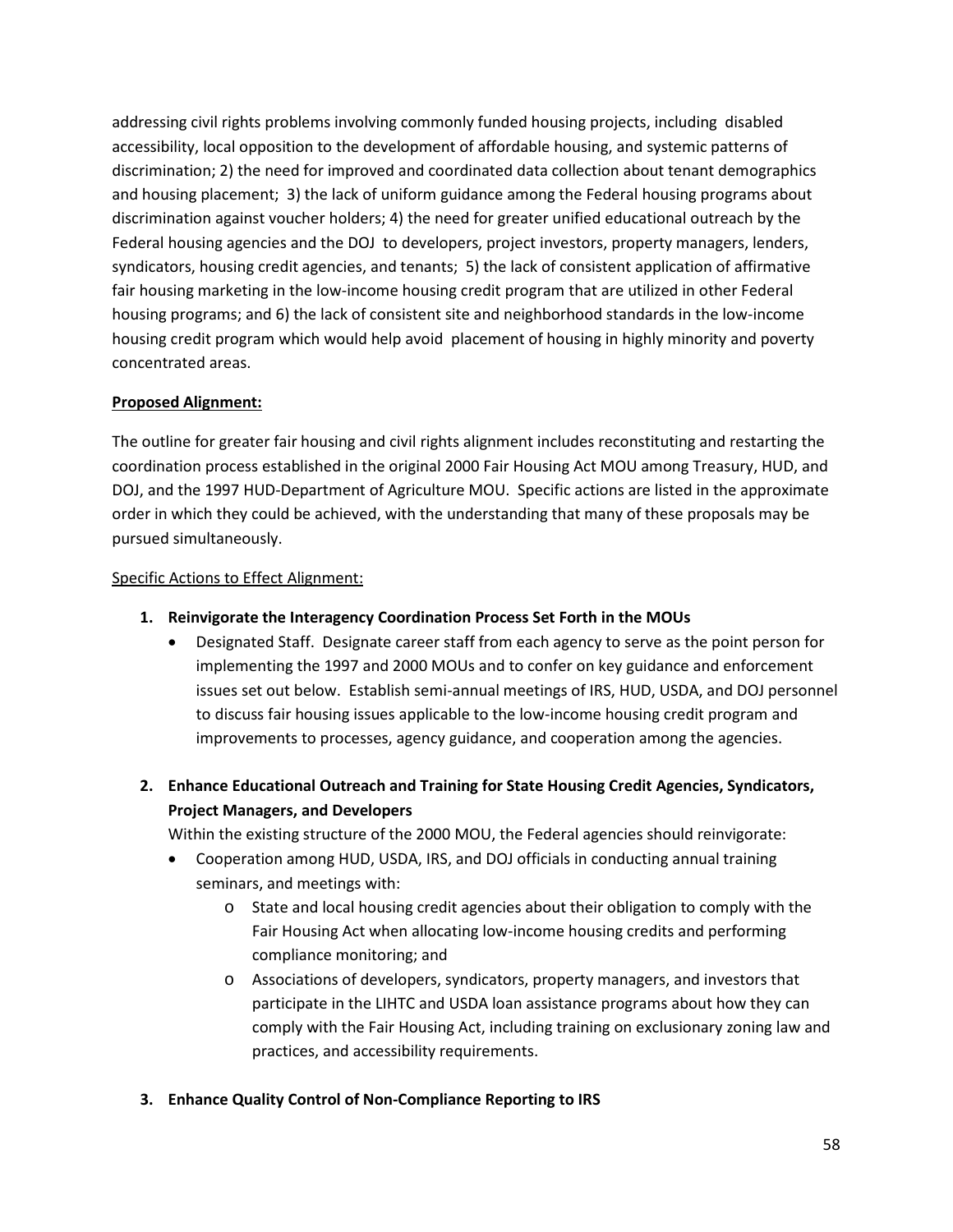Within the existing structure of the MOU, the Federal agencies should reinvigorate the process of reporting Federal and State civil rights causes of action:

• Form 8823. Help ensure that housing credit agencies are timely and comprehensively reporting to the IRS and notifying owners when HUD has reported a charge or a reasonable cause determination by a substantially equivalent fair housing agency, regarding a LIHTC project, or when DOJ has filed a Fair Housing Act lawsuit. Establish a mechanism whereby DOJ and HUD can notify IRS directly of these events through a point of contact with the IRS Service Center processing the Forms 8823.

# Resource Estimate for Implementation:

The resources necessary for implementation of these recommendations is minimal. It is anticipated that one staff FTE from each of HUD, USDA, IRS, and DOJ would need to commit to one-quarter of their time over the course of the one year implementation period in coordinating the effort to work on refining the existing MOUs, and in implementing the development of educational outreach programs, improved agency guidance, and operational details. The only expenditures contemplated would be for HUD and DOJ training, travel, and educational outreach efforts to stakeholders in the syndicator, lending, property management, and housing credit agency communities, which again is contemplated under the existing Fair Housing Act MOU.

# **Estimated Cost Savings for Owners, Operators, Developers, Investors, and/or Lenders:**

The savings to owners and developers will largely result from avoiding litigation, retrofitting, and civil penalties as a result of published guidance and educational outreach which will mitigate the potential for fair housing violations. Lenders and syndicators will also save money, time, and resources by possessing greater certainty about potential civil rights problems and corrective measures before investing in a project.

# **Estimated Cost Savings for State, Local, and Federal Governments:**

State and local governments will benefit though avoidance of potential litigation through greater guidance and education about civil rights problem areas.

The Federal Government will benefit from inter-agency cooperation which will help mitigate the need for resources devoted to litigation to correct civil rights deficiencies through more effective educational outreach and proactive compliance civil rights monitoring.

# **Schedule for Alignment Implementation:**

Work on the enhancements to the respective MOUs and improved guidance and educational outreach can be completed on a one year schedule. Please see the following projected schedule:

- September 2011 Convene agencies to discuss existing MOUs and suggested improvements;
- December 2011 Revise existing MOUs;